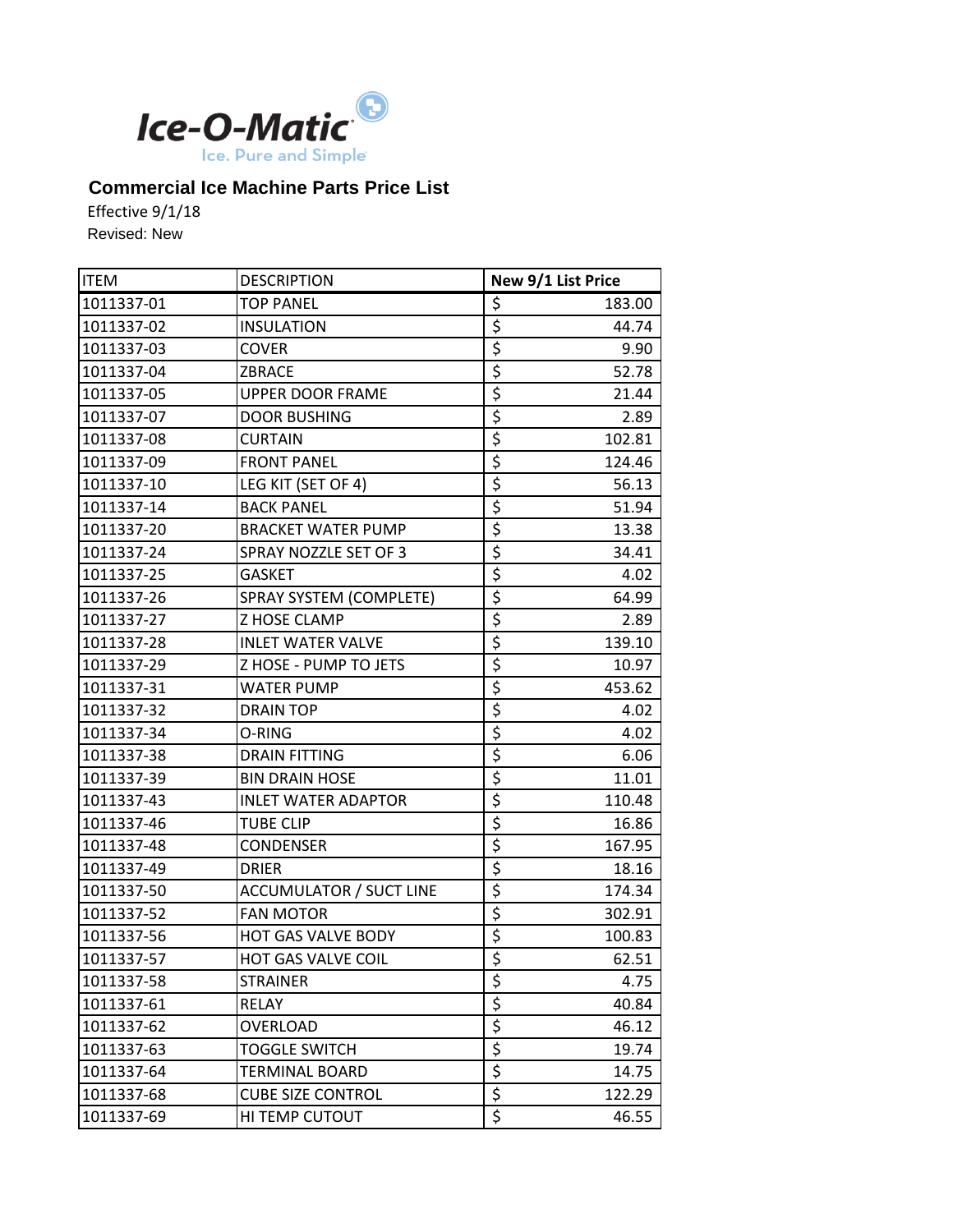| 1011339-04  | O-RING                          | \$                              | 6.64     |
|-------------|---------------------------------|---------------------------------|----------|
| 1011339-104 | <b>GASKET</b>                   | \$                              | 2.74     |
| 1011339-106 | <b>RETURN ASSEMBLY</b>          | \$                              | 129.81   |
| 1011339-13  | <b>SECOND GEAR THIRD PINION</b> | \$                              | 142.78   |
| 1011339-143 | LEG (4) SET                     | \$                              | 59.82    |
| 1011339-144 | <b>DISPENSE ROTOR</b>           | \$                              | 117.81   |
| 1011339-157 | SOLENOID                        | \$                              | 233.29   |
| 1011339-160 | HUB INCL BRG & SEAL             | \$                              | 104.59   |
| 1011339-235 | <b>HUB PLATE ASSY</b>           | \$                              | 25.63    |
| 1011339-33  | <b>DRIVE BLOCK</b>              | \$                              | 170.93   |
| 1011339-50  | <b>HEX NUT (8-32)</b>           | \$                              | 2.89     |
| 1011339-52  | WASHER FOR COIN                 | \$                              | 5.47     |
| 1011339-65  | LOCKWASHER                      | \$                              | 2.89     |
| 1011339-66  | WASHER                          | \$                              | 2.89     |
| 1011339-71  | <b>SCREW</b>                    | \$                              | 2.89     |
| 1011339-74  | <b>SCREW</b>                    | \$                              | 2.89     |
| 1011339-84  | <b>INTERLOCK SWITCH</b>         | \$                              | 21.16    |
| 1011339-95  | ZO-RING                         | \$                              | 2.89     |
| 1011342-01  | <b>GASKET GATE</b>              | \$                              | 16.71    |
| 1011342-02  | PIN DRIP TRAY MOUNTING          | \$                              | 39.95    |
| 1011342-03  | RETAINER AGITATOR               | \$                              | 105.90   |
| 1011342-04  | <b>MOTOR MOUNT</b>              | \$                              | 236.02   |
| 1011342-05  | <b>EXTENSION ASSY DRIP</b>      | \$                              | 850.09   |
| 1011342-06  | <b>AGITATOR ASSY</b>            | \$                              | 770.20   |
| 1011342-07  | <b>BAFFLE</b>                   | \$                              | 114.87   |
| 1011342-08  | LEVER CUP DISPENSER             | \$                              | 359.23   |
| 1011342-09  | MERCHANDISER IOD250             | \$                              | 3,121.00 |
| 1011342-10  | MERCHANDISER IOD200             | \$                              | 5,065.08 |
| 1011342-100 | PANEL 30IN IOD                  | \$                              | 1,067.67 |
| 1011342-101 | SERVICE REPAIR KIT              | \$                              | 512.28   |
| 1011342-102 | SPRING SOLENOID ARM             | $\overline{\boldsymbol{\zeta}}$ | 10.80    |
| 1011342-103 | <b>WASHER CAPTIVATING #8</b>    | \$                              | 1.09     |
| 1011342-104 | LEG                             | \$                              | 56.32    |
| 1011342-105 | STRAP MOTOR CORN#               | \$                              | 373.39   |
| 1011342-106 | SHOULDER SCREW 1/4-20           | \$                              | 21.75    |
| 1011342-107 | SCREW 3/8-16X3/4                | \$                              | 1.58     |
| 1011342-108 | <b>CUP REST</b>                 | \$                              | 217.58   |
| 1011342-109 | <b>NUT WING 3/8-16</b>          | \$                              | 11.19    |
| 1011342-11  | MERCHANDISER S.S. ED150         | \$                              | 2,747.99 |
| 1011342-110 | WASHER                          | \$                              | 1.09     |
| 1011342-111 | SHOULDER SCREW #8-32            | \$                              | 27.00    |
| 1011342-113 | ELECTRICAL BOX ID150            | \$                              | 214.65   |
| 1011342-114 | REFLECTOR PANEL ID150           | \$                              | 164.37   |
| 1011342-115 | HINGE GUSSET                    | \$                              | 31.96    |
| 1011342-116 | REFLECTOR PANEL ID200           | \$                              | 315.09   |
| 1011342-117 | ELECTRICAL BOX ID200            | \$                              | 319.07   |
| 1011342-118 | <b>CLAMP CAPACITOR</b>          | \$                              | 16.36    |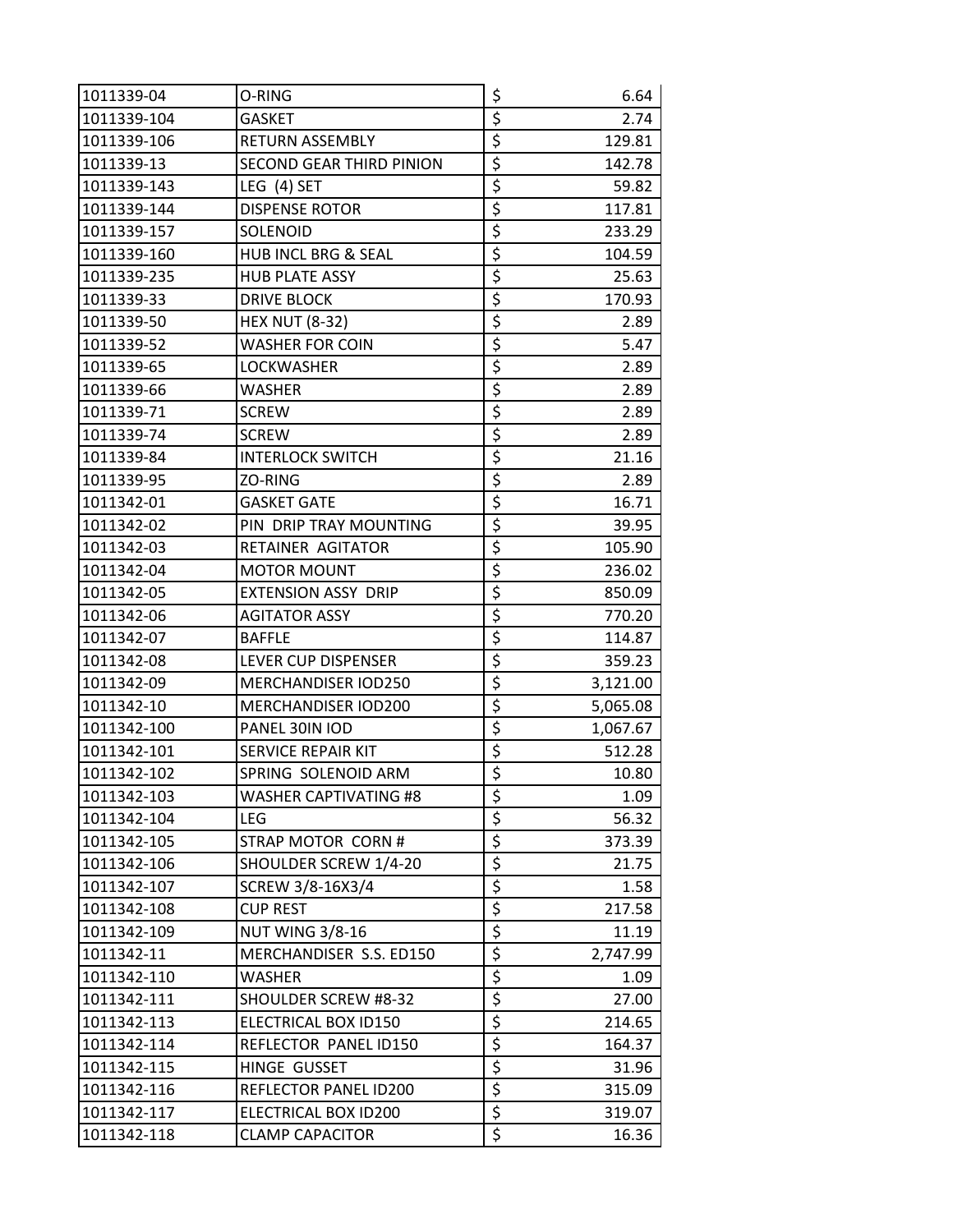| 1011342-119 | ELECTRICAL BOX ID250            | \$                              | 528.44   |
|-------------|---------------------------------|---------------------------------|----------|
| 1011342-12  | <b>GATE SLIDE</b>               | \$                              | 110.22   |
| 1011342-120 | REFLECTOR PANEL ID250           | \$                              | 369.43   |
| 1011342-122 | <b>DRIP TRAY EXTENSION</b>      | \$                              | 884.12   |
| 1011342-123 | LAMPHOLDER                      | \$                              | 6.53     |
| 1011342-124 | <b>SOCKET STARTER</b>           | \$                              | 5.22     |
| 1011342-125 | ELECTRICAL BOX ASSY 120V        | \$                              | 1,749.17 |
| 1011342-126 | ELECTRICAL BOX ASSY 120V        | \$                              | 1,801.42 |
| 1011342-128 | ELECTRICAL BOX ASSY 120V        | \$                              | 1,245.09 |
| 1011342-13  | RETAINER LEVER DISPENSER        | \$                              | 29.36    |
| 1011342-133 | AGITATOR MOTOR                  | \$                              | 2,995.63 |
| 1011342-138 | TIMER AGITATION                 | \$                              | 275.62   |
| 1011342-139 | <b>ICE CHUTE</b>                | \$                              | 82.20    |
| 1011342-14  | PLATE SOLENOID MOUNTING         | \$                              | 19.01    |
| 1011342-140 | THREAD FORMING SCREW            | \$                              | 2.89     |
| 1011342-141 | LOWER FRONT PANEL IOD150        | \$                              | 1,110.34 |
| 1011342-142 | PANEL LOWER FRONT               | \$                              | 1,387.34 |
| 1011342-143 | WASHER #10                      | \$                              | 1.09     |
| 1011342-144 | <b>GATE RESTRICTOR</b>          | \$                              | 15.07    |
| 1011342-145 | PLATE MOTOR MOUNTING            | \$                              | 16.84    |
| 1011342-146 | PLATE MOTOR MOUNT               | \$                              | 619.74   |
| 1011342-148 | CAPACITOR AGITATION             | \$                              | 623.52   |
| 1011342-149 | <b>CLIP PUSH-ON</b>             | \$                              | 2.89     |
| 1011342-15  | ARM GATE LIFT                   | \$                              | 63.32    |
| 1011342-150 | <b>CUP REST</b>                 | \$                              | 214.33   |
| 1011342-151 | GRAPHIC ID200                   | \$                              | 979.28   |
| 1011342-152 | GRAPHIC ID250                   | \$                              | 1,967.33 |
| 1011342-153 | GRAPHIC IOD150                  | \$                              | 339.71   |
| 1011342-154 | <b>SCREW MACHINE PH</b>         | \$                              | 4.37     |
| 1011342-155 | STUD WING HEAD 1/4              | \$                              | 43.10    |
| 1011342-16  | <b>BRACKET MOTOR MOUNTING</b>   | $\overline{\boldsymbol{\zeta}}$ | 837.49   |
| 1011342-17  | <b>WRAPPER KIT</b>              | \$                              | 1,440.98 |
| 1011342-18  | <b>COVER REAR WRAPPER</b>       | \$                              | 72.37    |
| 1011342-19  | <b>BRACKET MOTOR MOUNT</b>      | \$                              | 473.76   |
| 1011342-20  | <b>CABINET</b>                  | \$                              | 1,379.32 |
| 1011342-21  | <b>COVER REAR WRAPPER</b>       | \$                              | 116.34   |
| 1011342-22  | AGITATOR                        | \$                              | 3,252.50 |
| 1011342-23  | <b>CLAMP CAPACITOR 120 VOLT</b> | \$                              | 5.51     |
| 1011342-24  | <b>CAPACITOR</b>                | \$                              | 75.84    |
| 1011342-25  | <b>AGITATOR MOTOR HEATER</b>    | \$                              | 87.84    |
| 1011342-26  | <b>DISPENSE SWITCH</b>          | \$                              | 180.08   |
| 1011342-27  | TERMINAL BOARD 120V             | \$                              | 38.26    |
| 1011342-28  | POWER CORD 120V                 | \$                              | 79.65    |
| 1011342-29  | <b>BOOT SWITCH</b>              | \$                              | 31.48    |
| 1011342-30  | TERMINAL BOARD                  | \$                              | 47.33    |
| 1011342-31  | STARTER                         | $\overline{\boldsymbol{\zeta}}$ | 39.34    |
| 1011342-32  | BALLAST 120V                    | \$                              | 168.24   |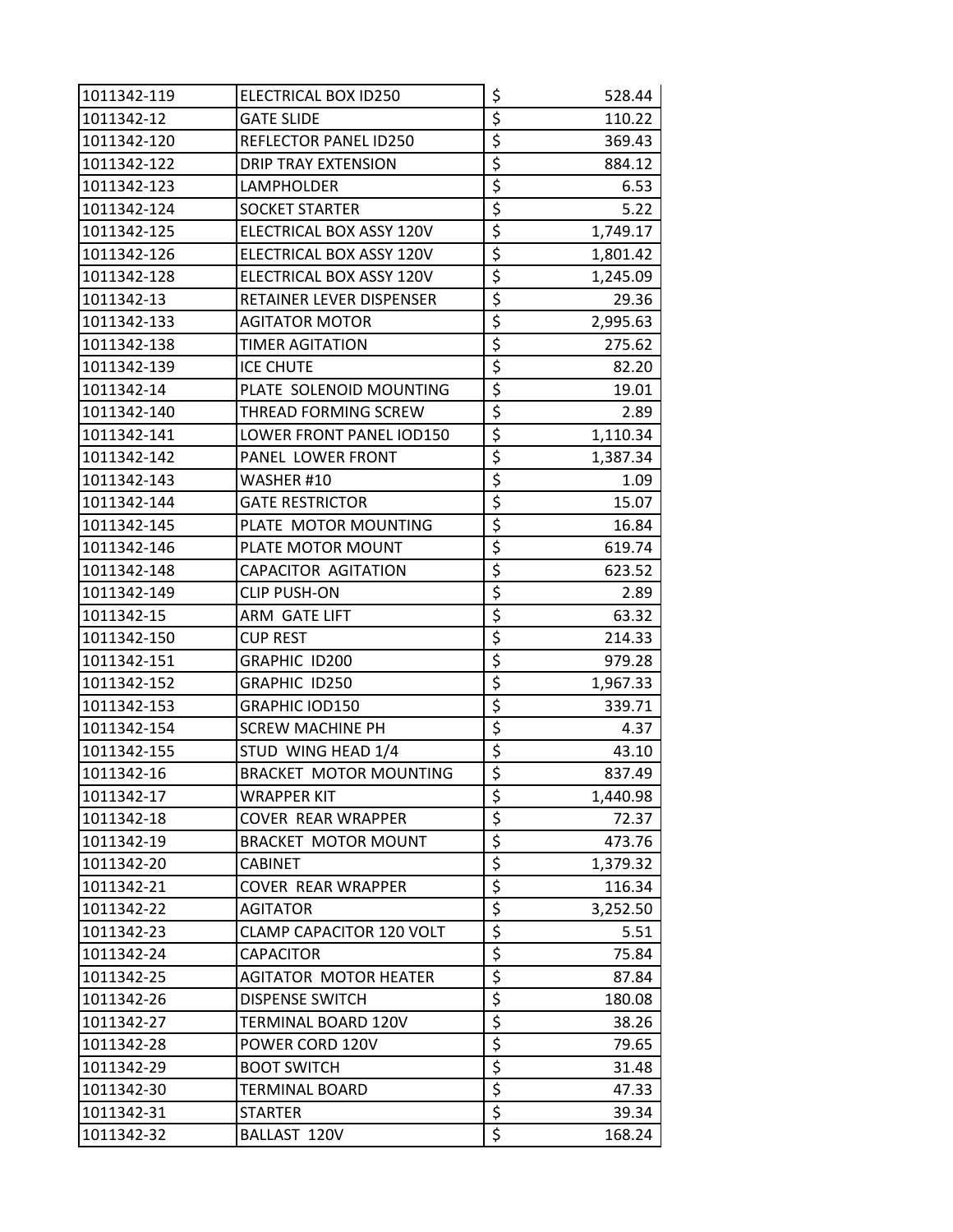| 1011342-33 | <b>BULB FLORESCENT</b>       | \$                              | 128.40   |
|------------|------------------------------|---------------------------------|----------|
| 1011342-35 | <b>BULB 18 IN DAYLIGHT</b>   | \$                              | 220.08   |
| 1011342-38 | SOLENOID ASSY                | $\overline{\boldsymbol{\zeta}}$ | 1,492.63 |
| 1011342-40 | RELAY START 120V             | \$                              | 272.66   |
| 1011342-41 | <b>AGITATOR MOTOR</b>        | \$                              | 5,866.17 |
| 1011342-46 | TIE CABLE                    | \$                              | 1.09     |
| 1011342-47 | <b>ISOLATOR</b>              | \$                              | 18.21    |
| 1011342-48 | <b>BEARING GATE ARM</b>      | \$                              | 33.60    |
| 1011342-49 | <b>SNAP BUSHING</b>          | \$                              | 3.11     |
| 1011342-50 | ADAPTER 3/4 SOC X 3/4        | \$                              | 15.37    |
| 1011342-51 | 1IN X 3/4IN MPT              | \$                              | 20.99    |
| 1011342-52 | <b>SPACER</b>                | $\overline{\xi}$                | 2.89     |
| 1011342-53 | SEAL AGITATOR MTR SHAFT      | \$                              | 153.75   |
| 1011342-55 | <b>PLUG CORN # 51908</b>     | $\overline{\xi}$                | 3.11     |
| 1011342-56 | <b>HOPPER ASSY FOAMED</b>    | $\overline{\xi}$                | 5,260.87 |
| 1011342-57 | <b>GASKET MOTOR SHAFT</b>    | \$                              | 22.43    |
| 1011342-58 | PANEL PLEXIGLASS INNER       | $\overline{\boldsymbol{\zeta}}$ | 583.98   |
| 1011342-59 | HOPPER ASSY IOD200           | \$                              | 5,086.32 |
| 1011342-60 | <b>PANEL INNER</b>           | \$                              | 385.41   |
| 1011342-61 | HOPPER ASSY INSUL ID250      | $\overline{\boldsymbol{\zeta}}$ | 6,586.36 |
| 1011342-63 | <b>RETAINING TAB</b>         | $\overline{\boldsymbol{\zeta}}$ | 3.14     |
| 1011342-64 | MERCHANDISER BLK IOD150      | $\overline{\boldsymbol{\zeta}}$ | 1,942.20 |
| 1011342-65 | MERCHANDISER BLK IOD200      | \$                              | 722.12   |
| 1011342-66 | MERCHANDISER BLACK           | \$                              | 821.93   |
| 1011342-67 | LID DISPENSER BLACK          | \$                              | 1,086.16 |
| 1011342-68 | LID DISPENSER BLK            | \$                              | 529.11   |
| 1011342-69 | <b>COVER ICE CHUTE</b>       | \$                              | 181.58   |
| 1011342-71 | DRIP TRAY BLK INSULATED      | $\overline{\boldsymbol{\zeta}}$ | 1,002.46 |
| 1011342-72 | DRIP TRAY BLK INSULATED      | \$                              | 1,100.66 |
| 1011342-73 | <b>AGITATOR DISK</b>         | \$                              | 110.04   |
| 1011342-76 | <b>NUT HEX #10-32</b>        | $\overline{\xi}$                | 1.09     |
| 1011342-77 | NUT HEX #10-32 NYLOCK        | \$                              | 1.09     |
| 1011342-78 | <b>HEX NUT 1/2-20</b>        | $\overline{\boldsymbol{\zeta}}$ | 2.89     |
| 1011342-79 | WASHER .255 ID               | \$                              | 1.09     |
| 1011342-80 | <b>WASHER FLAT #8</b>        | \$                              | 1.09     |
| 1011342-81 | WASHER #10.219 ID            | \$                              | 1.09     |
| 1011342-82 | WASHER LOCK #10              | \$                              | 1.09     |
| 1011342-83 | WASHER .218 ID.              | \$                              | 1.09     |
| 1011342-84 | WASHER                       | $\zeta$                         | 1.09     |
| 1011342-85 | <b>NUT HEX #8-32</b>         | \$                              | 1.09     |
| 1011342-86 | <b>INSERT THREADED #8-32</b> | $\overline{\xi}$                | 3.64     |
| 1011342-87 | SCREW #8-32 X 1/4            | \$                              | 1.09     |
| 1011342-88 | SCREW #8-32 X 5/8            | \$                              | 1.09     |
| 1011342-89 | <b>SCREW MACHINE PH</b>      | \$                              | 1.09     |
| 1011342-90 | <b>SCREW MACHINE PH</b>      | $\overline{\xi}$                | 1.09     |
| 1011342-92 | SCREW #10-32 X 3/8           | $\overline{\xi}$                | 2.89     |
| 1011342-93 | SCREW MACHINE PH RD HD       | $\overline{\xi}$                | 3.28     |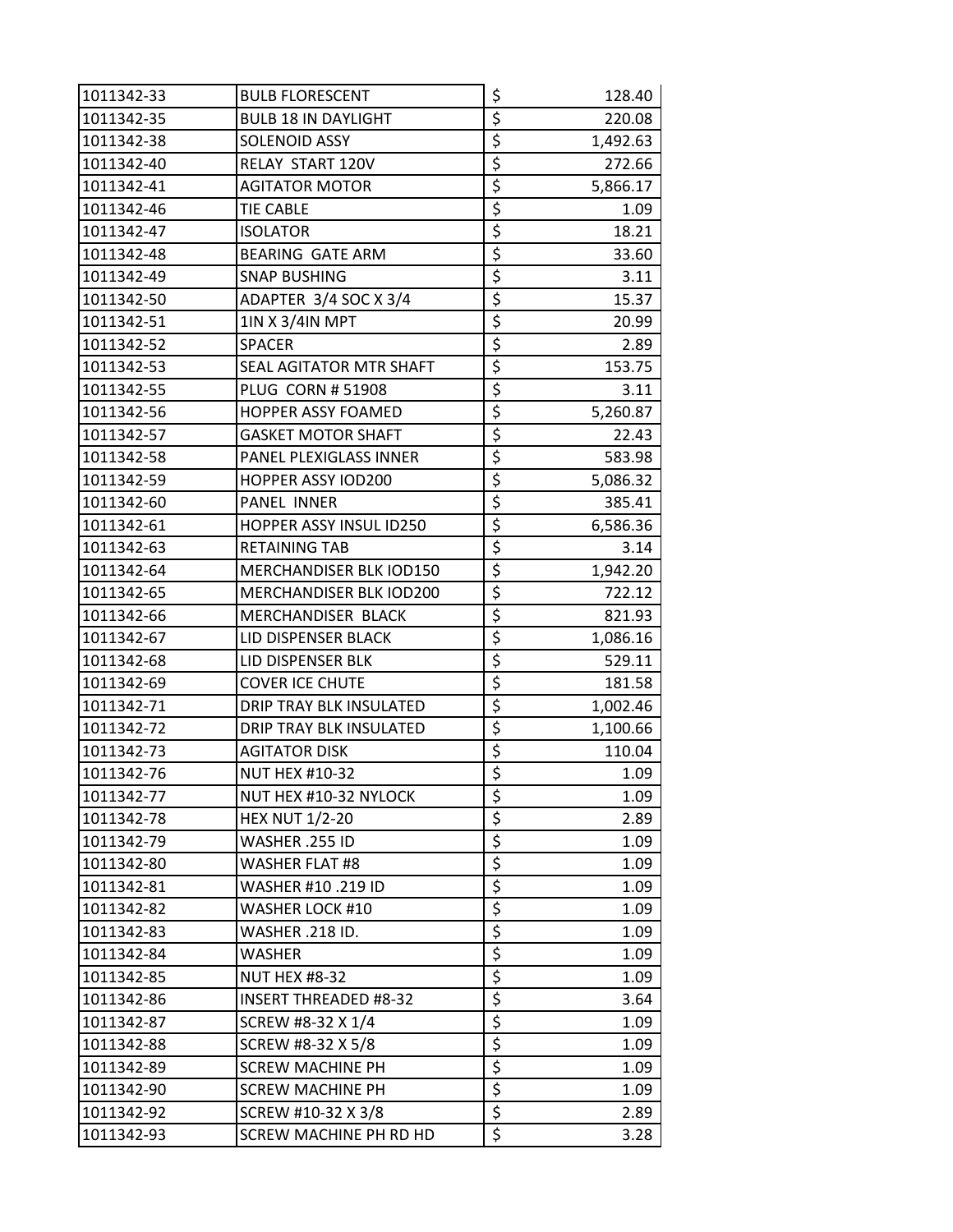| 1011342-94  | SPRING MOTOR HEATER            | \$                                  | 15.46  |
|-------------|--------------------------------|-------------------------------------|--------|
| 1011342-95  | <b>SCREW MACHINE PH</b>        | \$                                  | 3.86   |
| 1011342-96  | HOSE CLAMP WORM                | \$                                  | 12.52  |
| 1011342-97  | SPACER SWITCH                  | \$                                  | 8.37   |
| 1011342-98  | RECEPTACLE 1/4 TURN            | \$                                  | 15.96  |
| 1011342-99  | <b>RETAINER 1/4 TURN</b>       | \$                                  | 1.86   |
| 1011343-01  | KIT TOP DISCH AIR DEFL         | \$                                  | 471.14 |
| 1011351-02  | <b>DRAIN TOP</b>               | \$                                  | 2.89   |
| 1011351-03  | <b>HOSE CLAMP</b>              | \$                                  | 2.89   |
| 1011351-04  | WIRE CLAMP                     | \$                                  | 2.78   |
| 1011351-05  | DRAIN BOTTOM                   | \$                                  | 13.82  |
| 1011351-07  | <b>HOSE CLAMP</b>              | \$                                  | 2.78   |
| 1011351-08  | <b>DISPENSE CHUTE</b>          | \$                                  | 51.93  |
| 1011351-09  | <b>DOOR</b>                    | \$                                  | 23.99  |
| 1011351-10  | DOOR LOCK                      | \$                                  | 23.96  |
| 1011351-101 | SUPPORT BRACKET CD40030        | \$                                  | 44.21  |
| 1011351-102 | SUPPORT BRACKET CD40022        | \$                                  | 42.37  |
| 1011351-103 | <b>BIN DOOR</b>                | \$                                  | 106.37 |
| 1011351-104 | <b>MOUNTING PLATE</b>          | \$                                  | 13.71  |
| 1011351-105 | <b>CATCH PAN SUPPORT</b>       | \$                                  | 10.21  |
| 1011351-106 | STIFFENER CD40030              | \$                                  | 31.23  |
| 1011351-107 | STIFFENER CD40022              | \$                                  | 28.67  |
| 1011351-108 | <b>BASE STIFFENER CD40030</b>  | \$                                  | 27.47  |
| 1011351-109 | <b>BASE STIFFENER CD40022</b>  | \$                                  | 21.43  |
| 1011351-11  | <b>BRACKET</b>                 | \$                                  | 34.27  |
| 1011351-110 | MOUNTING BRACKET 30 IN         | \$                                  | 194.85 |
| 1011351-111 | <b>MOUNTING BRACKET 22 IN</b>  | \$                                  | 186.69 |
| 1011351-112 | <b>SWITCH PLATE</b>            | \$                                  | 12.11  |
| 1011351-113 | SWITCH PLATE TOP               | \$                                  | 12.19  |
| 1011351-115 | SWITCH GUARD                   | \$                                  | 11.82  |
| 1011351-116 | <b>DRAIN GUARD</b>             | $\overline{\boldsymbol{\varsigma}}$ | 44.25  |
| 1011351-117 | DRAIN PAN BRACKET              | \$                                  | 8.03   |
| 1011351-118 | <b>CLIP</b>                    | \$                                  | 9.45   |
| 1011351-119 | <b>INDICATOR LIGHT BACKING</b> | \$                                  | 4.66   |
| 1011351-12  | SPOUT                          | \$                                  | 28.56  |
| 1011351-120 | ICE DEFLECTOR 30 IN ONL        | \$                                  | 36.96  |
| 1011351-121 | CD40022 BACK PANEL             | \$                                  | 86.23  |
| 1011351-123 | <b>BRACKET</b>                 | \$                                  | 7.17   |
| 1011351-124 | COIN MECH TIMER                | $\overline{\xi}$                    | 230.90 |
| 1011351-129 | MOUNTING BRACKET 30 IN         | \$                                  | 28.94  |
| 1011351-13  | <b>WIRE</b>                    | \$                                  | 30.42  |
| 1011351-130 | <b>MOUNTING BRACKET 22 IN</b>  | \$                                  | 28.94  |
| 1011351-131 | <b>CORNER POST</b>             | \$                                  | 17.04  |
| 1011351-132 | TOP CAP                        | \$                                  | 20.09  |
| 1011351-133 | <b>SKID</b>                    | \$                                  | 83.28  |
| 1011351-14  | DISPENSE HSG CD40022/30        | \$                                  | 297.88 |
| 1011351-15  | DISPENSE HOUSING CD40130       | \$                                  | 313.58 |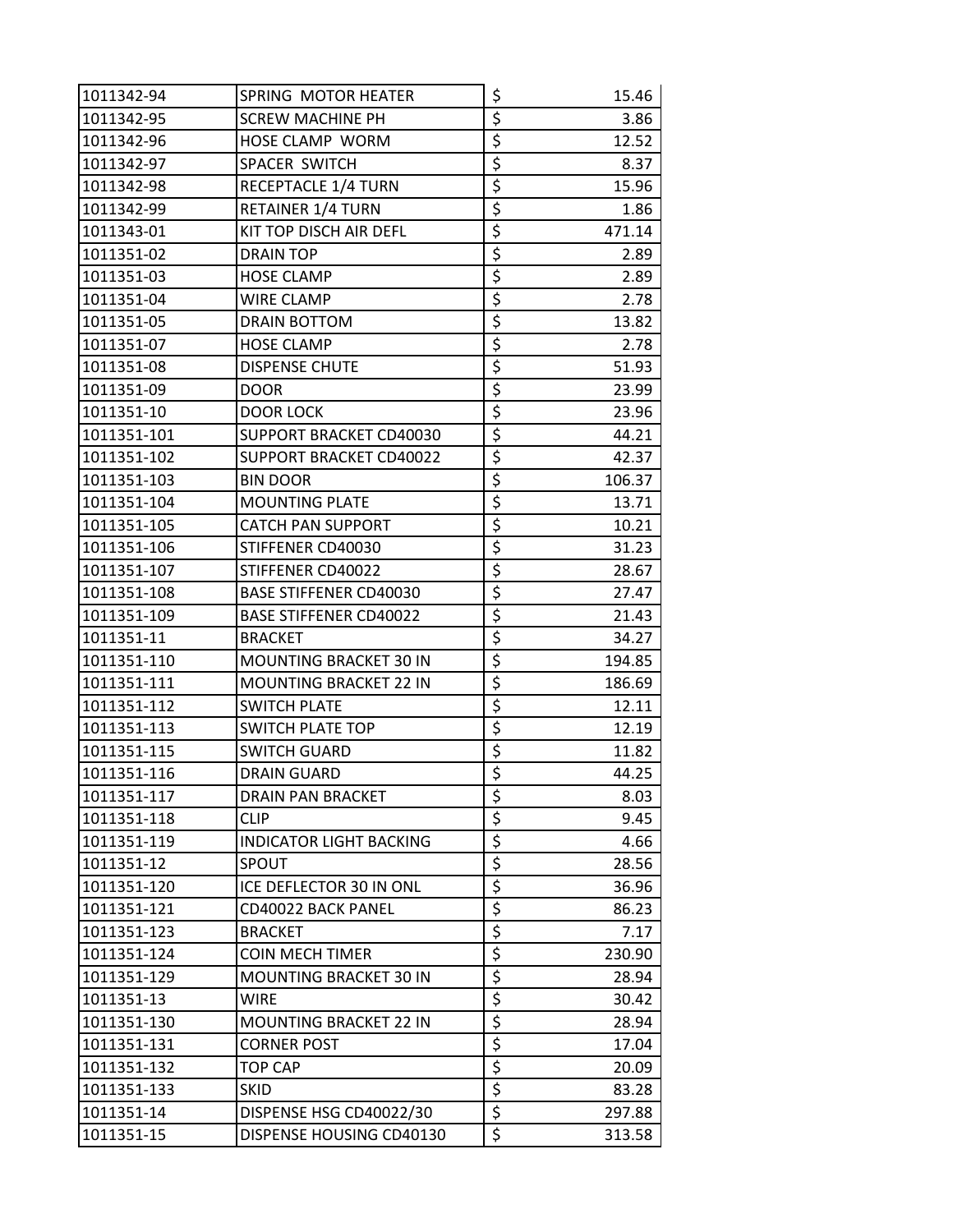| 1011351-16 | grill                        | \$                              | 48.45    |
|------------|------------------------------|---------------------------------|----------|
| 1011351-17 | <b>SIDE FLANGE</b>           | \$                              | 32.46    |
| 1011351-19 | SIDE FLANGE CD40022          | \$                              | 52.17    |
| 1011351-20 | RIGHT SIDE FLANGE FOR        | \$                              | 343.77   |
| 1011351-21 | DRAIN HOSE                   | \$                              | 78.94    |
| 1011351-22 | SWEEP ARM                    | \$                              | 973.56   |
| 1011351-23 | <b>WATER FAUCET</b>          | \$                              | 779.96   |
| 1011351-24 | TOP PANEL CD40030            | \$                              | 114.62   |
| 1011351-25 | TOP PANEL CD40022            | \$                              | 94.66    |
| 1011351-26 | PANEL INSULATION CD4003      | \$                              | 36.82    |
| 1011351-27 | PANEL INSULATION CD40022     | \$                              | 16.66    |
| 1011351-28 | <b>FOAM PAD</b>              | \$                              | 17.59    |
| 1011351-29 | <b>GASKET</b>                | \$                              | 3.29     |
| 1011351-30 | <b>SCREW</b>                 | \$                              | 1.09     |
| 1011351-31 | <b>PAL NUT</b>               | \$                              | 1.94     |
| 1011351-32 | <b>SCREW</b>                 | \$                              | 2.89     |
| 1011351-35 | <b>SCREW</b>                 | \$                              | 1.09     |
| 1011351-36 | <b>RETAINER</b>              | \$                              | 2.89     |
| 1011351-38 | <b>SPRING</b>                | \$                              | 2.89     |
| 1011351-39 | <b>CUPPED WASHER</b>         | \$                              | 2.89     |
| 1011351-40 | <b>STRIKE (BALL STUD)</b>    | \$                              | 2.89     |
| 1011351-41 | <b>INSERT</b>                | \$                              | 2.89     |
| 1011351-42 | <b>SCREW TOP PANEL</b>       | \$                              | 2.89     |
| 1011351-43 | PLASTIC NUT                  | \$                              | 2.89     |
| 1011351-44 | <b>SCREW</b>                 | \$                              | 4.30     |
| 1011351-45 | <b>HITCH PIN</b>             | $\overline{\xi}$                | 30.00    |
| 1011351-46 | STUD 1/4 TURN                | \$                              | 10.35    |
| 1011351-47 | LOOP CLAMP                   | \$                              | 2.78     |
| 1011351-48 | <b>LOOP CLAMP</b>            | \$                              | 2.89     |
| 1011351-49 | <b>STRAIN RELIEF</b>         | \$                              | 1.09     |
| 1011351-50 | <b>SNAP BUSHING</b>          | $\overline{\boldsymbol{\zeta}}$ | 1.09     |
| 1011351-51 | POWER CORD 230V              | \$                              | 65.31    |
| 1011351-52 | POWER CORD 115V              | \$                              | 31.87    |
| 1011351-53 | VEND SWITCH                  | \$                              | 43.59    |
| 1011351-54 | HARNESS BASIC 60 HZ          | \$                              | 24.38    |
| 1011351-55 | <b>CYCLE TIMER OFF 60 HZ</b> | \$                              | 255.60   |
| 1011351-56 | <b>CYCLE TIMER OFF 50 HZ</b> | \$                              | 282.48   |
| 1011351-57 | <b>COIN MECHANISM TIMER</b>  | \$                              | 293.73   |
| 1011351-58 | <b>ADJUSTMENT MODULE</b>     | $\overline{\boldsymbol{\zeta}}$ | 346.68   |
| 1011351-60 | <b>DOOR AND LOCK</b>         | $\overline{\boldsymbol{\zeta}}$ | 307.24   |
| 1011351-61 | <b>MOUNTING SCREW</b>        | \$                              | 2.91     |
| 1011351-62 | COIN MECHANISM               | \$                              | 242.63   |
| 1011351-63 | <b>COIN SWITCH</b>           | $\overline{\boldsymbol{\zeta}}$ | 31.79    |
| 1011351-64 | LOCK AND KEY                 | $\overline{\boldsymbol{\zeta}}$ | 63.23    |
| 1011351-65 | <b>KEY</b>                   | \$                              | 16.66    |
| 1011351-66 | <b>GEARMOTOR DISPENSE</b>    | \$                              | 1,912.50 |
| 1011351-67 | HARNESS 50 HZ                | \$                              | 54.78    |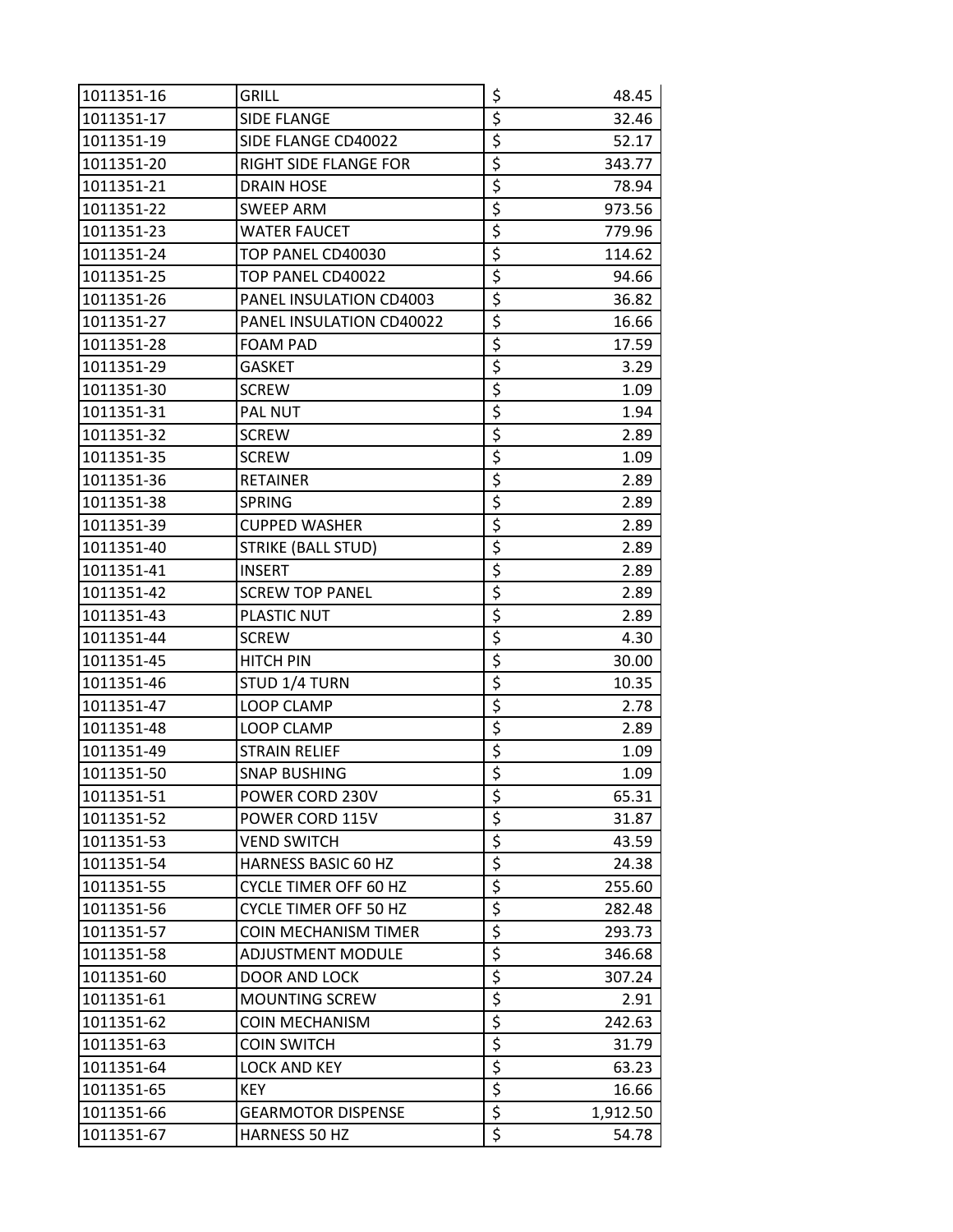| 1011351-68  | <b>READY LIGHT</b>              | \$                                  | 33.51  |
|-------------|---------------------------------|-------------------------------------|--------|
| 1011351-69  | O-RING                          | \$                                  | 4.23   |
| 1011351-70  | TERMINAL COVER                  | \$                                  | 5.80   |
| 1011351-71  | TUBING PER FOOT                 | \$                                  | 2.89   |
| 1011351-72  | <b>INSULATION FOR HUB</b>       | \$                                  | 10.63  |
| 1011351-73  | <b>INSULATION PAD</b>           | \$                                  | 3.88   |
| 1011351-74  | WATER INLET FITTING             | \$                                  | 28.75  |
| 1011351-75  | STRAIGHT CONNECTOR              | \$                                  | 12.27  |
| 1011351-76  | <b>DRAIN FITTING</b>            | \$                                  | 6.74   |
| 1011351-77  | <b>MALE ELBOW CONNECTOR</b>     | \$                                  | 43.02  |
| 1011351-78  | <b>SHUT OFF VALVE</b>           | \$                                  | 43.70  |
| 1011351-79  | <b>COIN MECHANISM LABEL</b>     | \$                                  | 28.68  |
| 1011351-80  | <b>MOTOR CAPACITOR</b>          | \$                                  | 16.59  |
| 1011351-81  | <b>GASKET</b>                   | \$                                  | 2.89   |
| 1011351-82  | FOAM GASKET                     | \$                                  | 2.89   |
| 1011351-83  | STRAP                           | \$                                  | 3.19   |
| 1011351-84  | LEFT SIDE PANEL                 | \$                                  | 252.99 |
| 1011351-85  | BIN ASSY CD40030                | \$                                  | 837.99 |
| 1011351-86  | BIN ASSY CD40022                | \$                                  | 702.93 |
| 1011351-87  | DRAIN PAN ASSY                  | \$                                  | 446.00 |
| 1011351-89  | FRONT PANEL ASSY CD400          | \$                                  | 464.92 |
| 1011351-91  | FRONT PANEL ASSY CD40230        | \$                                  | 500.28 |
| 1011351-92  | <b>FRONT PANEL ASSY CD40022</b> | \$                                  | 448.19 |
| 1011351-94  | RIGHT SIDE PANEL                | \$                                  | 249.02 |
| 1011351-95  | BACK PANEL CD40030              | \$                                  | 108.01 |
| 1011351-96  | <b>BIN SUPPORT LEFT</b>         | \$                                  | 76.01  |
| 1011351-97  | <b>BIN SUPPORT RIGHT</b>        | \$                                  | 74.68  |
| 1011351-98  | <b>CONTROL BOX COVER</b>        | \$                                  | 11.58  |
| 1011351-99  | <b>SCREEN</b>                   | \$                                  | 13.95  |
| 1011357-01  | <b>GEAR CASE ASSY</b>           | \$                                  | 442.59 |
| 1011357-02  | <b>PIN VANE</b>                 | $\overline{\boldsymbol{\varsigma}}$ | 22.95  |
| 1011357-03  | SHAFT                           | \$                                  | 43.10  |
| 1011357-04  | <b>SCREW</b>                    | \$                                  | 3.81   |
| 1011357-05  | <b>SCREW</b>                    | \$                                  | 2.89   |
| 1011357-06  | <b>SCREW</b>                    | \$                                  | 3.97   |
| 1011357-07  | <b>GREASE</b>                   | \$                                  | 193.86 |
| 1011357-08  | <b>COUPLING</b>                 | \$                                  | 112.77 |
| 1011357-09  | <b>INSULATION</b>               | \$                                  | 80.51  |
| 1011357-10  | <b>FRONT PANEL</b>              | \$                                  | 383.98 |
| 1011357-101 | PCB COVER                       | \$                                  | 7.99   |
| 1011357-103 | VALVE PISTON                    | \$                                  | 2.89   |
| 1011357-104 | <b>TOP BEARING</b>              | \$                                  | 444.56 |
| 1011357-106 | <b>METAL DIVIDER</b>            | \$                                  | 68.84  |
| 1011357-107 | METAL BRACKET FITTING           | \$                                  | 65.12  |
| 1011357-108 | <b>REAR PANEL</b>               | $\overline{\xi}$                    | 149.56 |
| 1011357-109 | FITTING BRACKET COVER           | \$                                  | 39.10  |
| 1011357-11  | <b>DISPENSING MOTOR</b>         | \$                                  | 225.78 |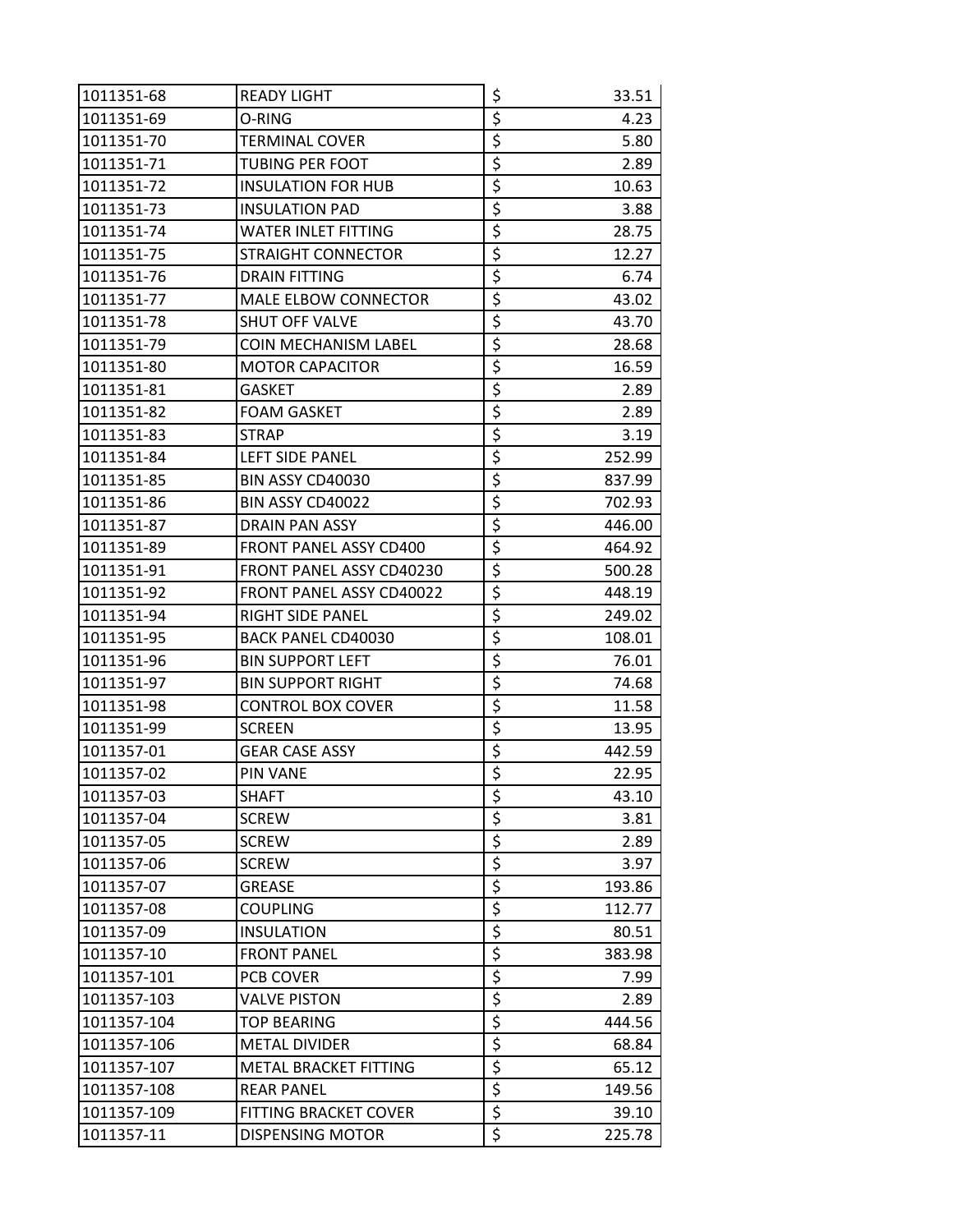| 1011357-110 | <b>ICE SPOUT BRACKET</b>       | \$                                  | 25.34    |
|-------------|--------------------------------|-------------------------------------|----------|
| 1011357-111 | DISPENSING MOTOR COVER         | \$                                  | 56.13    |
| 1011357-112 | LEFT SIDE PANEL                | \$                                  | 196.09   |
| 1011357-113 | <b>RIGHT SIDE PANEL</b>        | \$                                  | 171.15   |
| 1011357-114 | R PCB SERVICE PANEL            | \$                                  | 54.76    |
| 1011357-115 | WATER LEVEL METAL PIN          | \$                                  | 2.89     |
| 1011357-116 | <b>WATER INLET FITTING</b>     | \$                                  | 29.75    |
| 1011357-117 | <b>FAN BLADE</b>               | \$                                  | 29.00    |
| 1011357-118 | ALUMINUM ADAPTER               | \$                                  | 71.77    |
| 1011357-119 | <b>NOZZLE</b>                  | \$                                  | 77.65    |
| 1011357-12  | WATER PROOF GREASE             | \$                                  | 159.86   |
| 1011357-121 | SUCTION LINE ACCUMULATO        | \$                                  | 345.78   |
| 1011357-123 | <b>MAGNETO HOLDER ASSY</b>     | \$                                  | 19.47    |
| 1011357-124 | <b>WATER RESERVOIR ASSY</b>    | \$                                  | 276.47   |
| 1011357-125 | R ROTOR ASSY                   | \$                                  | 317.25   |
| 1011357-126 | <b>GEAR REDUCER ASSY</b>       | \$                                  | 1,763.42 |
| 1011357-127 | DRIVE MOTOR COVER              | \$                                  | 67.64    |
| 1011357-128 | <b>BIN BOTTOM</b>              | \$                                  | 150.47   |
| 1011357-129 | <b>ICE AGITATOR</b>            | \$                                  | 288.14   |
| 1011357-13  | <b>FIBER WASHER</b>            | \$                                  | 2.89     |
| 1011357-130 | <b>BRACKET DISPENSING MOTO</b> | \$                                  | 19.69    |
| 1011357-131 | <b>STORAGE BIN</b>             | \$                                  | 659.42   |
| 1011357-133 | <b>TOP PANEL</b>               | \$                                  | 107.30   |
| 1011357-135 | KIT FRONT & TOP PANELS         | \$                                  | 665.65   |
| 1011357-136 | FOAM PAD                       | \$                                  | 95.00    |
| 1011357-137 | <b>GRILL: SINK</b>             | \$                                  | 78.40    |
| 1011357-138 | LABEL-ICE&WATER                | \$                                  | 52.61    |
| 1011357-139 | ICE-O-MATIC LOGO               | \$                                  | 22.12    |
| 1011357-14  | NUT                            | \$                                  | 7.72     |
| 1011357-140 | PCB COVER                      | \$                                  | 7.95     |
| 1011357-142 | <b>PROTECTOR</b>               | $\overline{\boldsymbol{\varsigma}}$ | 42.01    |
| 1011357-143 | WATER INLET VALVE              | \$                                  | 67.54    |
| 1011357-144 | PLASTIC TUBE                   | \$                                  | 28.58    |
| 1011357-145 | <b>ICE SPOUT COVER</b>         | \$                                  | 34.90    |
| 1011357-148 | <b>EXTERNAL DRAIN HOSE</b>     | \$                                  | 11.13    |
| 1011357-149 | NUT                            | \$                                  | 2.89     |
| 1011357-15  | <b>SCREW</b>                   | \$                                  | 2.89     |
| 1011357-150 | O-RING                         | \$                                  | 4.07     |
| 1011357-151 | <b>EVAPORATOR</b>              | \$                                  | 1,317.40 |
| 1011357-153 | LOW BEARING                    | \$                                  | 159.01   |
| 1011357-154 | ICE BREAKER ASSY               | \$                                  | 1,357.65 |
| 1011357-155 | <b>BOX ONLY</b>                | \$                                  | 103.81   |
| 1011357-156 | <b>COVER</b>                   | \$                                  | 55.54    |
| 1011357-157 | <b>COND TEMP SENSOR</b>        | \$                                  | 32.09    |
| 1011357-159 | HARNESS DISPENSING             | \$                                  | 22.02    |
| 1011357-16  | <b>SCREW</b>                   | \$                                  | 10.62    |
| 1011357-160 | DISPENSING LED BOARD           | \$                                  | 74.68    |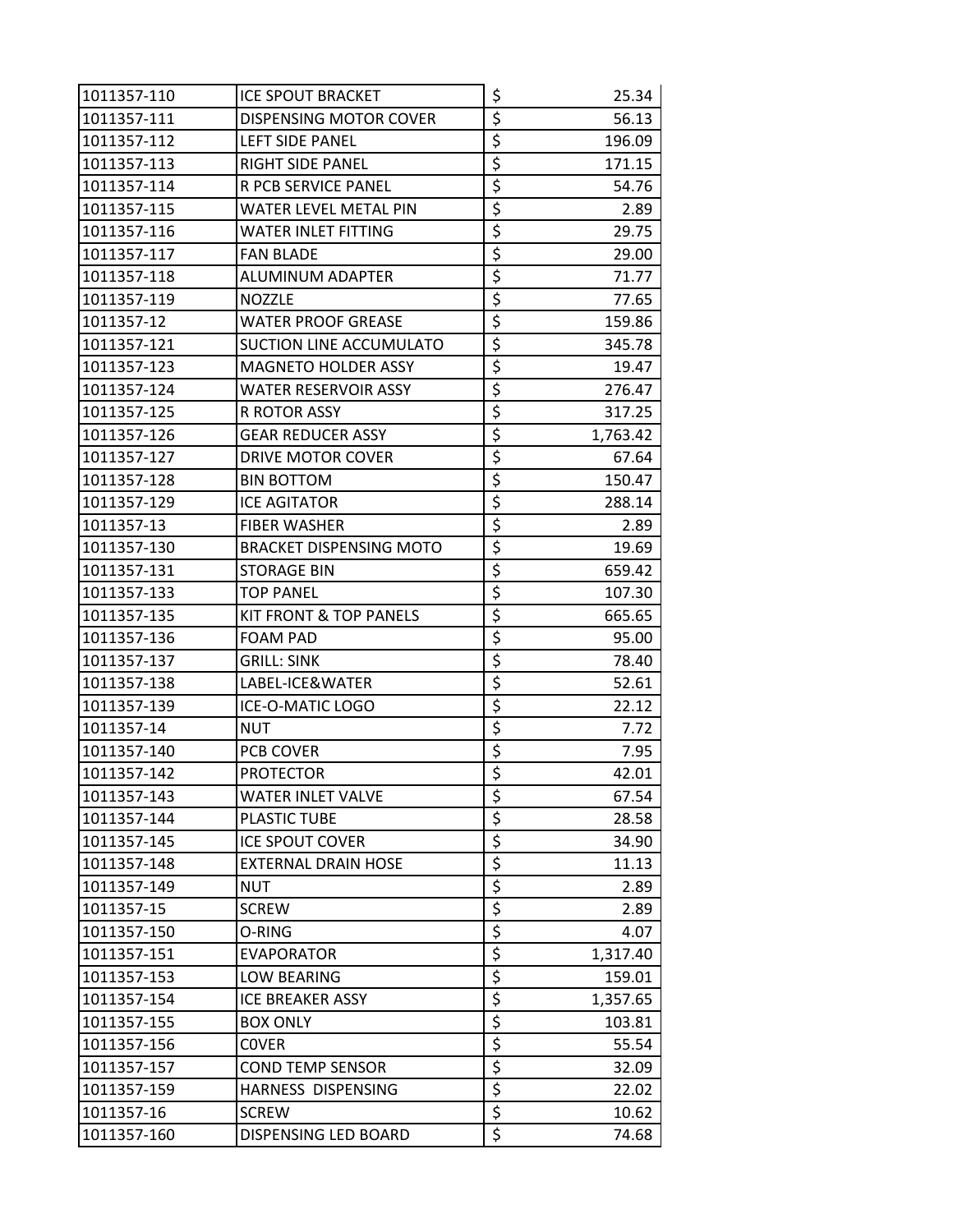| 1011357-161 | DISPENSING SELECTOR             | \$                              | 107.40 |
|-------------|---------------------------------|---------------------------------|--------|
| 1011357-162 | <b>FRONT PANEL NO LABELS</b>    | \$                              | 245.22 |
| 1011357-164 | <b>COMPRESSOR ASSY B SERIES</b> | \$                              | 410.72 |
| 1011357-165 | PROTECTOR B SERIES              | \$                              | 7.34   |
| 1011357-166 | <b>START RELAY B SERIES</b>     | \$                              | 13.82  |
| 1011357-167 | <b>START CAPACITOR B SERIES</b> | \$                              | 36.10  |
| 1011357-168 | <b>DRIP TRAY</b>                | \$                              | 2.89   |
| 1011357-169 | <b>FAN MOTOR BRACKET</b>        | \$                              | 3.03   |
| 1011357-17  | <b>SCREW</b>                    | \$                              | 2.89   |
| 1011357-170 | SUCTION LINE/ACCUMULATOR        | \$                              | 245.91 |
| 1011357-171 | WATER HOSE(CUT TO 40IN)*        | \$                              | 2.89   |
| 1011357-172 | <b>CAPACITOR</b>                | \$                              | 23.67  |
| 1011357-173 | TOP/FRONT PANEL KIT             | \$                              | 726.58 |
| 1011357-174 | PC BOARD KIT (INCLUDES          | $\overline{\boldsymbol{\zeta}}$ | 595.04 |
| 1011357-175 | PC BOARD ONLY                   | \$                              | 289.71 |
| 1011357-176 | <b>WATER SENSING WIRE</b>       | \$                              | 9.00   |
| 1011357-177 | <b>CONDENSER SENSOR B</b>       | \$                              | 28.41  |
| 1011357-178 | <b>EVAPORATOR SENSOR</b>        | \$                              | 46.73  |
| 1011357-179 | <b>CABLE HOLDER</b>             | \$                              | 5.70   |
| 1011357-18  | <b>SCREW</b>                    | \$                              | 2.43   |
| 1011357-180 | <b>WATER SEAL</b>               | \$                              | 122.30 |
| 1011357-181 | <b>LOWER BEARING</b>            | $\overline{\xi}$                | 179.23 |
| 1011357-183 | <b>CONNECTOR ADAPTER</b>        | \$                              | 65.98  |
| 1011357-184 | LABEL ICE-WATER W/TEXT          | \$                              | 166.98 |
| 1011357-19  | <b>SCREW</b>                    | \$                              | 2.89   |
| 1011357-23  | <b>TRUST WASHER</b>             | $\overline{\xi}$                | 2.89   |
| 1011357-24  | <b>CLIP RING</b>                | \$                              | 2.89   |
| 1011357-25  | <b>SCREW</b>                    | \$                              | 1.09   |
| 1011357-26  | SIDE PANEL SCREW                | \$                              | 2.89   |
| 1011357-27  | <b>BACK PANEL SCREW</b>         | \$                              | 2.89   |
| 1011357-29  | <b>PLASTIC TUBE</b>             | $\overline{\boldsymbol{\zeta}}$ | 31.90  |
| 1011357-30  | <b>PLASTIC TUBE</b>             | \$                              | 49.92  |
| 1011357-31  | PLASTIC TUBE                    | \$                              | 23.33  |
| 1011357-32  | PLASTIC TUBE                    | $\overline{\xi}$                | 25.45  |
| 1011357-33  | <b>START RELAY</b>              | \$                              | 124.70 |
| 1011357-35  | <b>START CAPACITOR</b>          | $\overline{\xi}$                | 197.30 |
| 1011357-37  | <b>STATOR ASSY</b>              | \$                              | 259.55 |
| 1011357-39  | <b>HALL EFFECT SENSOR</b>       | \$                              | 55.29  |
| 1011357-40  | <b>EVAPORATOR TEMP SENSOR</b>   | \$                              | 49.33  |
| 1011357-41  | <b>WATER LEVEL SENSOR</b>       | $\overline{\boldsymbol{\zeta}}$ | 11.06  |
| 1011357-42  | <b>FAN MOTOR</b>                | $\overline{\boldsymbol{\zeta}}$ | 152.70 |
| 1011357-43  | <b>FAN BLADE</b>                | \$                              | 10.55  |
| 1011357-44  | AIR COOLED CONDENSER            | $\overline{\xi}$                | 284.16 |
| 1011357-46  | DISPENSING SENSOR RX            | $\overline{\mathcal{L}}$        | 161.26 |
| 1011357-47  | DISPENSING SENSOR TX            | $\overline{\boldsymbol{\zeta}}$ | 164.41 |
| 1011357-48  | PC BOARD & BOX ASSY             | \$                              | 667.45 |
| 1011357-49  | <b>DRIER</b>                    | \$                              | 11.73  |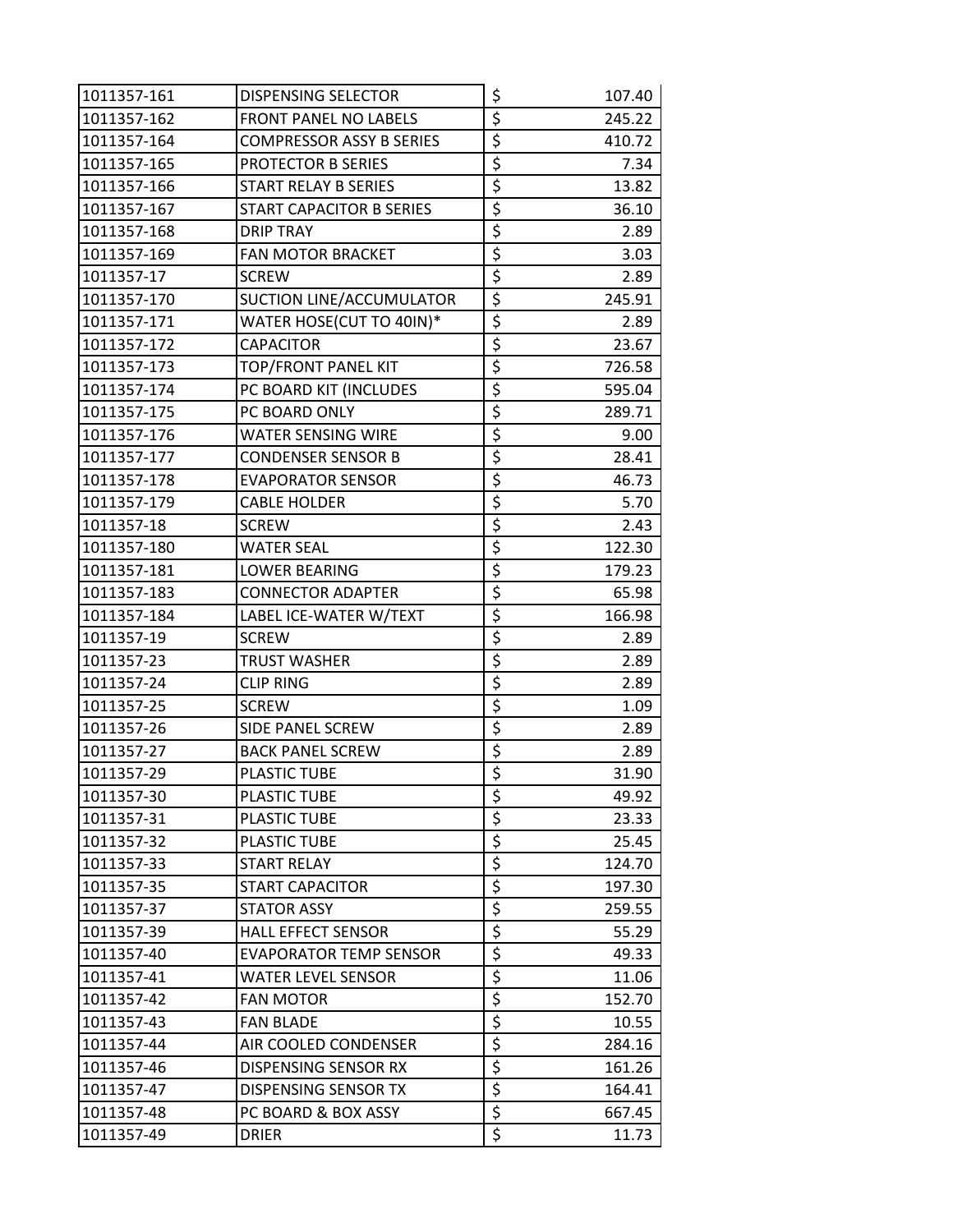| 1011357-50  | <b>CONTACTOR</b>             | \$                              | 193.76   |
|-------------|------------------------------|---------------------------------|----------|
| 1011357-51  | <b>GREASE SEAL</b>           | \$                              | 10.13    |
| 1011357-52  | WATER SEAL                   | \$                              | 75.22    |
| 1011357-53  | O-RING                       | \$                              | 3.76     |
| 1011357-54  | O-RING                       | \$                              | 2.89     |
| 1011357-55  | O-RING                       | \$                              | 2.89     |
| 1011357-57  | <b>RUBBER WASHER</b>         | \$                              | 2.89     |
| 1011357-58  | <b>GREASE SEAL</b>           | \$                              | 5.08     |
| 1011357-60  | <b>RUBBER INSERT</b>         | $\overline{\boldsymbol{\zeta}}$ | 2.89     |
| 1011357-61  | O-RING                       | \$                              | 1.09     |
| 1011357-63  | <b>STRAINER</b>              | \$                              | 3.63     |
| 1011357-64  | WATER INLET VALVE            | \$                              | 62.66    |
| 1011357-65  | VALVE CAP                    | \$                              | 2.89     |
| 1011357-67  | <b>VALVE BODY</b>            | \$                              | 2.89     |
| 1011357-69  | <b>CLIP RING</b>             | \$                              | 2.89     |
| 1011357-70  | PLASTIC HOUSING              | \$                              | 7.65     |
| 1011357-71  | ICE LEVEL CONTROL ASSY       | \$                              | 48.11    |
| 1011357-72  | SPOUT INSULATION             | \$                              | 13.85    |
| 1011357-73  | <b>INSULATION</b>            | \$                              | 11.63    |
| 1011357-74  | <b>ICE SWEEP</b>             | $\overline{\boldsymbol{\zeta}}$ | 11.08    |
| 1011357-76  | <b>AUGER</b>                 | \$                              | 550.59   |
| 1011357-78  | CAP SCREW                    | \$                              | 1.09     |
| 1011357-79  | <b>WASHER SCREW</b>          | \$                              | 1.09     |
| 1011357-81  | <b>INSULATION COVER</b>      | \$                              | 2.89     |
| 1011357-83  | <b>LABEL ICE-WATER</b>       | \$                              | 20.32    |
| 1011357-85  | <b>BEARING</b>               | \$                              | 21.44    |
| 1011357-87  | <b>DRAIN FITTING</b>         | \$                              | 5.88     |
| 1011357-89  | <b>WATER RESERVIOR COVER</b> | $\overline{\boldsymbol{\zeta}}$ | 5.34     |
| 1011357-90  | PLASTIC RING NUT             | \$                              | 2.89     |
| 1011357-91  | <b>FLOAT VALVE ASSY</b>      | \$                              | 28.90    |
| 1011357-92  | <b>STORAGE BIN COVER</b>     | $\overline{\boldsymbol{\zeta}}$ | 53.64    |
| 1011357-93  | <b>CONDENSER SHROUD</b>      | \$                              | 51.26    |
| 1011357-94  | <b>GEAR MOTOR COVER</b>      | \$                              | 16.76    |
| 1011357-95  | <b>DISPENSING FRAME</b>      | $\overline{\xi}$                | 60.58    |
| 1011357-96  | PLASTIC BRACKET              | \$                              | 19.85    |
| 1011357-97  | DISPENSING SPOUT             | \$                              | 32.22    |
| 1011357-98  | <b>ICE SPOUT</b>             | \$                              | 39.51    |
| 1011357-99  | PCB HOUSING                  | \$                              | 383.98   |
| 1011369-16  | DOOR HINGE L/H               | \$                              | 74.38    |
| 1011380-13  | <b>BREAKER COVER</b>         | \$                              | 62.84    |
| 1011380-130 | OVERLOAD                     | \$                              | 53.11    |
| 1011380-139 | OVERLOAD                     | \$                              | 50.70    |
| 1011380-163 | OIL 1 CONTAINER              | \$                              | 54.66    |
| 1011380-168 | <b>RETAINING RING</b>        | $\overline{\mathcal{L}}$        | 35.96    |
| 1011380-172 | <b>EVAPORATOR TALL</b>       | $\overline{\xi}$                | 1,997.66 |
| 1011380-186 | <b>GEARMOTOR ASSY 115V</b>   | \$                              | 2,232.43 |
| 1011380-38  | <b>HEX CAP SCREW</b>         | \$                              | 2.89     |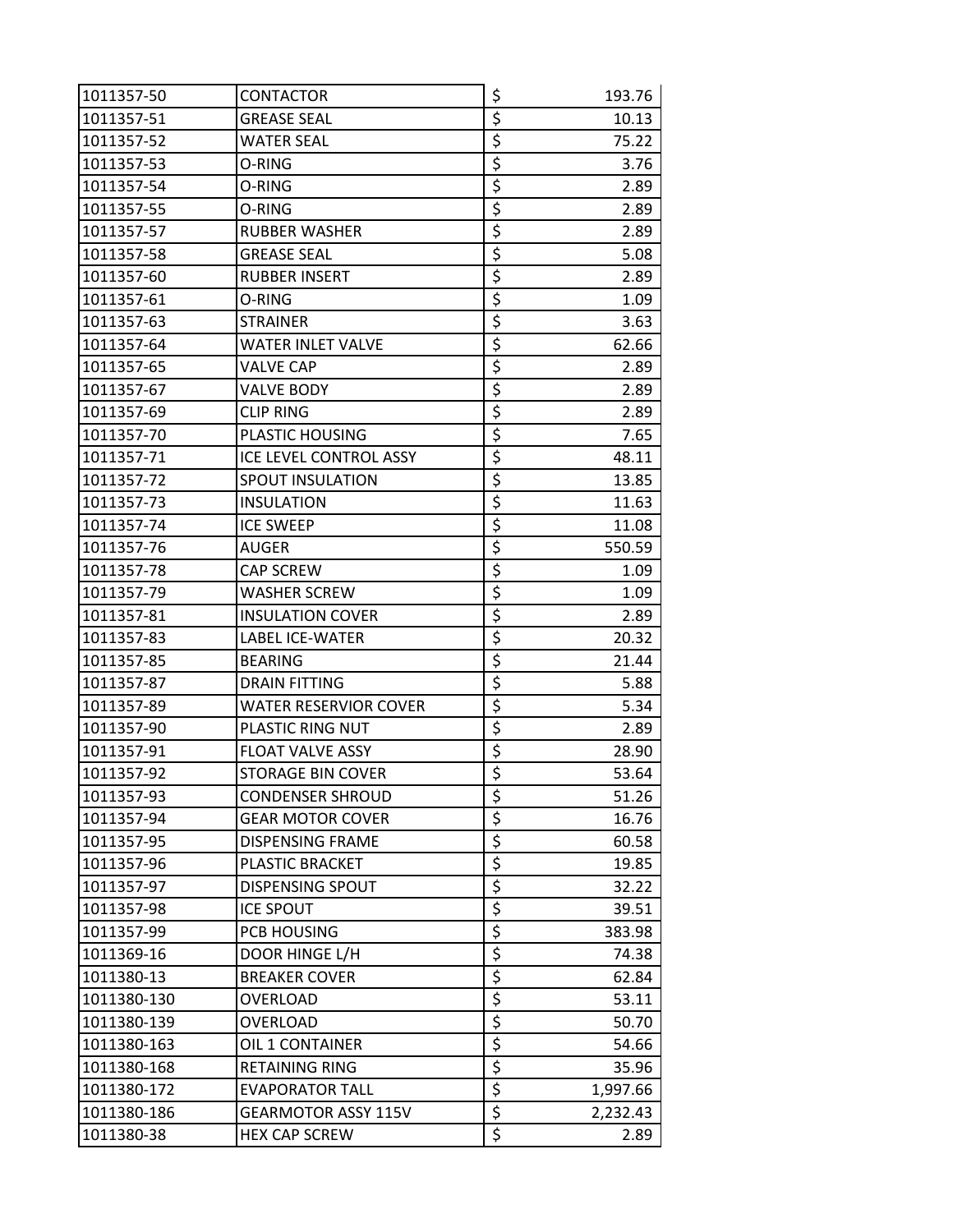| 1011380-44 | SOCKET HEAD SCREW              | \$                              | 17.64    |
|------------|--------------------------------|---------------------------------|----------|
| 1011380-46 | <b>AUGER STUD</b>              | \$                              | 125.13   |
| 1011380-67 | <b>DRIVE MOTOR 115V</b>        | $\overline{\boldsymbol{\zeta}}$ | 1,082.63 |
| 1011380-68 | DRIVE MOTOR 208-230V           | \$                              | 1,038.56 |
| 1011380-77 | MODE SWITCH                    | \$                              | 33.79    |
| 1011380-80 | O-RING                         | \$                              | 2.89     |
| 1011380-81 | O-RING                         | \$                              | 4.84     |
| 1011380-82 | O-RING                         | \$                              | 2.89     |
| 1011380-83 | <b>DRIP PAN GASKET</b>         | \$                              | 6.99     |
| 1011382-01 | <b>BREAKER HEAD MFI</b>        | \$                              | 1,387.52 |
| 1011382-04 | O-RING                         | \$                              | 24.23    |
| 1011411-01 | UNIT BASE                      | $\overline{\xi}$                | 120.38   |
| 1011411-02 | <b>STORAGE BIN</b>             | $\overline{\xi}$                | 654.90   |
| 1011411-03 | <b>CURTAIN BRACKET RH</b>      | $\overline{\xi}$                | 5.09     |
| 1011411-04 | <b>CURTAIN BRACKET LH</b>      | $\overline{\boldsymbol{\zeta}}$ | 5.09     |
| 1011411-05 | <b>CURTAIN BRACKET UPPER</b>   | \$                              | 16.32    |
| 1011411-06 | THUMBSCREW                     | \$                              | 4.08     |
| 1011411-07 | <b>CURTAIN ASSY</b>            | \$                              | 89.77    |
| 1011411-08 | PLUG PLASTIC                   | \$                              | 7.32     |
| 1011411-09 | <b>SPRING</b>                  | \$                              | 14.91    |
| 1011411-10 | <b>SHOCK ABSORBER</b>          | $\overline{\boldsymbol{\zeta}}$ | 2.89     |
| 1011411-11 | PANEL LEFT SIDE                | \$                              | 201.34   |
| 1011411-12 | PANEL RIGHT SIDE               | \$                              | 201.34   |
| 1011411-13 | <b>PANEL REAR</b>              | \$                              | 85.48    |
| 1011411-14 | <b>BRACKET</b>                 | \$                              | 51.23    |
| 1011411-15 | PANEL TOP                      | \$                              | 289.07   |
| 1011411-16 | THUMBSCREW                     | \$                              | 2.89     |
| 1011411-17 | <b>FRONT LINER</b>             | $\overline{\boldsymbol{\zeta}}$ | 18.90    |
| 1011411-18 | <b>FRONT PLATE</b>             | \$                              | 11.58    |
| 1011411-19 | <b>CORNER PROTECTION LEFT</b>  | \$                              | 2.89     |
| 1011411-20 | <b>CORNER PROTECTION RIGHT</b> | $\overline{\xi}$                | 3.89     |
| 1011411-21 | <b>BRACKET FRONT</b>           | \$                              | 37.82    |
| 1011411-22 | PANEL FRONT                    | $\overline{\boldsymbol{\zeta}}$ | 137.56   |
| 1011411-23 | LOGO IOM                       | \$                              | 16.65    |
| 1011411-24 | FRONT SWITCH PLASTIC           | $\overline{\boldsymbol{\zeta}}$ | 3.76     |
| 1011411-25 | AIR FILTER SEAT                | \$                              | 8.55     |
| 1011411-26 | <b>SLIDE AIR FILTER</b>        | \$                              | 9.08     |
| 1011411-27 | AIR FILTER                     | \$                              | 56.11    |
| 1011411-28 | <b>BIN DOOR</b>                | $\zeta$                         | 59.94    |
| 1011411-29 | <b>LEG KIT</b>                 | \$                              | 90.00    |
| 1011411-30 | COMPRESSOR                     | $\overline{\xi}$                | 660.15   |
| 1011411-31 | START CAPACITOR                | \$                              | 261.71   |
| 1011411-38 | <b>FAN BLADE</b>               | \$                              | 9.89     |
| 1011411-39 | <b>EVAPORATOR ASSY</b>         | \$                              | 481.80   |
| 1011411-40 | <b>SUCTION LINE ASSY</b>       | \$                              | 258.54   |
| 1011411-41 | <b>BULB HOLDER</b>             | $\overline{\xi}$                | 7.10     |
| 1011411-42 | <b>FLOW CONTROL</b>            | \$                              | 20.59    |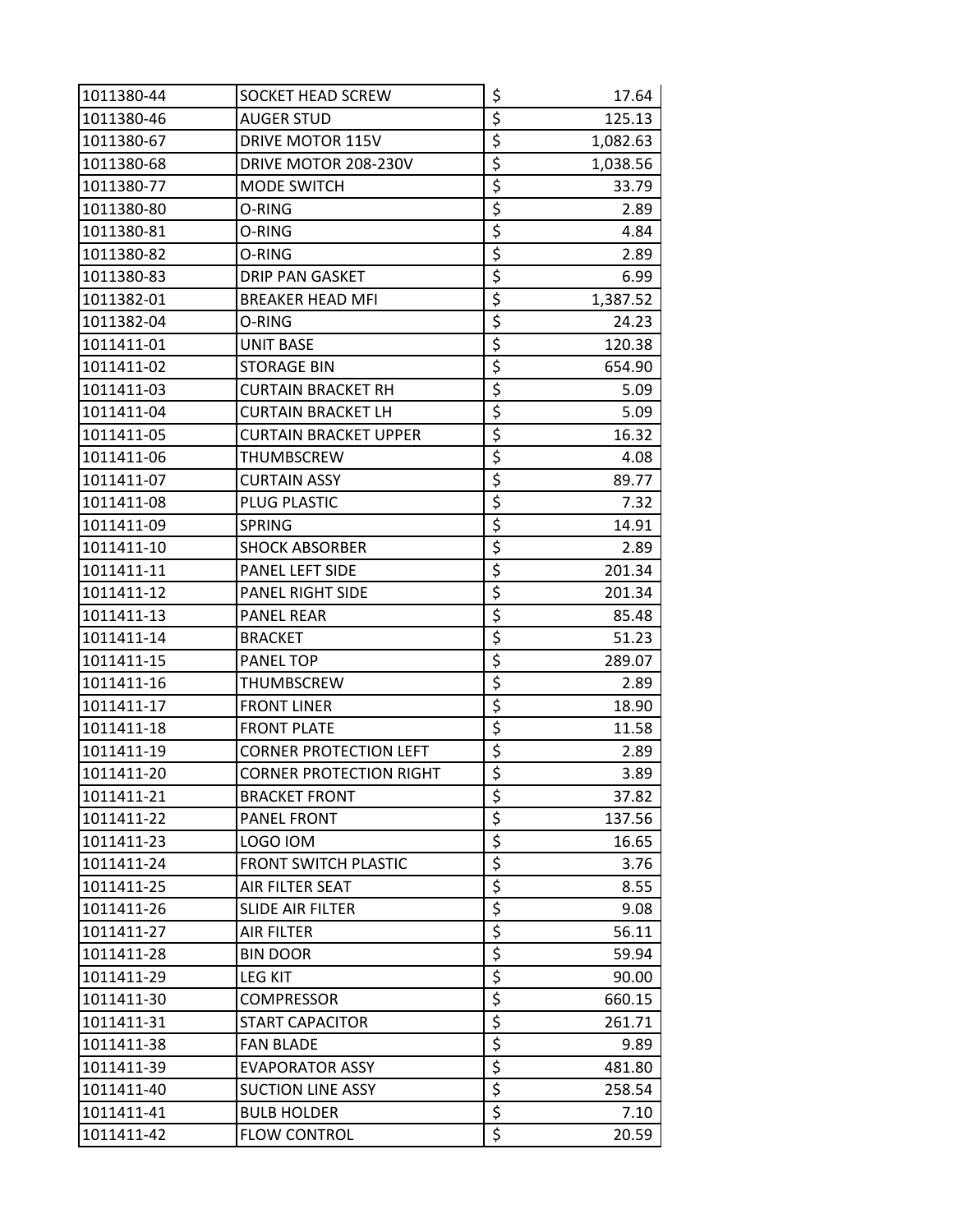| 1011411-43  | <b>TUBE PVC</b>                | \$                              | 12.21  |
|-------------|--------------------------------|---------------------------------|--------|
| 1011411-44  | WATER INLET ELBOW ASSY         | $\overline{\boldsymbol{\zeta}}$ | 112.93 |
| 1011411-45  | O-RING                         | \$                              | 2.89   |
| 1011411-46  | <b>METAL BRACKET</b>           | \$                              | 78.60  |
| 1011411-47  | TUBE                           | \$                              | 10.43  |
| 1011411-48  | SPRAY SYSTEM ASSY              | \$                              | 74.45  |
| 1011411-49  | <b>ZPLASTIC PLUG</b>           | \$                              | 18.88  |
| 1011411-50  | <b>ZPLASTIC PLUG</b>           | \$                              | 2.89   |
| 1011411-51  | <b>SPRAY COVER KIT</b>         | \$                              | 21.48  |
| 1011411-52  | TUBE                           | \$                              | 15.32  |
| 1011411-53  | <b>BIN DRAIN</b>               | \$                              | 4.94   |
| 1011411-54  | SPRAY SYSTEM SEAT              | \$                              | 14.25  |
| 1011411-55  | O-RING                         | \$                              | 2.89   |
| 1011411-56  | <b>WARNING LIGHT RESET BUT</b> | \$                              | 14.60  |
| 1011411-57  | <b>MASTER LIGHTED SWITCH</b>   | \$                              | 12.21  |
| 1011411-58  | <b>SWITCH</b>                  | \$                              | 4.79   |
| 1011411-59  | <b>BIN THERMOSTAT</b>          | \$                              | 53.40  |
| 1011411-60  | <b>COVER</b>                   | \$                              | 34.81  |
| 1011411-61  | <b>METAL CONTROL BOX</b>       | $\overline{\boldsymbol{\zeta}}$ | 58.18  |
| 1011411-62  | PC BOARD                       | \$                              | 441.98 |
| 1011411-64  | <b>WATER INLET ADAPTER</b>     | \$                              | 75.40  |
| 1011411-66  | <b>LEG SOCKET</b>              | $\overline{\xi}$                | 6.04   |
| 1011411-68  | RELAY/PROTECTOR KIT            | \$                              | 92.35  |
| 1011411-70  | <b>CONDENSER SENSOR</b>        | \$                              | 34.79  |
| 1011411-71  | <b>COMPRESSOR CUBIGEL GL90</b> | \$                              | 386.61 |
| 1011411-73  | <b>WIRING HARNESS</b>          | \$                              | 8.32   |
| 1011411-73  | <b>WIRING HARNESS</b>          | \$                              | 8.32   |
| 1011447-04  | ZBRACKET                       | \$                              | 34.47  |
| 1011447-07  | CLAMP                          | \$                              | 2.89   |
| 1011447-09  | Y SINK BLACK                   | \$                              | 290.34 |
| 1011447-10  | <b>Y GRILL</b>                 | $\overline{\boldsymbol{\zeta}}$ | 93.10  |
| 1011447-103 | Y BIN BOTTOM                   | \$                              | 347.91 |
| 1011447-118 | ZRIGHT SIDE LOWER SS           | \$                              | 74.28  |
| 1011447-119 | <b>ZBACK PANEL SS</b>          | \$                              | 223.03 |
| 1011447-12  | ZICE CHUTE BODY                | $\overline{\xi}$                | 36.97  |
| 1011447-122 | Y WATER SENSOR                 | \$                              | 124.28 |
| 1011447-135 | ZLOWER LEFT SIDE PANEL         | \$                              | 83.61  |
| 1011447-146 | ZBIN TOP                       | \$                              | 701.09 |
| 1011447-155 | <b>ZRH SINK SUPPORT</b>        | $\overline{\xi}$                | 10.43  |
| 1011447-164 | ZWATER TUBE SS WITH NUT        | \$                              | 30.59  |
| 1011447-165 | <b>OUTLET ADAPTER</b>          | \$                              | 10.45  |
| 1011447-166 | ZBIN VANE GEMD540              | \$                              | 685.04 |
| 1011447-168 | Y ICE LEVEL SENSORS SET        | $\overline{\boldsymbol{\zeta}}$ | 200.03 |
| 1011447-169 | ZICE LEVEL SENSORS SET         | \$                              | 135.69 |
| 1011447-17  | ZRESERVOIR ASSY COMPLETE       | $\overline{\xi}$                | 169.19 |
| 1011447-170 | ZLEFT SIDE PANEL SS            | \$                              | 123.78 |
| 1011447-171 | ZRIGHT SIDE PANEL SS           | \$                              | 123.43 |
|             |                                |                                 |        |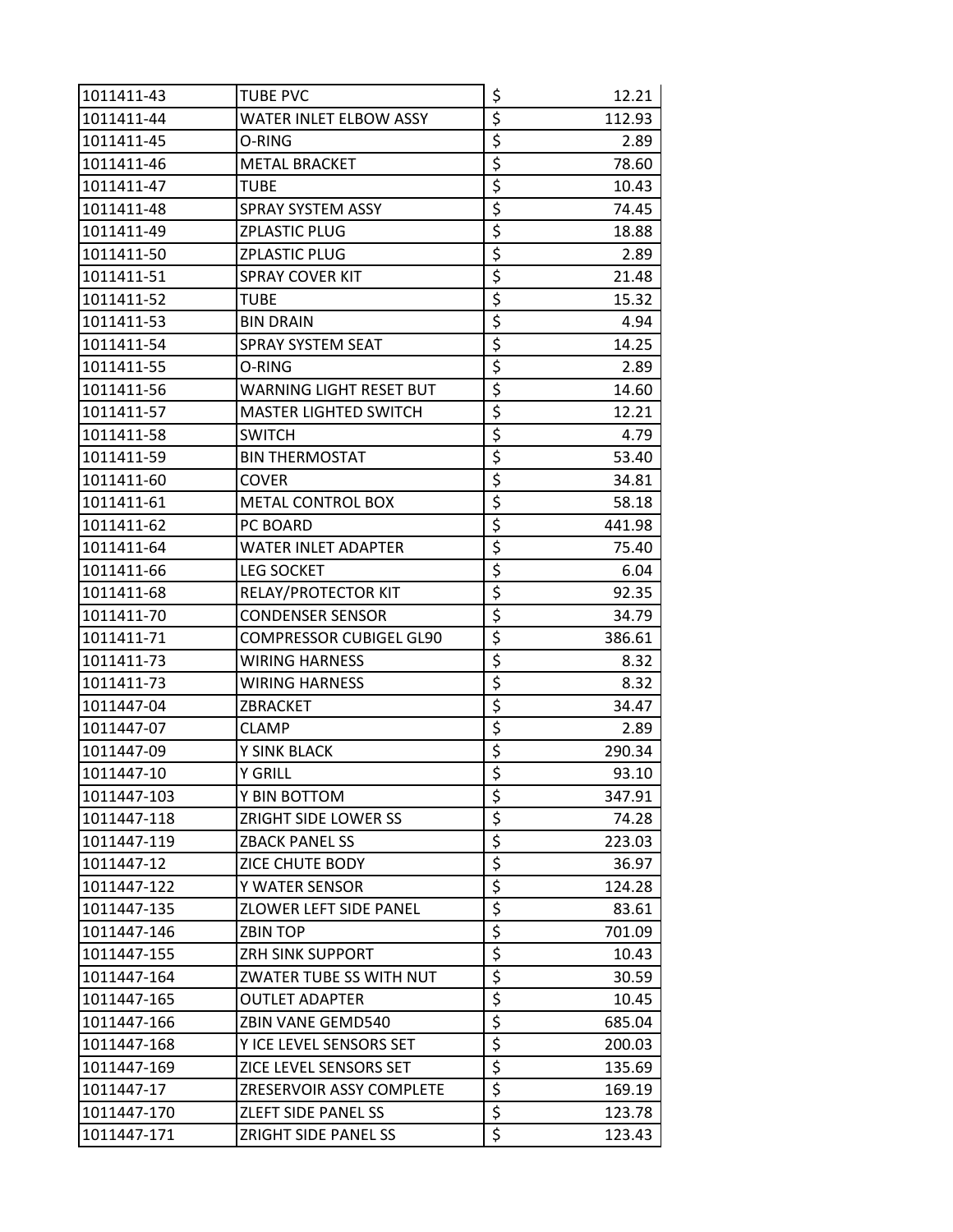| 1011447-172 | Y TOP PANEL SS               | \$                                  | 105.91   |
|-------------|------------------------------|-------------------------------------|----------|
| 1011447-173 | <b>ZUPPER FRONT PANEL SS</b> | \$                                  | 202.22   |
| 1011447-176 | Y LEFT SIDE PANEL SS         | \$                                  | 139.41   |
| 1011447-178 | Y UPPER FRONT PANEL SS       | \$                                  | 219.59   |
| 1011447-179 | SPLASH PANEL W/LABELS        | \$                                  | 205.14   |
| 1011447-18  | Y BEARING                    | \$                                  | 47.15    |
| 1011447-187 | ZDRAIN TUBE GEMD520/525      | \$                                  | 72.56    |
| 1011447-188 | Y RESERVOIR INLET TUBING     | \$                                  | 63.82    |
| 1011447-194 | PORTION CONTROL KIT          | \$                                  | 477.50   |
| 1011447-195 | ICE CHUTE ASSEMBLY           | \$                                  | 68.95    |
| 1011447-20  | Y WATER CHUTE                | \$                                  | 51.81    |
| 1011447-21  | YRESERVOIR J SERIES          | \$                                  | 122.30   |
| 1011447-22  | Y DRAIN CASTING SINK         | \$                                  | 39.16    |
| 1011447-23  | KIT DRAIN ADAPTER            | \$                                  | 49.75    |
| 1011447-25  | ZSPOUT                       | \$                                  | 67.46    |
| 1011447-35  | <b>ZLOCK WASHER</b>          | \$                                  | 2.89     |
| 1011447-38  | <b>SCREW</b>                 | \$                                  | 2.89     |
| 1011447-41  | ZWATER REGULATING VALVE      | \$                                  | 345.52   |
| 1011447-42  | Z HI PRESS CUT-OUT           | \$                                  | 83.38    |
| 1011447-44  | <b>FAN BLADE</b>             | \$                                  | 4.41     |
| 1011447-45  | Y SOLENOID ASSY 115VAC       | \$                                  | 108.59   |
| 1011447-46  | Y INLET WATER VALVE          | \$                                  | 107.70   |
| 1011447-52  | Y SENSOR SET                 | \$                                  | 335.32   |
| 1011447-53  | ZSTANDOFF CIRCUIT BOARD      | \$                                  | 2.89     |
| 1011447-55  | Y BIN DRIVE MOTOR 115VAC     | \$                                  | 646.26   |
| 1011447-56  | ZBIN DRIVE MOTOR 230VAC      | \$                                  | 649.11   |
| 1011447-59  | Y CIRCUIT BOARD 115/60       | \$                                  | 877.00   |
| 1011447-60  | ZCIRCUIT BOARD 230/50        | \$                                  | 1,814.55 |
| 1011447-64  | SINK DRAIN TUBE 33 IN        | \$                                  | 7.18     |
| 1011447-65  | Y WATER SHED                 | \$                                  | 26.69    |
| 1011447-69  | <b>ZINLET ADAPTER</b>        | $\overline{\boldsymbol{\varsigma}}$ | 6.92     |
| 1011447-72  | <b>TEE UNION</b>             | \$                                  | 2.89     |
| 1011447-77  | <b>ADAPTER FLANGE</b>        | \$                                  | 423.49   |
| 1011447-81  | ZST CAP 115/60 J SERIES      | \$                                  | 32.92    |
| 1011447-90  | Y FAN MOTOR 115/60           | \$                                  | 259.43   |
| 1011447-91  | Y FAN BLADE                  | $\overline{\boldsymbol{\zeta}}$     | 19.51    |
| 1011447-92  | YCOMPRESSOR 115/60           | \$                                  | 1,325.07 |
| 1011447-94  | YOVERLOAD 115VAC             | \$                                  | 43.37    |
| 1011448-01  | <b>HANDLE DOOR</b>           | \$                                  | 48.45    |
| 1011448-02  | <b>DOOR PANEL</b>            | \$                                  | 86.61    |
| 1011448-03  | <b>INSULATION UPPER</b>      | \$                                  | 14.16    |
| 1011448-04  | <b>MAGNET DOOR</b>           | \$                                  | 89.26    |
| 1011448-05  | <b>INSULATION UPPER</b>      | \$                                  | 17.98    |
| 1011448-06  | <b>DOOR GASKET</b>           | $\overline{\xi}$                    | 32.22    |
| 1011448-07  | <b>LINER DOOR</b>            | $\overline{\xi}$                    | 91.47    |
| 1011448-08  | DOOR BOTTOM                  | $\overline{\boldsymbol{\zeta}}$     | 20.59    |
| 1011448-09  | <b>SCREW HANDLE</b>          | \$                                  | 2.89     |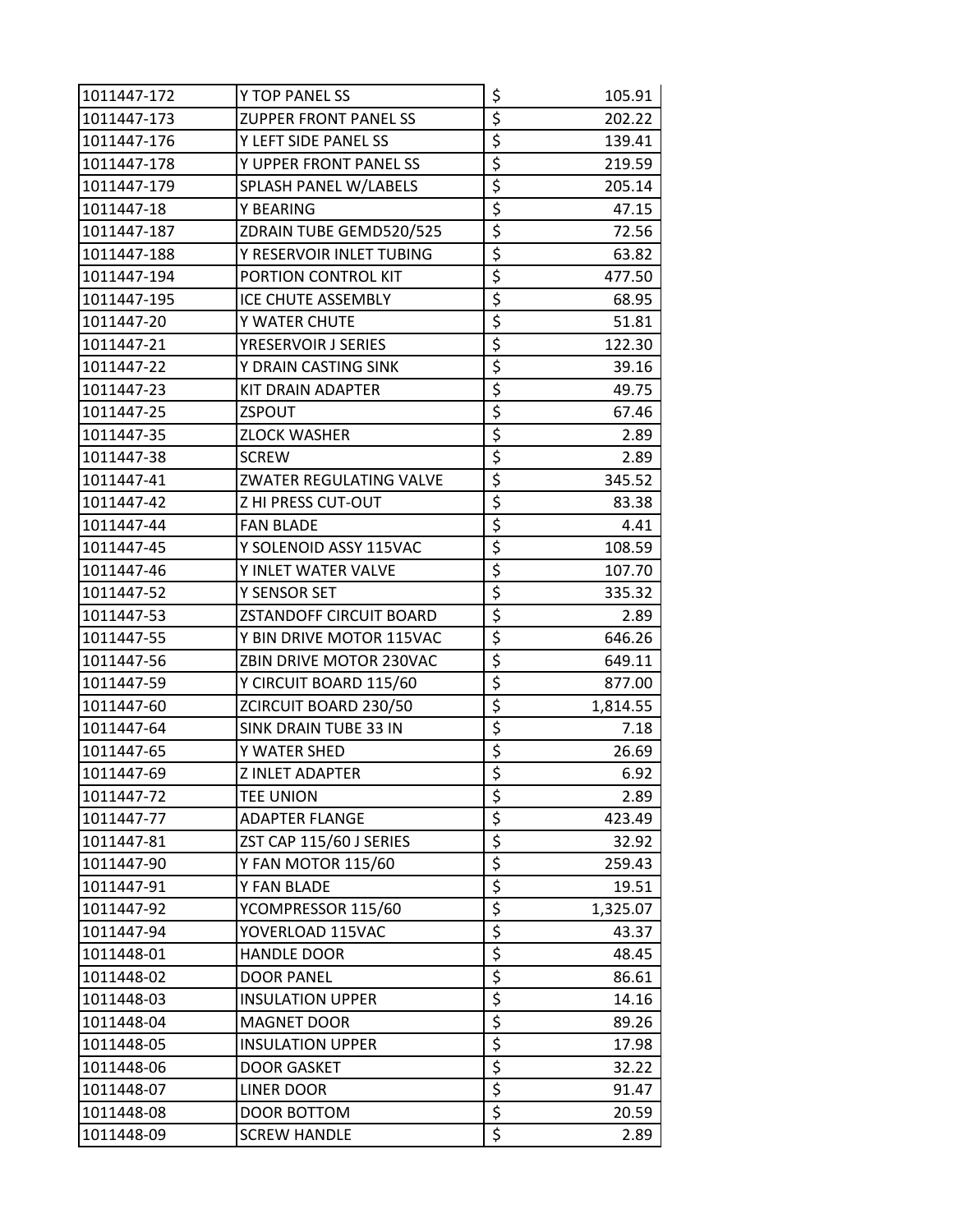| 1011448-10   | <b>BRACKET DOOR HANDLE</b>          | \$                              | 10.60  |
|--------------|-------------------------------------|---------------------------------|--------|
| 1011448-100  | CAP SCREW                           | \$                              | 2.89   |
| 1011448-101  | <b>CAP SCREW</b>                    | \$                              | 2.89   |
| 1011448-102  | <b>ADAPTER</b>                      | \$                              | 175.17 |
| 1011448-103  | AUGER                               | \$                              | 675.34 |
| 1011448-104  | O-RING                              | \$                              | 2.89   |
| 1011448-106  | <b>ICE LEVEL SENSOR</b>             | \$                              | 316.99 |
| 1011448-107  | <b>TRANSFORMER</b>                  | \$                              | 30.57  |
| 1011448-108  | <b>CONTROL PANEL</b>                | \$                              | 152.93 |
| 1011448-109  | <b>CONROLLER</b>                    | \$                              | 470.55 |
| 1011448-11   | <b>BUSHING DOOR HINGE U &amp; P</b> | \$                              | 7.78   |
| 1011448-110  | <b>COVER</b>                        | \$                              | 15.64  |
| 1011448-111  | TOP HINGE BRACKET                   | \$                              | 31.26  |
| 1011448-112  | <b>BOTTOM HINGE BRACKET</b>         | \$                              | 28.24  |
| 1011448-113  | <b>HINGE RIGHT TOP</b>              | \$                              | 64.86  |
| 1011448-114  | <b>HINGE RIGHT BOTTOM</b>           | \$                              | 64.86  |
| 1011448-115  | <b>DRIER</b>                        | \$                              | 37.82  |
| 1011448-116  | <b>FLOAT VALVE</b>                  | \$                              | 79.86  |
| 1011448-117  | <b>PIN HINGE</b>                    | \$                              | 17.68  |
| 1011448-118  | ICE CHUTE KIT                       | \$                              | 108.34 |
| 1011448-119S | <b>SUPPORT BRACKETS L/R</b>         | \$                              | 107.61 |
| 1011448-12   | <b>DOOR SUPPORT</b>                 | \$                              | 13.82  |
| 1011448-120  | <b>SPLASH DIVIDER</b>               | \$                              | 26.04  |
| 1011448-121  | <b>SCOOP HOLDER</b>                 | \$                              | 15.97  |
| 1011448-122  | <b>CHECK VALVE</b>                  | \$                              | 7.18   |
| 1011448-123  | <b>SPRING</b>                       | \$                              | 2.89   |
| 1011448-125  | <b>CONTROL BOX (BLACK)</b>          | \$                              | 35.82  |
| 1011448-126  | PACKING CAP                         | $\overline{\boldsymbol{\zeta}}$ | 17.96  |
| 1011448-127  | <b>CARTON IOM</b>                   | \$                              | 49.54  |
| 1011448-128  | HOLE PLUG .125                      | \$                              | 1.53   |
| 1011448-13   | <b>DOOR SUPPORT CENTER</b>          | $\overline{\xi}$                | 13.90  |
| 1011448-14   | COMPLETE DOOR ASSEMBLY              | \$                              | 563.97 |
| 1011448-15   | <b>GASKET TOP PANEL</b>             | \$                              | 4.32   |
| 1011448-16   | <b>GASKET TOP PANEL</b>             | $\overline{\xi}$                | 3.97   |
| 1011448-17   | <b>GASKET TOP PANEL</b>             | $\overline{\boldsymbol{\zeta}}$ | 5.62   |
| 1011448-18   | <b>SCREW</b>                        | \$                              | 2.89   |
| 1011448-21   | INLAY                               | \$                              | 9.24   |
| 1011448-22   | <b>FRONT SERVICE PANEL</b>          | $\overline{\xi}$                | 26.69  |
| 1011448-23   | <b>HANDLE</b>                       | \$                              | 6.74   |
| 1011448-24   | <b>SCREW</b>                        | \$                              | 2.89   |
| 1011448-25   | KICK PLATE COVER                    | \$                              | 22.53  |
| 1011448-26   | <b>SCREW</b>                        | \$                              | 2.89   |
| 1011448-27   | <b>KICK PLATE</b>                   | \$                              | 15.29  |
| 1011448-30   | SIDE SERVICE PANEL                  | \$                              | 45.51  |
| 1011448-31   | <b>DRAIN PANEL</b>                  | \$                              | 6.29   |
| 1011448-32   | <b>BACK PANEL</b>                   | \$                              | 50.42  |
| 1011448-33   | <b>TOP PANEL ONLY</b>               | \$                              | 227.47 |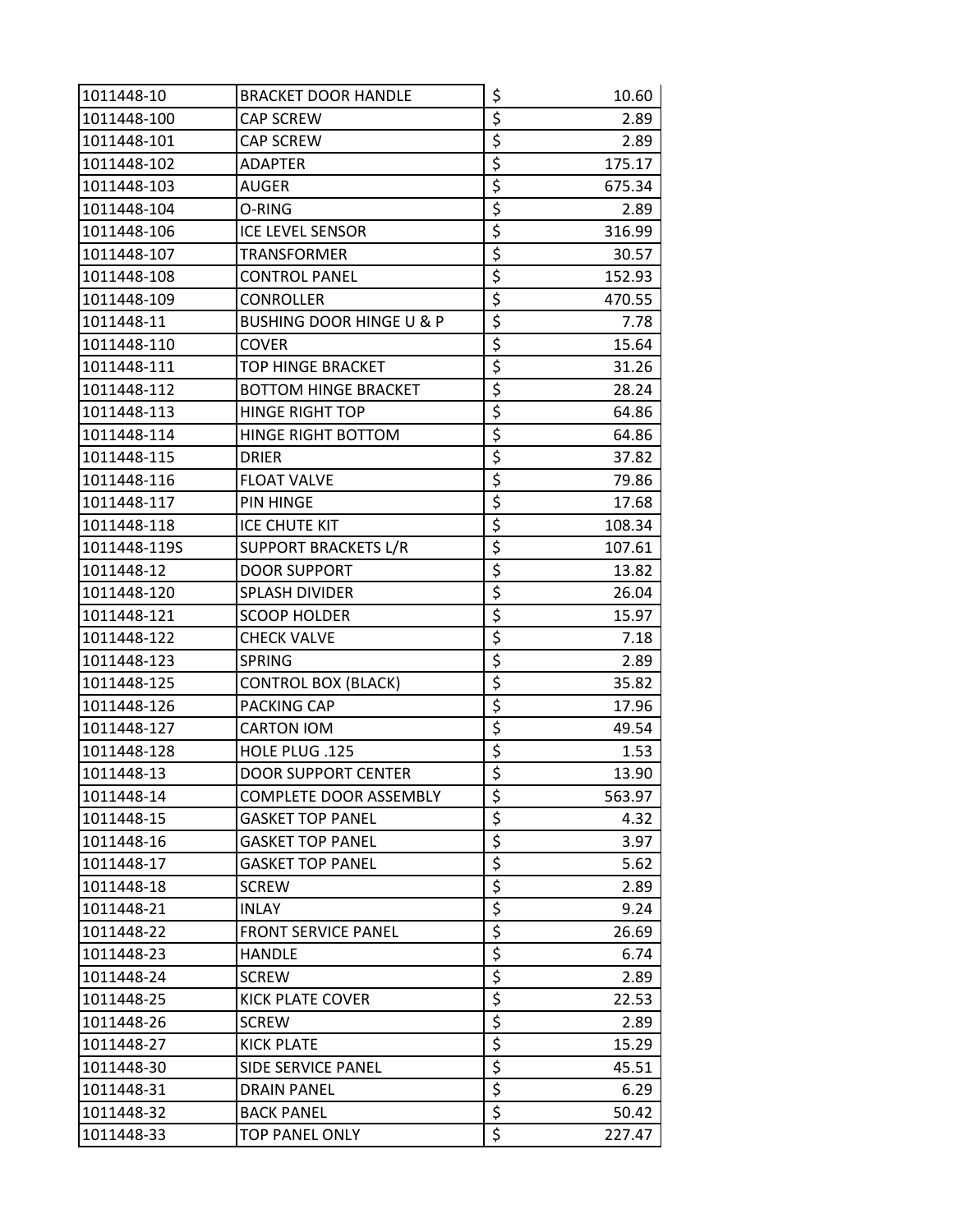| 1011448-34 | <b>INSULATION TOP PANEL</b>   | \$                              | 44.05    |
|------------|-------------------------------|---------------------------------|----------|
| 1011448-35 | <b>SCREW 5/16-18</b>          | \$                              | 2.89     |
| 1011448-36 | <b>ICE SWEEP</b>              | \$                              | 12.82    |
| 1011448-38 | <b>SCREW</b>                  | \$                              | 2.89     |
| 1011448-39 | <b>GROMMET</b>                | \$                              | 3.79     |
| 1011448-40 | <b>FLANGED BUSHING</b>        | \$                              | 3.96     |
| 1011448-41 | CAP SCREW                     | $\overline{\boldsymbol{\zeta}}$ | 2.89     |
| 1011448-42 | <b>VIBRATION GROMMET</b>      | $\overline{\boldsymbol{\zeta}}$ | 4.63     |
| 1011448-43 | <b>WASHER</b>                 | $\overline{\boldsymbol{\zeta}}$ | 2.89     |
| 1011448-44 | <b>MOUNTING PLATE ONLY</b>    | \$                              | 15.89    |
| 1011448-45 | <b>DRAIN</b>                  | \$                              | 7.08     |
| 1011448-47 | THUMB SCREW                   | \$                              | 3.96     |
| 1011448-49 | SUPPORT BRACKET LEFT          | \$                              | 5.66     |
| 1011448-50 | <b>SUPPORT BRAKCET RIGHT</b>  | $\overline{\boldsymbol{\zeta}}$ | 5.66     |
| 1011448-51 | TUBE RESERVOIR TO EVAP        | $\overline{\boldsymbol{\zeta}}$ | 42.98    |
| 1011448-52 | <b>BRACE</b>                  | \$                              | 6.23     |
| 1011448-53 | <b>BRACKET</b>                | \$                              | 6.56     |
| 1011448-54 | <b>RESERVOIR MOUNTING BKT</b> | \$                              | 8.91     |
| 1011448-55 | <b>WATER LEVEL SENSOR</b>     | \$                              | 24.89    |
| 1011448-56 | <b>WATER SENSOR HARNESS</b>   | $\overline{\boldsymbol{\zeta}}$ | 36.82    |
| 1011448-57 | RESERVOIR VALVE W/COVER       | \$                              | 174.21   |
| 1011448-59 | 12 PK PRE-MIX BOTTLE          | \$                              | 460.72   |
| 1011448-59 | 12 PK PRE-MIX BOTTLE          | \$                              | 460.72   |
| 1011448-61 | SUCTION LINE W/CAP TUBE       | $\overline{\boldsymbol{\zeta}}$ | 112.43   |
| 1011448-62 | <b>EVAPORATOR</b>             | \$                              | 1,013.91 |
| 1011448-63 | COMP.W/OL RELAY DRIER         | \$                              | 694.13   |
| 1011448-64 | <b>OVERLOAD</b>               | $\overline{\boldsymbol{\zeta}}$ | 16.66    |
| 1011448-65 | RELAY                         | \$                              | 15.97    |
| 1011448-66 | <b>CONDENSER</b>              | \$                              | 143.29   |
| 1011448-67 | <b>DRIER</b>                  | \$                              | 37.82    |
| 1011448-68 | <b>CLIP</b>                   | $\overline{\xi}$                | 2.89     |
| 1011448-69 | <b>WASHER</b>                 | \$                              | 2.89     |
| 1011448-70 | <b>GROMMET</b>                | $\overline{\boldsymbol{\zeta}}$ | 2.89     |
| 1011448-71 | SHROUD                        | $\overline{\xi}$                | 23.35    |
| 1011448-72 | <b>GASKET</b>                 | \$                              | 8.81     |
| 1011448-73 | <b>AIR BAFFLE</b>             | \$                              | 2.89     |
| 1011448-74 | <b>FAN MOTOR BRACKET</b>      | \$                              | 12.27    |
| 1011448-75 | <b>FAN MOTOR</b>              | \$                              | 98.12    |
| 1011448-76 | <b>FAN BLADE</b>              | \$                              | 9.15     |
| 1011448-77 | <b>SCREW</b>                  | \$                              | 2.89     |
| 1011448-78 | PUMP MODEL RAIN SHIELD        | \$                              | 16.39    |
| 1011448-79 | <b>LEG LEVELER</b>            | \$                              | 2.89     |
| 1011448-80 | <b>HOLE PLUG</b>              | \$                              | 2.89     |
| 1011448-81 | <b>HOSE CLAMP</b>             | $\overline{\xi}$                | 2.89     |
| 1011448-82 | <b>DRAIN HOSE</b>             | \$                              | 22.11    |
| 1011448-83 | <b>ELBOW</b>                  | \$                              | 4.54     |
| 1011448-84 | <b>DISCHARGE HOSE</b>         | \$                              | 121.00   |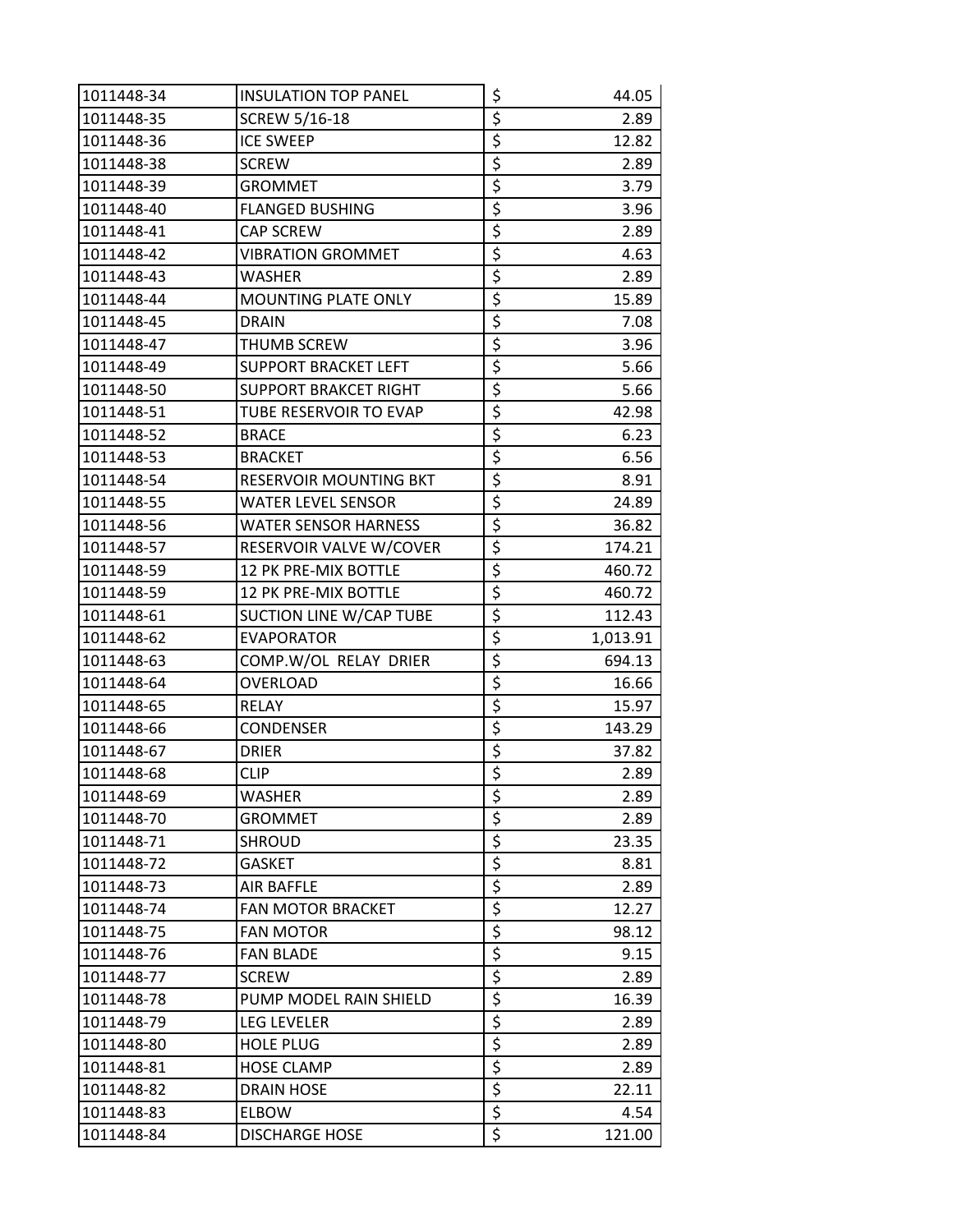| 1011448-85  | <b>HOSE CLAMP</b>              | \$                              | 2.89     |
|-------------|--------------------------------|---------------------------------|----------|
| 1011448-86  | <b>ELBOW</b>                   | \$                              | 27.81    |
| 1011448-88  | <b>DRAIN TUBE</b>              | \$                              | 48.63    |
| 1011448-89  | PRESSURE SWITCH                | \$                              | 118.74   |
| 1011448-90  | <b>SWITCH HOSE</b>             | \$                              | 7.26     |
| 1011448-91  | <b>SWITCH BRACKET</b>          | \$                              | 8.74     |
| 1011448-92  | PUMP MOTOR ONLY                | \$                              | 562.99   |
| 1011448-93  | <b>BREAKER WITH BEARING</b>    | \$                              | 920.36   |
| 1011448-94  | <b>BEARING ONLY</b>            | \$                              | 138.02   |
| 1011448-95  | <b>WATER SEAL</b>              | \$                              | 115.71   |
| 1011448-96  | <b>WATER SHED</b>              | \$                              | 80.19    |
| 1011448-98  | <b>GEAR REDUCER W/MOTOR</b>    | \$                              | 2,056.33 |
| 1011514-01  | TOP PANEL 15 INCH              | \$                              | 60.84    |
| 1011514-02  | <b>INSULATION 15 INCH</b>      | \$                              | 3.08     |
| 1011514-03  | <b>INNER TOP PANEL 15 INCH</b> | \$                              | 14.07    |
| 1011514-07  | <b>BUMPER</b>                  | \$                              | 2.89     |
| 1011514-08  | <b>SCREW</b>                   | \$                              | 2.89     |
| 1011514-09  | DOOR LINER 15 INCH             | \$                              | 26.18    |
| 1011514-10  | LEFT SIDE PANEL                | \$                              | 122.86   |
| 1011514-101 | <b>CARTON HISU050</b>          | $\overline{\boldsymbol{\zeta}}$ | 21.93    |
| 1011514-102 | SKID HISU050                   | \$                              | 65.81    |
| 1011514-11  | <b>BACK PANEL 15 INCH</b>      | \$                              | 46.64    |
| 1011514-12  | <b>RIGHT SIDE PANEL</b>        | \$                              | 122.86   |
| 1011514-13  | <b>FRONT PANEL 15 INCH</b>     | $\overline{\boldsymbol{\zeta}}$ | 175.77   |
| 1011514-15  | SCOOP                          | \$                              | 19.26    |
| 1011514-16  | <b>BIN THERMOSTAT TUBE 15</b>  | \$                              | 11.42    |
| 1011514-17  | TOP PANEL 20 INCH              | \$                              | 73.61    |
| 1011514-18  | <b>INSULATION 20 INCH</b>      | \$                              | 74.38    |
| 1011514-19  | <b>INNER TOP PANEL 20 INCH</b> | \$                              | 23.40    |
| 1011514-23  | <b>BACK PANEL 20 INCH</b>      | \$                              | 58.82    |
| 1011514-25  | <b>FAN MOTOR 90</b>            | $\overline{\xi}$                | 133.88   |
| 1011514-26  | FAN MOTOR 55-56-75-76          | \$                              | 104.77   |
| 1011514-27  | FAN MOTOR 95-96                | \$                              | 141.04   |
| 1011514-31  | <b>RIGHT SIDE INSULATION</b>   | \$                              | 15.37    |
| 1011514-33  | Z BIN LINER 20 INCH            | \$                              | 259.04   |
| 1011514-34  | <b>INSULATION 15 INCH BIN</b>  | \$                              | 37.49    |
| 1011514-36  | LEFT SIDE INSULATION           | \$                              | 15.46    |
| 1011514-37  | <b>INSULATION FILTER</b>       | \$                              | 7.60     |
| 1011514-38  | <b>EVAPORATOR</b>              | \$                              | 927.20   |
| 1011514-39  | HOT GAS VALVE ASSM 115         | \$                              | 154.61   |
| 1011514-40  | HOT GAS VALVE COIL ONLY        | \$                              | 77.72    |
| 1011514-41  | HOT GAS VALVE ASSM 230         | \$                              | 132.85   |
| 1011514-42  | <b>FAN MOTOR PRESSURE</b>      | \$                              | 113.85   |
| 1011514-43  | SUCTION ASSM 50 230 VOLT       | \$                              | 85.78    |
| 1011514-44  | SUCTION ASSM 50-70 115         | \$                              | 52.27    |
| 1011514-46  | <b>THERMISTOR CLIP</b>         | \$                              | 10.80    |
| 1011514-470 | COMPRESSOR 50 115              | \$                              | 585.62   |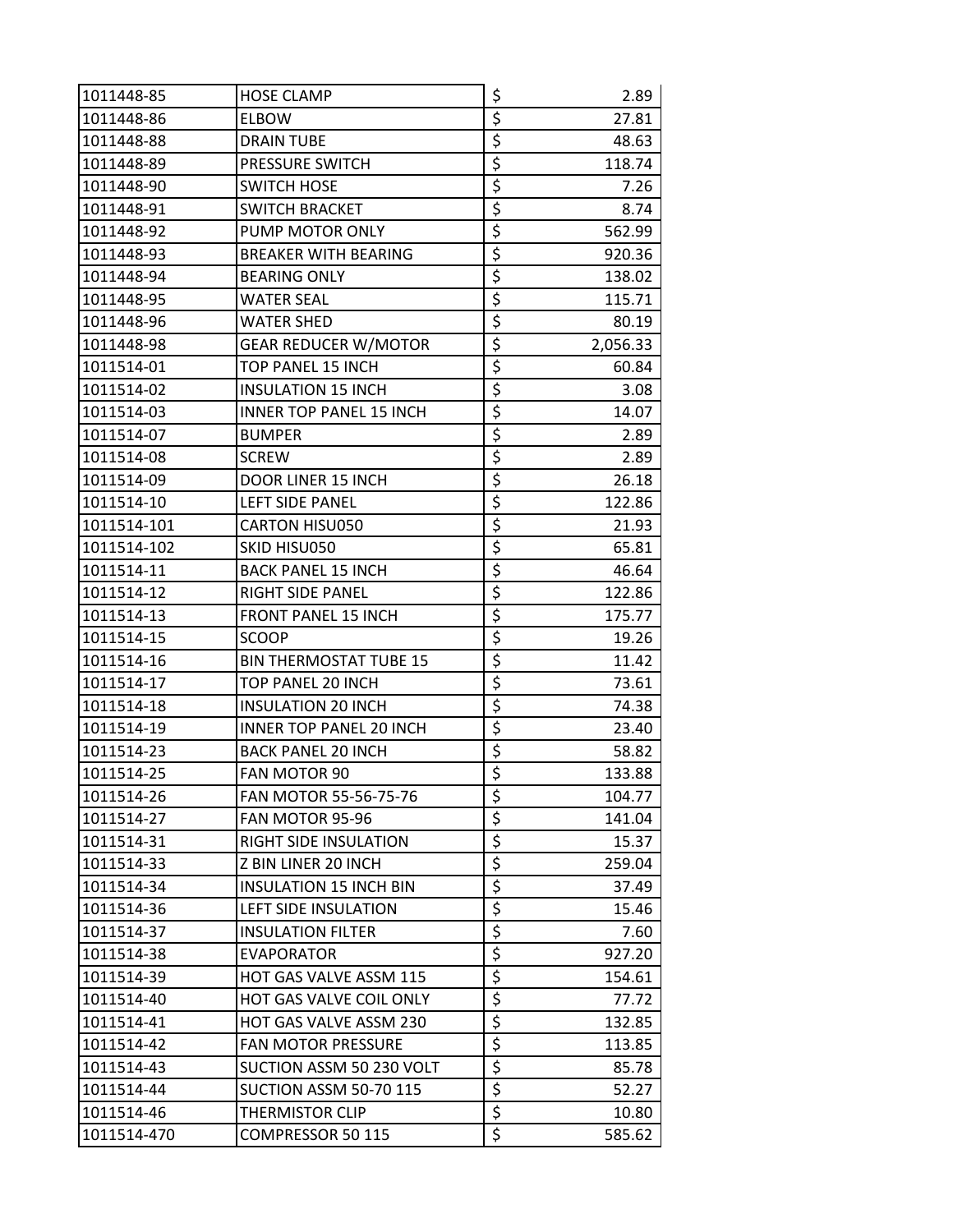| 1011514-471 | <b>RELAY 50 115</b>       | \$                              | 21.08  |
|-------------|---------------------------|---------------------------------|--------|
| 1011514-472 | START CAPACITOR 50 115    | \$                              | 53.72  |
| 1011514-473 | OVERLOAD 50 115           | \$                              | 25.74  |
| 1011514-480 | COMPRESSOR 55-56          | \$                              | 585.61 |
| 1011514-481 | RELAY 55-56 230/60-50     | \$                              | 21.08  |
| 1011514-482 | START CAPACITOR 55-56     | \$                              | 53.72  |
| 1011514-483 | OVERLOAD 55-56 230/60-50  | \$                              | 25.74  |
| 1011514-490 | COMPRESSOR 70 115         | \$                              | 591.23 |
| 1011514-491 | <b>RELAY 70 115</b>       | \$                              | 21.08  |
| 1011514-492 | START CAPACITOR 70 115    | \$                              | 53.72  |
| 1011514-493 | OVERLOAD 70 115           | \$                              | 25.74  |
| 1011514-500 | COMPRESSOR 75-76          | \$                              | 616.97 |
| 1011514-51  | <b>SUCTION ASSM 90</b>    | \$                              | 94.58  |
| 1011514-520 | COMPRESSOR 90 115         | \$                              | 722.26 |
| 1011514-521 | <b>RELAY 90 115</b>       | \$                              | 21.08  |
| 1011514-522 | START CAPACITOR 90 115    | \$                              | 53.72  |
| 1011514-523 | OVERLOAD 90 115           | $\overline{\boldsymbol{\zeta}}$ | 25.74  |
| 1011514-530 | COMPRESSOR 96 230/60      | \$                              | 722.26 |
| 1011514-531 | RELAY 96 230/60           | \$                              | 21.08  |
| 1011514-532 | START CAPACITOR 96        | \$                              | 53.72  |
| 1011514-533 | OVERLOAD 96 230/60        | \$                              | 25.74  |
| 1011514-540 | COMPRESSOR 95 230/50      | \$                              | 761.48 |
| 1011514-541 | RELAY 95 230/50           | \$                              | 21.08  |
| 1011514-542 | START CAPACITOR 95        | \$                              | 53.72  |
| 1011514-543 | <b>OVERLOAD 95 230/50</b> | \$                              | 25.74  |
| 1011514-55  | <b>EVAPORATOR COVER</b>   | \$                              | 13.56  |
| 1011514-56  | <b>CURTAIN</b>            | \$                              | 10.49  |
| 1011514-57  | <b>GROMMET</b>            | \$                              | 2.93   |
| 1011514-59  | PUMP HOSE 60HZ MODELS     | \$                              | 41.64  |
| 1011514-61  | WATER PUMP 115 VOLT       | \$                              | 371.19 |
| 1011514-62  | WATER PUMP 230 VOLT       | $\overline{\boldsymbol{\zeta}}$ | 362.10 |
| 1011514-63  | THERMISTOR SHORT WIRE TO  | \$                              | 74.28  |
| 1011514-64  | <b>PUMP BRACKET</b>       | \$                              | 6.21   |
| 1011514-66  | PUMP COVER                | \$                              | 6.21   |
| 1011514-67  | <b>INSULATION</b>         | \$                              | 2.89   |
| 1011514-68  | <b>MOTOR BARRIER</b>      | \$                              | 4.63   |
| 1011514-69  | <b>CLIP</b>               | \$                              | 4.75   |
| 1011514-70  | WATER HEADER TOP          | \$                              | 12.18  |
| 1011514-71  | <b>GASKET</b>             | \$                              | 7.60   |
| 1011514-72  | WATER HEADER PAN          | \$                              | 12.95  |
| 1011514-73  | WATER HEADER CLIP         | \$                              | 4.71   |
| 1011514-74  | <b>CUBE DEFLECTOR</b>     | \$                              | 17.15  |
| 1011514-76  | <b>MASTER SWITCH</b>      | \$                              | 8.90   |
| 1011514-77  | <b>BIN THERMOSTAT</b>     | $\overline{\mathcal{L}}$        | 58.81  |
| 1011514-78  | TRANSFORMER 230 TO 12     | \$                              | 49.93  |
| 1011514-79  | CONTROLLER                | \$                              | 193.43 |
| 1011514-80  | FUSE BLOCK 50 HZ ONLY     | \$                              | 8.07   |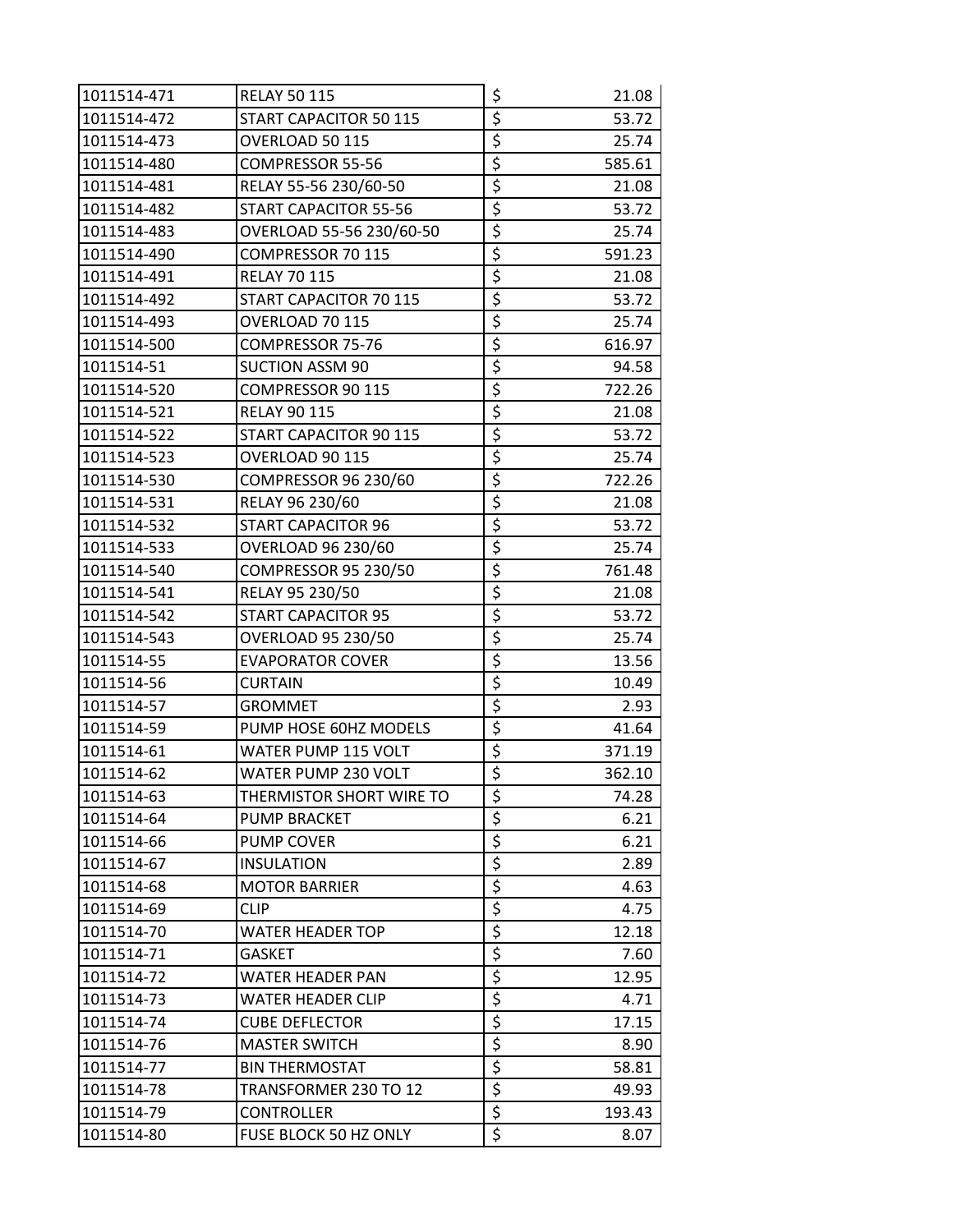| 1011514-81 | FUSE 50 HZ ONLY                 | \$                              | 2.89     |
|------------|---------------------------------|---------------------------------|----------|
| 1011514-82 | WIRE HARNESS (FITS ALL HISU)    | \$                              | 83.69    |
| 1011514-85 | <b>POWER CORD (230/60)</b>      | \$                              | 87.98    |
| 1011514-86 | <b>BIN THERMOSTATIC TUBE 20</b> | \$                              | 12.73    |
| 1011514-89 | <b>HOSE REQUIRES 22 INCHES</b>  | \$                              | 128.93   |
| 1011514-90 | <b>INLET WATER SOL. VALVE</b>   | \$                              | 64.18    |
| 1011514-91 | <b>INLET WATER SOL. VALVE</b>   | \$                              | 84.13    |
| 1011514-98 | <b>CARTON HISU090</b>           | \$                              | 41.29    |
| 1011515-01 | <b>BIN ASSEMBLY (BOX ONLY)</b>  | \$                              | 881.37   |
| 1011515-02 | <b>LEG SUPPORT</b>              | \$                              | 37.48    |
| 1011515-06 | <b>SKID</b>                     | \$                              | 74.81    |
| 1011515-07 | CARTON                          | \$                              | 66.59    |
| 1011515-08 | <b>SCREW #10X1/2 PH SS</b>      | \$                              | 2.89     |
| 1011515-11 | SCREW #10X1/2 TRUSS HD          | \$                              | 2.89     |
| 1011515-12 | BOLT 5/8-11X1-1/4 (BIN          | \$                              | 2.89     |
| 1011515-14 | <b>LEG SET</b>                  | \$                              | 54.84    |
| 1011515-15 | ICE DEFLECTOR DRIP              | \$                              | 70.82    |
| 1011515-16 | GASKET 1/8X1/2X30 (DRIP         | \$                              | 3.68     |
| 1011515-17 | GASKET 1/4X1X75.25 (BIN         | \$                              | 6.67     |
| 1011515-19 | DRIP SHIELD BRACE               | \$                              | 26.35    |
| 1011515-20 | <b>BIN DOOR GASKET (45</b>      | \$                              | 2.89     |
| 1011515-22 | HINGE BRACKET RIGHT HAND        | \$                              | 19.51    |
| 1011515-23 | HINGE BRACKET LEFT HAND         | \$                              | 19.51    |
| 1011515-25 | DRIP SHIELD BRACE SCREW         | $\overline{\boldsymbol{\zeta}}$ | 2.89     |
| 1011517-10 | <b>INSPECTION WINDOW</b>        | \$                              | 441.14   |
| 1011517-11 | FRAME ASSEMBLY LOWER            | \$                              | 5,931.32 |
| 1011517-12 | DOOR OUTER LIFT 28 INCH         | \$                              | 1,342.26 |
| 1011517-13 | HINGE RH DOOR MOUNT             | \$                              | 158.76   |
| 1011517-14 | HINGE LH DOOR MOUNT             | \$                              | 158.76   |
| 1011517-15 | ICE GATE 24 INCH                | \$                              | 748.26   |
| 1011517-16 | ICE GATE 24 INCH NO             | $\overline{\xi}$                | 691.00   |
| 1011517-17 | <b>CATCH ICE GATE</b>           | \$                              | 158.76   |
| 1011517-18 | HINGE BRACKET BIN MOUNT         | \$                              | 131.55   |
| 1011517-19 | DRAIN ASSEMBLY PLASTIC          | \$                              | 326.49   |
| 1011517-20 | <b>LEGS 6 INCH STAINLESS</b>    | \$                              | 909.36   |
| 1011517-21 | <b>LEGS 6 INCH STAINLESS</b>    | $\overline{\boldsymbol{\zeta}}$ | 777.36   |
| 1011517-25 | KIT TOP REPLACEMENT B700        | \$                              | 2,289.70 |
| 1011517-26 | <b>BINTOP FILLER PANEL</b>      | \$                              | 259.12   |
| 1011517-27 | <b>GASKET FOAM RUBBER 25FT</b>  | \$                              | 278.03   |
| 1011517-28 | SEALANT RTV 4.7 OZ TUBE         | \$                              | 86.38    |
| 1011518-10 | <b>INSPECTION WINDOW</b>        | \$                              | 453.47   |
| 1011518-12 | DOOR OUTER LIFT 45 INCH         | \$                              | 1,981.69 |
| 1011518-13 | ICE GATE 40 INCH                | $\overline{\boldsymbol{\zeta}}$ | 1,115.52 |
| 1011518-14 | ICE GATE 40 INCH NO             | $\overline{\mathcal{L}}$        | 1,079.69 |
| 1011518-15 | KIT TOP REPLACEMENT             | \$                              | 2,514.36 |
| 1011518-16 | <b>BINTOP FILLER PANEL</b>      | \$                              | 302.31   |
| 1011520-10 | KIT TOP REPLACEMENT             | \$                              | 2,931.80 |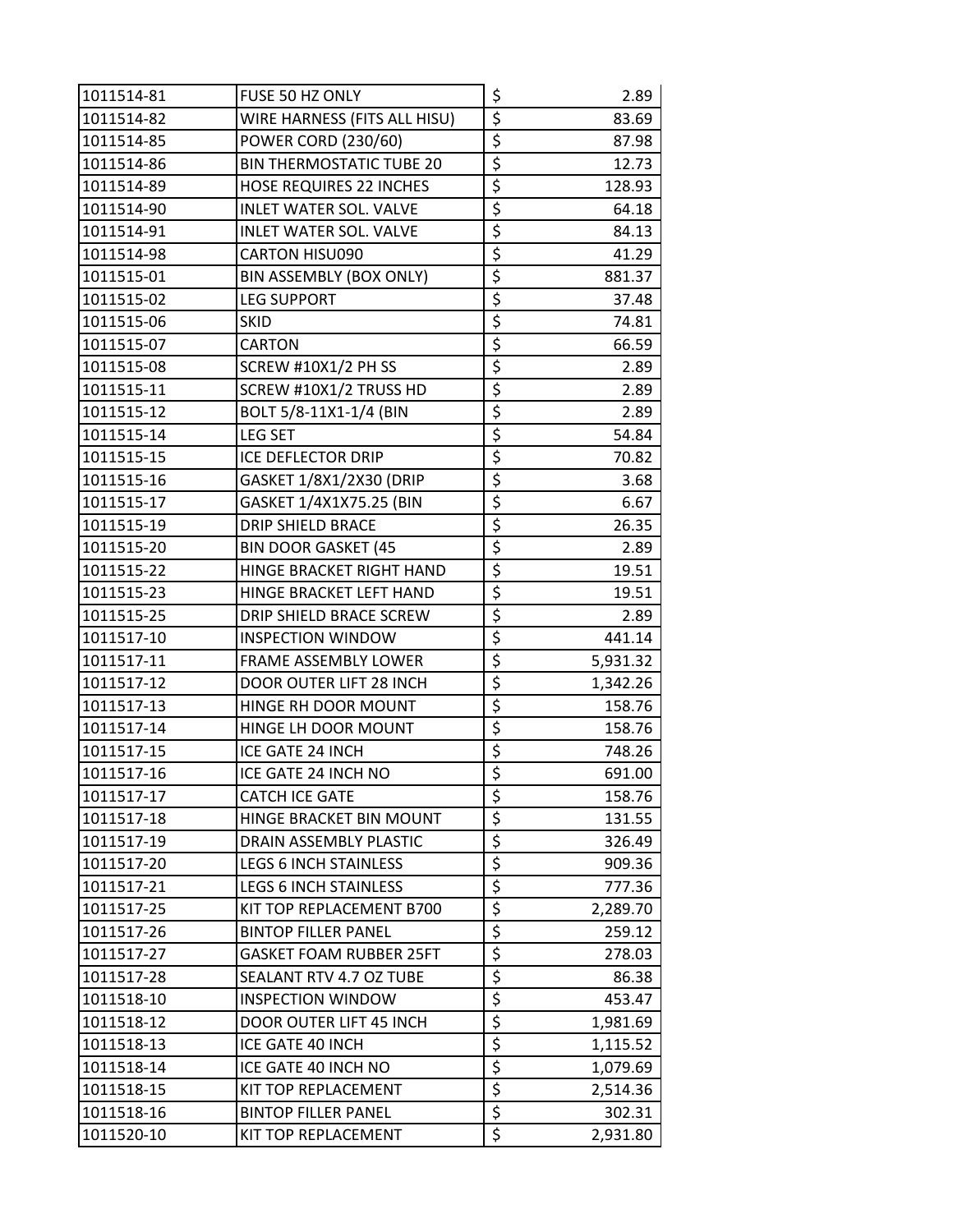| 1011520-11  | KIT TOP REPLACEMENT           | \$                              | 1,040.00 |
|-------------|-------------------------------|---------------------------------|----------|
| 1011520-12  | KIT TOP REPLACEMENT           | \$                              | 2,116.63 |
| 1051020-02  | KIT DISP BIN LEVEL 30         | \$                              | 246.75   |
| 1051039-01  | YKIT BEARING F-1000           | \$                              | 97.68    |
| 1051039-02  | KIT BEARING F-250-800         | \$                              | 106.11   |
| 1051068-03  | Z KIT AUGER MTR/PUL           | \$                              | 526.82   |
| 1051111-01  | KIT FLAKER EVAP 3 IN          | \$                              | 449.62   |
| 1051111-02  | Y KIT FLAKER EVAP 2.5 IN      | \$                              | 392.78   |
| 1051124-01  | KIT REMOTE LINE SET FITT      | \$                              | 173.74   |
| 1051134-01  | KIT BIN LEVEL ICE22           | $\overline{\xi}$                | 157.33   |
| 1051137-01  | ZKIT LAC REMOVAL VRC          | \$                              | 13.19    |
| 1051138-01  | KIT LAC INSTALLATION VRC      | \$                              | 581.74   |
| 1051139-01  | KIT LAC REMOVAL VRC2061       | \$                              | 12.16    |
| 1051145-01  | KIT ICEU300 TROUGH BRKT       | \$                              | 191.08   |
| 1051154-01  | KIT BIN DEFLECTOR BRKT        | \$                              | 15.82    |
| 1051158-01  | KIT FAN CONTROL UPGRADE       | \$                              | 340.29   |
| 1051160-01  | KIT BIN CONTROL ICE1506       | \$                              | 219.59   |
| 1051163-01  | KIT GEMD270A DECALS           | \$                              | 62.44    |
| 1051165-01  | KIT BIN HINGE REPL            | \$                              | 397.95   |
| 1051166-01  | KIT ICE LEVEL SENSOR          | \$                              | 30.93    |
| 1051168-01  | KIT FTNG ADPTR ICEU A         | \$                              | 148.97   |
| 1051169-01  | KIT FTNG ADPTR MODULAR A      | \$                              | 154.72   |
| 1051170-01  | KIT FTNG ADPTR ICEU W         | \$                              | 237.59   |
| 1051171-01  | KIT FTNG ADPTR MODULAR W      | \$                              | 243.50   |
| 1051175-01  | KIT COMP REPLACE              | \$                              | 1,483.21 |
| 1051176-01  | KIT COMP REPLACE              | \$                              | 1,646.60 |
| 1051185-01  | KIT BIN STAT ICEU150/220      | \$                              | 183.21   |
| 1051186-01  | KIT BIN STAT ICEU300          | \$                              | 196.97   |
| 1051187-01  | KIT COMP REPLACE              | \$                              | 2,218.84 |
| 1051188-01  | KIT COMP REPLACE              | \$                              | 1,885.69 |
| 1051189-01  | <b>KIT COMPRESSOR SERVICE</b> | $\overline{\mathsf{S}}$         | 1,922.91 |
| 1051190-01  | KIT COMP REPLACE ICE0605      | \$                              | 1,754.59 |
| 1051192-01  | KIT BARREL AND SLEEVE 10      | \$                              | 43.54    |
| 1051197-01  | <b>KIT PURGE VALVE</b>        | \$                              | 117.61   |
| 1051198-01  | KIT TOP DISCH CONV 60HZ       | \$                              | 398.89   |
| 1051198-02  | KIT TOP DISCH CONV 50HZ       | $\overline{\boldsymbol{\zeta}}$ | 746.17   |
| 1051208-01  | <b>KIT PURGE SWITCH</b>       | \$                              | 67.97    |
| 1051209-01  | KIT EM&S FAN MOTOR            | $\overline{\xi}$                | 417.06   |
| 1051209-02  | KIT EM&S FAN MOTOR            | \$                              | 407.83   |
| 1051209-03  | KIT EM&S FAN MOTOR            | \$                              | 429.59   |
| 1051209-04  | KIT EM&S FAN MOTOR            | \$                              | 414.52   |
| 1051209-05  | KIT EM&S FAN MOTOR            | \$                              | 411.96   |
| 1051209-07  | KIT EM&S FAN MOTOR            | $\overline{\boldsymbol{\zeta}}$ | 411.96   |
| 1051210-01A | REPLACED BY 1051210-01B       | \$                              | 203.70   |
| 1051210-01B | KIT HARVEST 115V 160DEG       | $\overline{\boldsymbol{\zeta}}$ | 203.70   |
| 1051210-02A | REPLACED BY 1051210-02B       | \$                              | 222.41   |
| 1051210-02B | KIT HARVEST 230V 160DEG       | \$                              | 222.41   |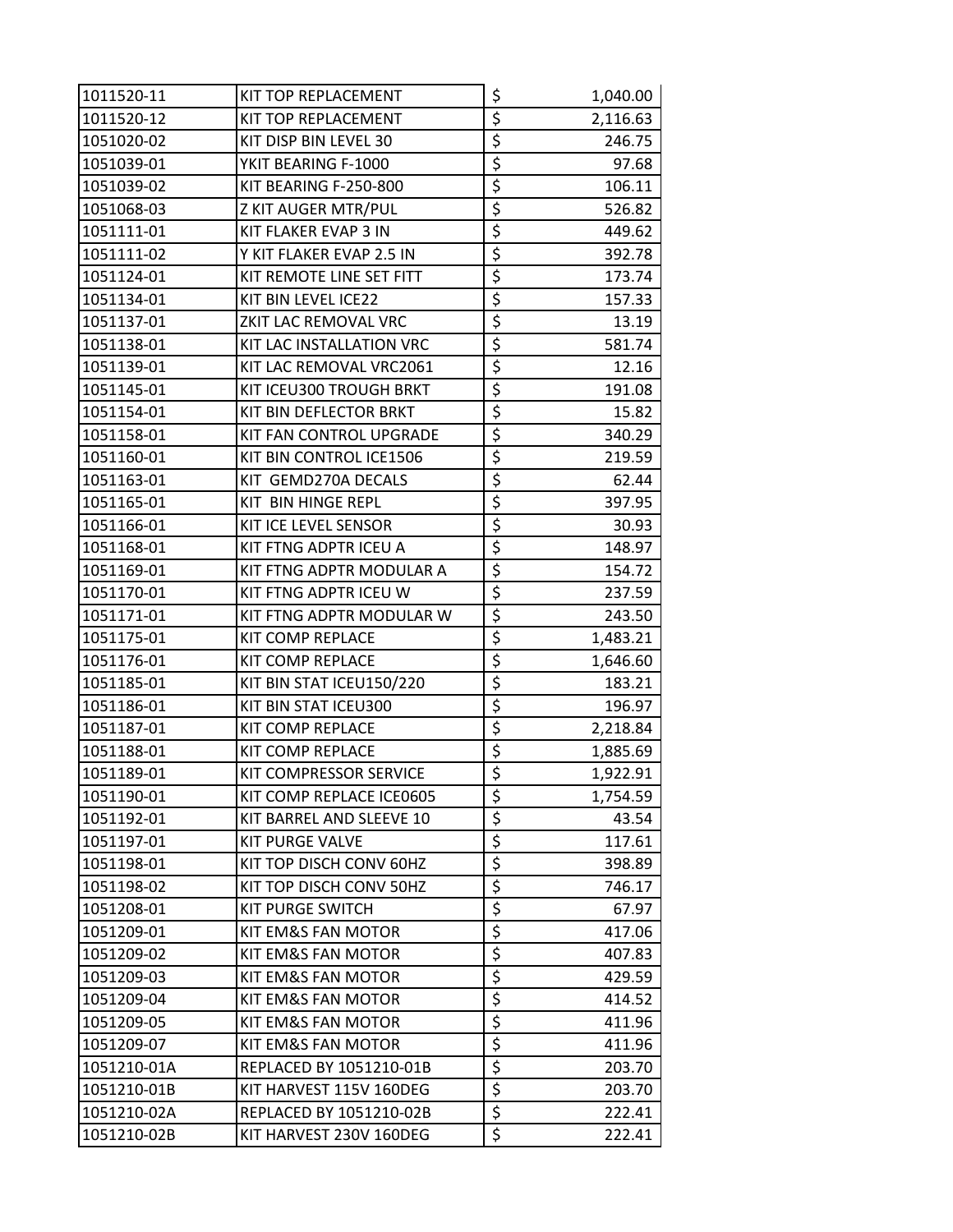| 1051210-03A | REPLACED BY 1051210-03B     | \$                              | 222.41   |
|-------------|-----------------------------|---------------------------------|----------|
| 1051210-03B | KIT HARVEST 230V DETENT     | \$                              | 222.41   |
| 1051210-05A | REPLACED BY 1051210-05B     | \$                              | 203.70   |
| 1051210-05B | KIT HARVEST 115V 60DEG      | \$                              | 203.70   |
| 1051210-07A | REPLACED BY 1051210-07B     | \$                              | 222.41   |
| 1051210-07B | KIT HARVEST 230V 60DEG      | \$                              | 266.38   |
| 1051210-08B | REPLACED BY 1051210-08B     | \$                              | 270.96   |
| 1051217-01  | KIT COMPRESSOR SERVICE      | \$                              | 1,562.18 |
| 1051220-01  | <b>KIT BREAKER GEM</b>      | \$                              | 1,058.09 |
| 1051221-01  | KIT BREAKER MFI             | \$                              | 1,070.62 |
| 1051223-01  | KIT CIM C20 RH FULL         | \$                              | 992.99   |
| 1051223-02  | KIT CIM C20 RH HALF         | \$                              | 1,103.43 |
| 1051223-03  | KIT CIM C40 RH FULL         | \$                              | 1,428.63 |
| 1051223-04  | KIT CIM C40 RH HALF         | \$                              | 1,600.36 |
| 1051223-05  | KIT CIM C180 RH FULL        | \$                              | 1,918.64 |
| 1051223-06  | KIT CIM C180 RH HALF        | \$                              | 2,153.72 |
| 1051223-07  | KIT CIM GRANDE CUBE         | \$                              | 2,809.35 |
| 1051224-01  | KIT FLOAT SWITCH            | \$                              | 90.73    |
| 1051225-01  | <b>KIT LOWER CURTAIN</b>    | \$                              | 22.79    |
| 1051225-02  | <b>KIT LOWER CURTAIN V2</b> | \$                              | 24.17    |
| 1051226-01  | <b>KIT FAN CONTROL</b>      | \$                              | 421.37   |
| 1051231-01  | KIT TXV ASSY                | \$                              | 182.29   |
| 1051231-02  | <b>KIT TXV ASSY</b>         | \$                              | 162.13   |
| 1051237-01  | KIT WIRING HARNESS LINE     | \$                              | 32.61    |
| 1051237-02  | KIT WIRING HARNESS          | \$                              | 31.67    |
| 1051238-01  | KIT PIN REPLACEMENT         | \$                              | 46.81    |
| 1051517-29  | <b>BRACKET PADDLE</b>       | \$                              | 93.91    |
| 1051517-30  | LEGS 10 INCH SET 4          | \$                              | 969.19   |
| 2021494-01  | YPANEL ASSY TOP B25PPS      | \$                              | 628.96   |
| 2021613-01  | SHROUD ASSY FAN ICE525      | \$                              | 66.34    |
| 2021644-01  | <b>BASE ASSY ICEU300</b>    | $\overline{\boldsymbol{\zeta}}$ | 166.42   |
| 2021646-01  | PNL REAR ASSY STUD U300     | \$                              | 238.41   |
| 2021665-01  | PANEL ASSY DIVIDER BASE     | \$                              | 456.59   |
| 2021673-01  | BASE ASSY ICEU150/220       | \$                              | 135.02   |
| 2021675-01  | PANEL ASSY REAR ICEU220     | \$                              | 190.46   |
| 2021677-01  | PANEL ASSY FRAME LH 30S     | $\overline{\boldsymbol{\zeta}}$ | 129.65   |
| 2021678-01  | PANEL ASSY FRAME RH 30S     | \$                              | 131.67   |
| 2021679-01  | PANEL ASSY FRAME RH 30T     | \$                              | 148.90   |
| 2021680-01  | PANEL ASSY FRAME LH 30T     | \$                              | 151.17   |
| 2021681-01  | PANEL ASSY FRAME RH 48      | \$                              | 150.99   |
| 2021682-01  | PANEL ASSY FRAME LH 48      | \$                              | 144.87   |
| 2021685-01S | <b>BIN-CONTROL ASSY</b>     | \$                              | 98.37    |
| 2021686-01  | <b>BIN-CONTROL ASSY</b>     | \$                              | 100.74   |
| 2021690-01  | PANEL ASSY FR FRAME 22      | $\overline{\mathcal{L}}$        | 117.61   |
| 2021699-01S | ASSY BASE GEM/MFI           | $\overline{\xi}$                | 423.26   |
| 2021701-01S | <b>ASSY FRONT BRACE</b>     | \$                              | 101.16   |
| 2021703-01S | BRACKET ASSY UC150/220      | $\overline{\mathsf{S}}$         | 83.94    |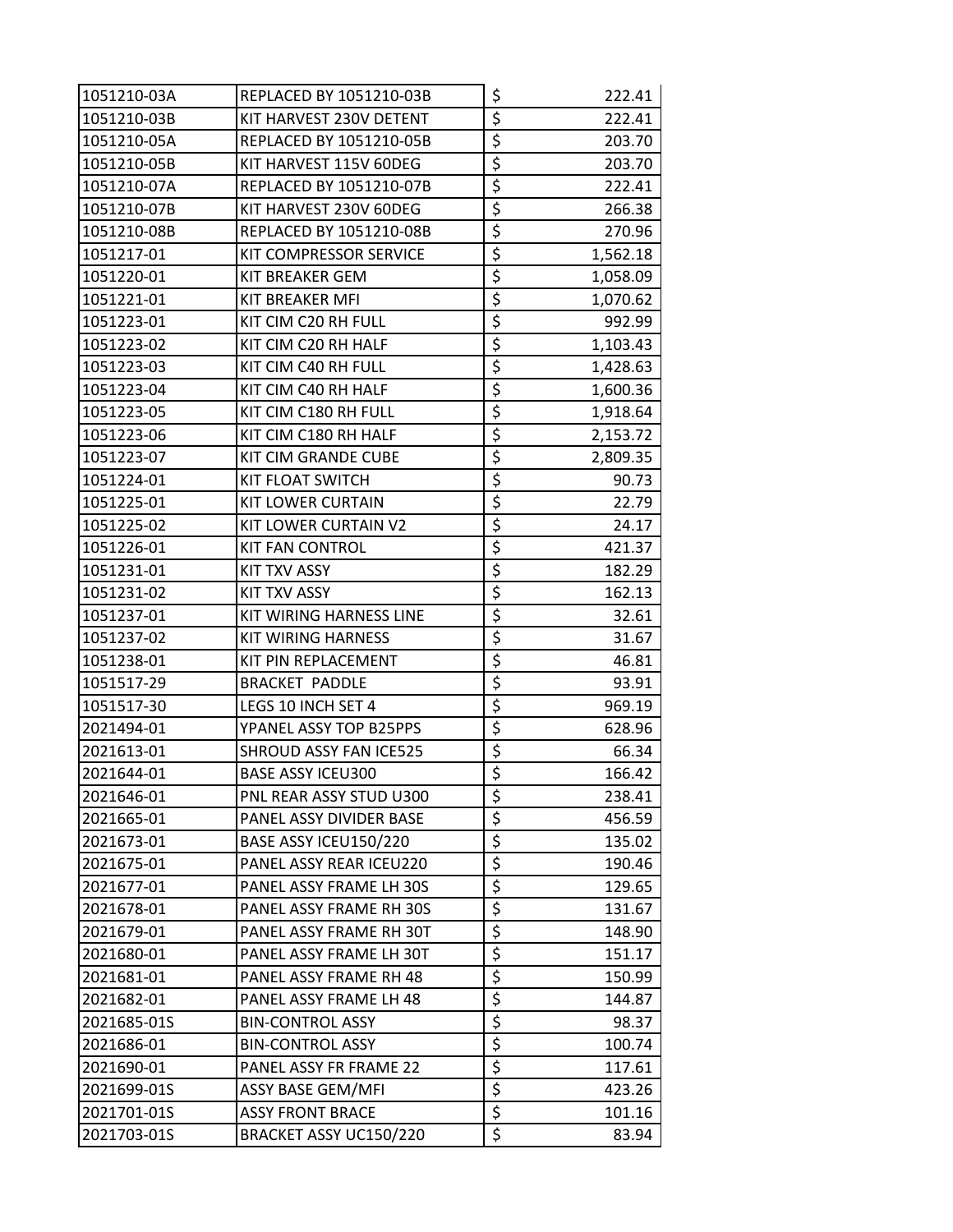| 2021704-01S | BRKT ASSY UC300 BIN STAT        | \$                                  | 109.97 |
|-------------|---------------------------------|-------------------------------------|--------|
| 2021711-01  | <b>ASSY FRONT FRAME 22 IN</b>   | \$                                  | 146.83 |
| 2021712-01  | ASSY REAR PANEL 22 IN           | \$                                  | 79.79  |
| 2021723-01S | <b>DIVIDER BASE</b>             | \$                                  | 347.17 |
| 2021730-01S | TOP COVER ASSEMBLY              | \$                                  | 229.83 |
| 2021756-01  | <b>FAN SHROUD WELD ASSY</b>     | \$                                  | 64.66  |
| 2021759-01  | PUMP BRACKET ASSY               | \$                                  | 69.97  |
| 2021769-01  | PANEL BASE 15 ASSY              | \$                                  | 180.41 |
| 2021770-01  | PANEL BACK 15 ASSY              | \$                                  | 103.59 |
| 2021778-01  | ASSY EVAPORATOR BACKER          | \$                                  | 40.81  |
| 2021778-02  | ASSY EVAPORATOR BACKER          | \$                                  | 48.06  |
| 2021778-04  | ASSY EVAPORATOR BACKER          | \$                                  | 55.36  |
| 2021780-01  | <b>ASSY RIGHT SIDE</b>          | \$                                  | 57.04  |
| 2021781-01  | <b>ASSY LEFT SIDE FRAMEWORK</b> | \$                                  | 64.58  |
| 2021782-01  | ASSY RIGHT SIDE                 | \$                                  | 39.53  |
| 2021783-01  | <b>ASSY LEFT SIDE FRAMEWORK</b> | \$                                  | 39.46  |
| 2021784-01  | <b>ASSY FRONT LEFT BRACE</b>    | \$                                  | 43.36  |
| 2021785-01  | <b>ASSY FRONT RIGHT BRACE</b>   | \$                                  | 43.36  |
| 2021786-01  | <b>ASSY FRONT LEFT CORNER</b>   | \$                                  | 34.03  |
| 2021786-02  | <b>ASSY FRONT RIGHT CORNER</b>  | \$                                  | 30.58  |
| 2021789-01  | <b>BASE ASSY REMOTE</b>         | \$                                  | 108.70 |
| 2021798-01  | <b>FRAME RIGHT ASSY 30T</b>     | \$                                  | 75.64  |
| 2021799-01  | FRAME LEFT ASSY 30T             | \$                                  | 88.96  |
| 2021800-01  | BRACE FR LEFT ASSY MED          | \$                                  | 42.66  |
| 2021800-02  | <b>BRACE FR RIGHT ASSY MED</b>  | \$                                  | 42.66  |
| 2021801-01  | <b>BRACE FR LEFT ASSY 30T</b>   | \$                                  | 31.30  |
| 2021801-02  | <b>BRACE FR RIGHT ASSY 30T</b>  | \$                                  | 31.30  |
| 2021804-01S | <b>MOTOR COVER ASSY</b>         | \$                                  | 56.11  |
| 2021807-01  | <b>BASE CONDENSER/RECEIVER</b>  | \$                                  | 65.01  |
| 2021809-01  | <b>CONTROL BOARD MOUNT</b>      | \$                                  | 16.23  |
| 2021810-01  | FRAMEWORK TOP LH 22 INCH        | $\overline{\boldsymbol{\varsigma}}$ | 30.43  |
| 2021812-01  | FRAMEWORK TOP LH 48 INCH        | \$                                  | 33.27  |
| 2031302-01  | <b>BRACKET ASSY PIVOT LH</b>    | \$                                  | 36.08  |
| 2031302-02  | <b>BRACKET ASSY PIVOT RH</b>    | \$                                  | 36.08  |
| 2031303-16S | DOOR/SHIELD ASSY B25            | \$                                  | 217.08 |
| 2031303-97  | DOOR ASSY B-25 BLACK            | \$                                  | 323.21 |
| 2031310-03S | CHANNEL ASSY LEG B-40P-A        | \$                                  | 84.68  |
| 2031453-01S | LEG SUPPORT ASSY B25            | \$                                  | 46.50  |
| 2031474-01S | Y PANEL ASSY BOT FRONT          | \$                                  | 145.26 |
| 2031475-01S | ZPANEL ASSY FRONT W/L           | \$                                  | 132.58 |
| 2031483-01S | PANEL ASSY FRONT SS ICE         | \$                                  | 283.46 |
| 2031483-02  | PANEL ASSY FRT SS 80-100        | \$                                  | 307.58 |
| 2031504-01S | PANEL ASSY R/H SIDE W/LO        | \$                                  | 148.55 |
| 2031508-01S | PANEL ASSY RH AIR               | $\overline{\mathcal{L}}$            | 123.80 |
| 2031509-01S | PANEL ASSY LH AIR               | \$                                  | 194.19 |
| 2031511-01S | PANEL ASSY FRONT 30             | \$                                  | 346.82 |
| 2031511-02S | PANEL ASSY FRONT 30T            | \$                                  | 421.89 |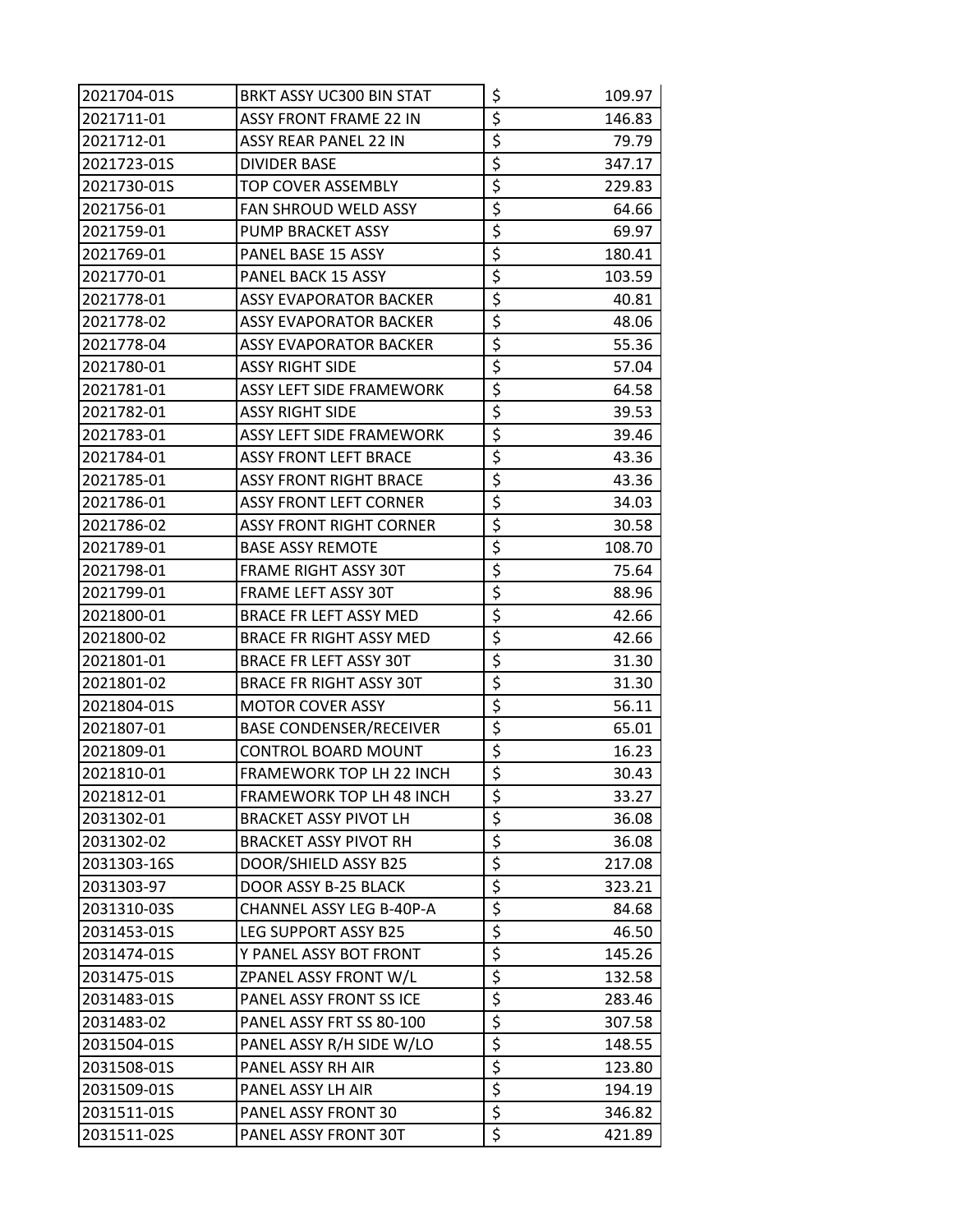| 2031511-03S | <b>PANEL ASSY FRONT 48</b>    | \$                              | 504.04   |
|-------------|-------------------------------|---------------------------------|----------|
| 2031511-04S | PANEL ASSY FRONT 22           | \$                              | 264.09   |
| 2031511-05S | PANEL ASSY FRONT TOR 30       | \$                              | 356.88   |
| 2031511-06S | PANEL ASSY FRONT TOR 30T      | \$                              | 439.42   |
| 2031511-07S | PANEL ASSY FRONT TOR 48       | \$                              | 521.55   |
| 2031515-01S | PANEL ASSY FRONT MFI/GEM      | \$                              | 149.92   |
| 2031518-01  | DEFLECTOR WELD ASSY           | \$                              | 73.47    |
| 2031519-01S | FRONT PANEL ASSY MFI/GEM      | \$                              | 141.68   |
| 2031520-02S | FRONT PANEL ASSEMBLY          | \$                              | 392.33   |
| 2031527-01S | <b>FRONT PANEL ASSY 1506R</b> | \$                              | 249.71   |
| 2031528-01S | PANEL ASSY FRONT MFI/GEM      | \$                              | 209.42   |
| 2031528-02S | PANEL ASSY FRONT MFI/GEM      | \$                              | 211.32   |
| 2031529-01S | FRONT PANEL ASSY MFI/GEM      | \$                              | 131.10   |
| 2031530-01S | <b>ASSY FRONT PANEL 1506T</b> | \$                              | 313.82   |
| 2031531-01S | ASSY LH SIDE PANEL 1506T      | \$                              | 267.72   |
| 2031531-02S | ASSY RH SIDE PANEL 1506T      | \$                              | 267.72   |
| 2031540-01S | ASSY FRONT PANEL              | \$                              | 259.10   |
| 2031543-01S | <b>ASSY FRONT PANEL 22IN</b>  | \$                              | 239.88   |
| 2031543-02S | <b>ASSY FRONT PANEL 22IN</b>  | \$                              | 239.88   |
| 2031543-03S | ASSY FRONT PANEL 22IN         | \$                              | 256.11   |
| 2031544-01S | <b>ASSY FRONT PANEL 30IN</b>  | \$                              | 293.46   |
| 2031544-02S | <b>ASSY FRONT PANEL 30IN</b>  | \$                              | 298.55   |
| 2031544-03S | <b>ASSY FRONT PANEL 30IN</b>  | \$                              | 309.76   |
| 2031545-01S | <b>ASSY FRONT PANEL 22IN</b>  | \$                              | 263.32   |
| 2031545-02S | <b>ASSY FRONT PANEL 22IN</b>  | \$                              | 268.41   |
| 2031545-03S | <b>ASSY FRONT PANEL 22IN</b>  | \$                              | 279.70   |
| 2041338-01  | TUBE WATER DIST LH ASSY       | \$                              | 51.95    |
| 2041338-02  | TUBE WATER DIST RH ASSY       | \$                              | 51.95    |
| 2041947-01S | TUBE ASSY HEAT EXCH A/W       | \$                              | 201.76   |
| 2041982-01S | TUBE ASSY TXV DUAL EVAP       | \$                              | 166.45   |
| 2041987-01S | TUBE ASSY TXV HOT GAS         | $\overline{\boldsymbol{\zeta}}$ | 503.32   |
| 2042029-01  | <b>HOT GAS VALVE ASSY</b>     | \$                              | 149.77   |
| 2042029-02  | HOT GAS VALVE ASSY            | \$                              | 173.06   |
| 2042030-01  | CONDENSER/DRIER ASSY          | \$                              | 145.69   |
| 2042031-02  | <b>ASSY HEAT EXCHANGE</b>     | \$                              | 202.59   |
| 2042052-01  | SERVICE LINE                  | \$                              | 16.66    |
| 2042059-01  | ASSY DRIER REMOTE             | \$                              | 47.32    |
| 2042069-01  | <b>ASSY RECEIVER</b>          | \$                              | 827.28   |
| 2051028-01S | <b>HOUSING ASSY LOWER BRG</b> | \$                              | 325.11   |
| 2051029-01S | ZHOUSING ASSY LOWER BRG       | \$                              | 559.82   |
| 2051148-81A | EVAP ASSY MED LH FU W/ A      | \$                              | 1,343.10 |
| 2051148-82A | EVAP ASSY MED LH HA W/A       | \$                              | 2,021.60 |
| 2051156-81A | EVAP ASSY SM FU W/ AG         | \$                              | 1,359.68 |
| 2051156-82A | EVAP ASSY SM HA W/ AG         | \$                              | 1,485.90 |
| 2051159-01S | YHOUSING ASSY UPPER BRG       | \$                              | 421.30   |
| 2051167-91S | Y BARREL ASSY NON-PLTD        | \$                              | 892.87   |
| 2051171-91S | Y BARREL ASSY UN-PL           | \$                              | 786.85   |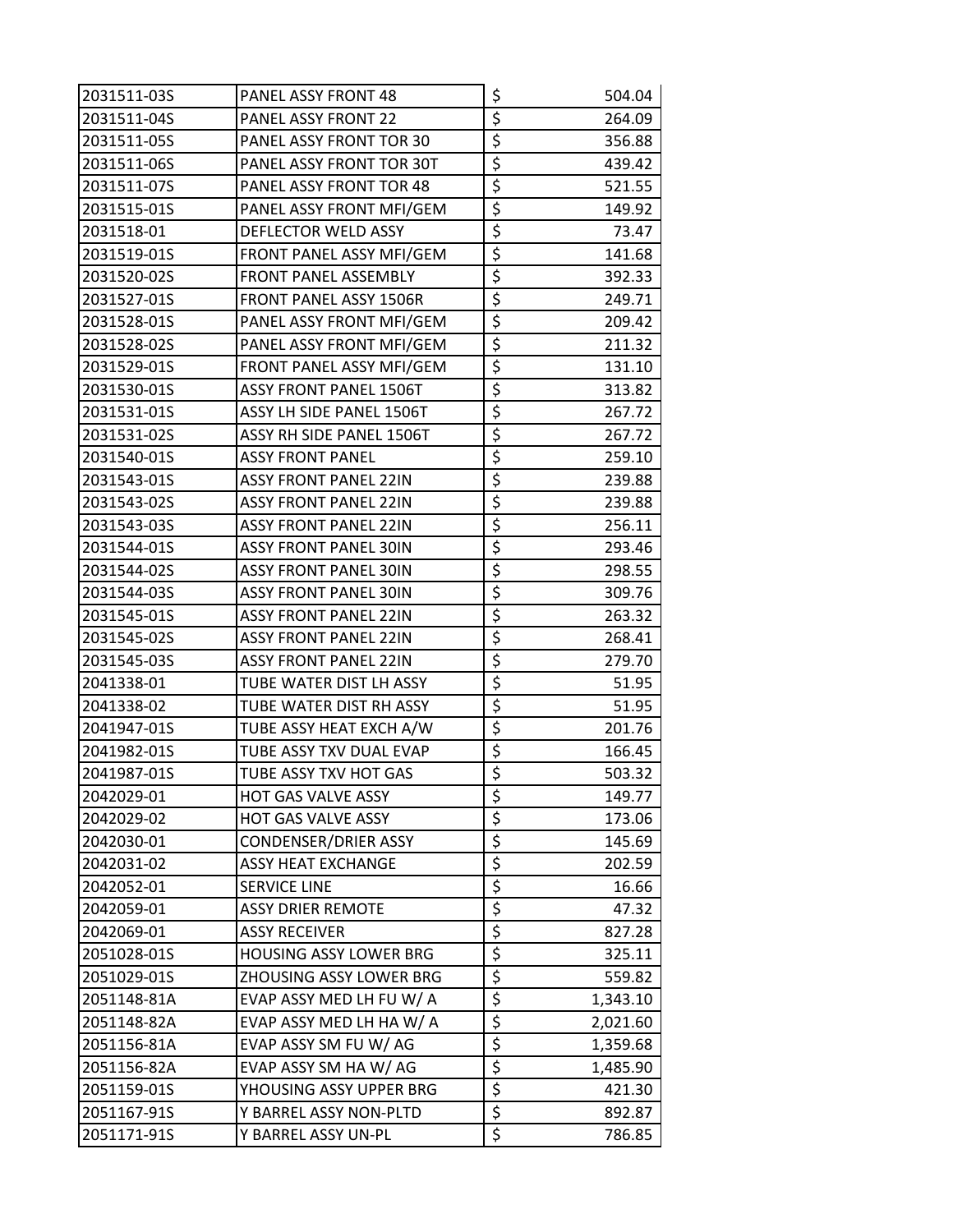| 2051172-91S | Z EVAPORATOR ASSY NON           | \$                              | 2,529.88 |
|-------------|---------------------------------|---------------------------------|----------|
| 2051222-01S | <b>EVAPORATOR ASSY FC 0320</b>  | \$                              | 1,194.00 |
| 2051222-02S | EVAPORATOR ASSY HC 0320         | \$                              | 1,356.54 |
| 2051231-01S | <b>EVAPORATOR ASSY FC 200</b>   | \$                              | 1,167.73 |
| 2051231-02S | <b>EVAPORATOR ASSY HC 200</b>   | \$                              | 1,350.72 |
| 2051232-81A | EVAP ASSY MED RH FULL           | \$                              | 1,265.39 |
| 2051232-82A | EVAP ASSY MED RH HALF           | \$                              | 1,544.12 |
| 2051237-81A | EVAP ASSY LH FC C140            | \$                              | 2,181.57 |
| 2051237-82A | EVAP ASSY LH HC C140            | \$                              | 2,400.24 |
| 2051238-81A | EVAP ASSY RH FC C140            | \$                              | 1,669.76 |
| 2051238-82A | EVAP ASSY RH HC C140            | \$                              | 2,400.24 |
| 2051250-81A | EVAP ASSY LG LHF SERVICE        | \$                              | 2,103.74 |
| 2051250-82A | EVAP ASSY LG LHH SERVICE        | \$                              | 2,431.21 |
| 2051251-81A | EVAP ASSY LG RHF SERVICE        | \$                              | 1,878.68 |
| 2051251-82A | EVAP ASSY LG RHH SERVICE        | \$                              | 2,177.39 |
| 2051260-01A | EVAP ASSY SERV ICE0606HN        | \$                              | 1,544.20 |
| 2051261-01A | EVAP SERV ICE10/18/21HN         | \$                              | 2,131.36 |
| 2051262-01A | EVAP SERV LH ICE18/21HN         | \$                              | 1,943.72 |
| 2051281-81A | EVAP ASSY DUAL FULL CUBE        | $\overline{\xi}$                | 1,709.58 |
| 2051281-82A | EVAP ASSY DUAL HALF CUBE        | \$                              | 2,082.54 |
| 2051281-83A | EVAP ASSY DUAL HALF CUBE        | \$                              | 1,964.66 |
| 2051283-81A | <b>EVAP ASSY GRANDE CUBE</b>    | \$                              | 1,981.25 |
| 2051293-01  | EVAP ASSY CIU                   | \$                              | 545.16   |
| 2061471-03S | <b>SWITCH ASSY BIN CTRL B</b>   | \$                              | 51.95    |
| 2062061-02S | SWITCH ASSY CURTAIN             | $\overline{\boldsymbol{\zeta}}$ | 128.42   |
| 2062331-01  | PUMP ASSY CIU                   | \$                              | 498.00   |
| 2062332-02  | ASSY CONTROL BOARD BOX          | \$                              | 1,030.64 |
| 2062332-04  | ASSY CONTROL BOARD BOX          | \$                              | 502.51   |
| 2062332-05  | <b>ASSY CONTROL BOARD BOX</b>   | \$                              | 503.75   |
| 2062332-06  | ASSY CONTROL BOARD BOX          | \$                              | 477.28   |
| 2062332-07  | ASSY CONTROL BOARD BOX R        | $\overline{\xi}$                | 478.08   |
| 2062336-01S | WATER PUMP ASSY                 | \$                              | 303.72   |
| 2062336-02S | <b>WATER PUMP ASSY</b>          | \$                              | 298.84   |
| 2062336-03S | WATER PUMP ASSY                 | \$                              | 292.80   |
| 2062336-04S | <b>WATER PUMP ASSY</b>          | \$                              | 307.65   |
| 2081044-01  | <b>FREEZER SHORT FLAKER</b>     | \$                              | 5,109.09 |
| 2081044-02  | <b>FREEZER SHORT NUGGET</b>     | \$                              | 5,095.26 |
| 2081044-03  | <b>FREEZER SHORT FLAKER</b>     | \$                              | 5,068.34 |
| 2081044-04  | <b>FREEZER SHORT NUGGET</b>     | \$                              | 5,017.38 |
| 2081044-05  | FREEZER TALL FLAKER 230V        | \$                              | 5,375.65 |
| 2081044-06  | <b>FREEZER TALL NUGGET 230V</b> | \$                              | 5,402.48 |
| 2091204-01S | <b>ACCUMULATOR ASSY ICE500R</b> | \$                              | 297.47   |
| 2091208-01S | WATER-COND ASSY 800/1000        | \$                              | 1,330.97 |
| 2091236-05  | <b>RECEIVER ASSY</b>            | \$                              | 659.98   |
| 2091236-08  | <b>RECEIVER ASSY</b>            | \$                              | 1,080.24 |
| 2091241-01  | <b>ACCUMULATOR ASSY</b>         | \$                              | 283.19   |
| 2101151-01S | TROUGH ASSY UNDERCOUNTER        | \$                              | 146.02   |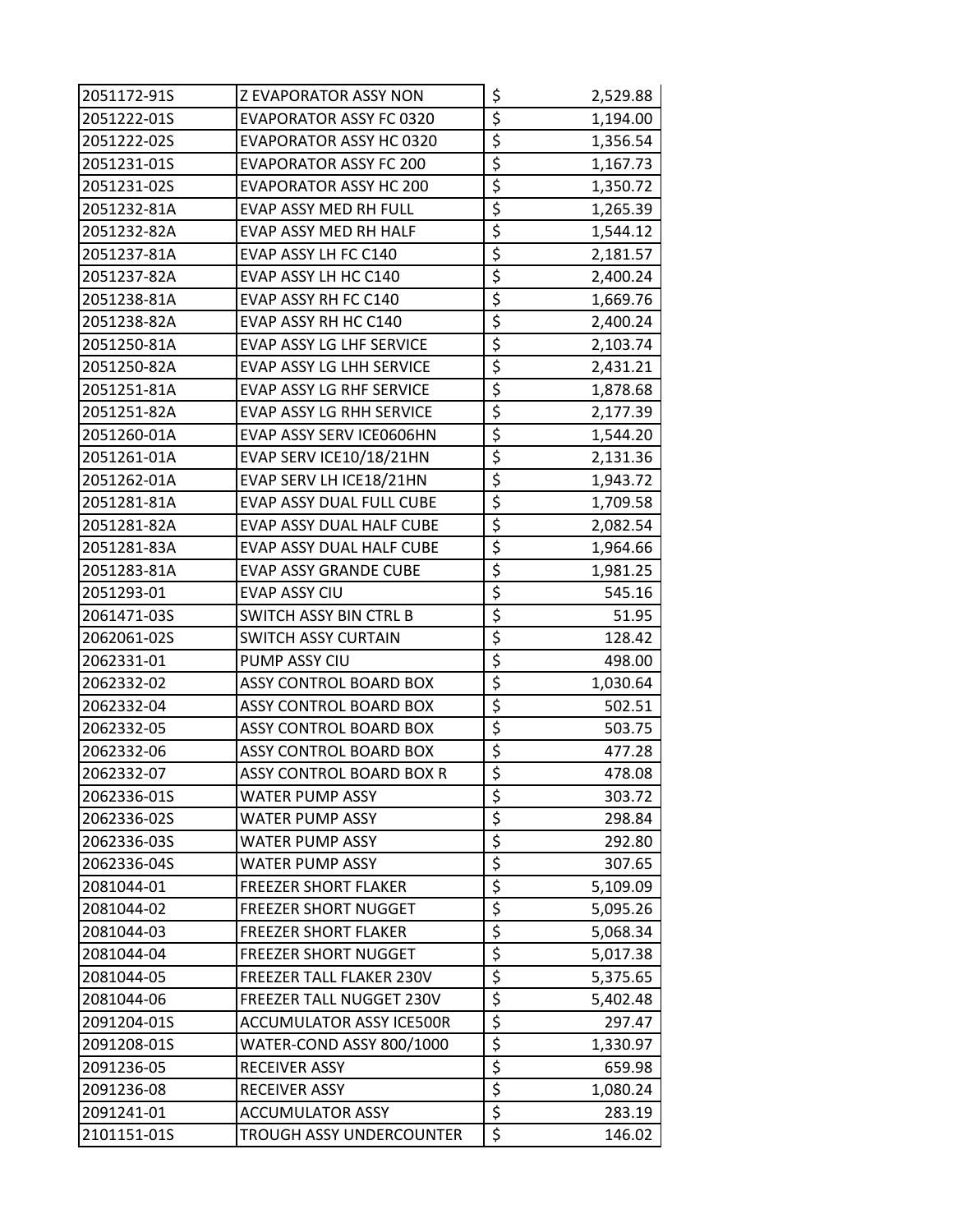| 2101252-01S | DEFLECTOR/SHIELD ASSY         | \$                                  | 203.93 |
|-------------|-------------------------------|-------------------------------------|--------|
| 2101262-01S | DOOR ASSY BIN B25PPS          | \$                                  | 217.40 |
| 2101280-01S | PANEL ASSY TOP DISCH ICE      | \$                                  | 368.41 |
| 2101285-01S | 30 PANEL TOP ASSY SERV        | \$                                  | 300.12 |
| 2101285-02S | PANEL ASSY TOP CCM30          | \$                                  | 128.04 |
| 2101330-01S | PANEL ASSY SIDE LH ICE22      | \$                                  | 233.91 |
| 2101355-03S | <b>CURTAIN ASSY RH SERV</b>   | \$                                  | 145.38 |
| 2101355-04s | CURTAIN ASSY LH SERV          | \$                                  | 145.04 |
| 2101358-01S | <b>WATER CONNECTION ASSY</b>  | \$                                  | 899.79 |
| 2101359-02S | ACCUMULATOR ASSY 2100R        | \$                                  | 351.93 |
| 2101363-01S | PANEL ASSY SIDE RH 1506       | \$                                  | 188.34 |
| 2101363-02S | PANEL ASSY SIDE LH 1506       | \$                                  | 188.34 |
| 2101370-01  | FAN-SHROUD ASSY ICEU220A      | $\overline{\boldsymbol{\zeta}}$     | 459.30 |
| 2101387-01S | <b>CURTAIN ASSY SPLASH 22</b> | \$                                  | 107.94 |
| 2101399-01S | THROUGH ASSY ICEU300          | \$                                  | 144.86 |
| 2101400-01S | <b>BIN ASSY ICEU300</b>       | \$                                  | 968.02 |
| 2101400-03S | <b>BIN ASSY CCU300</b>        | \$                                  | 730.98 |
| 2101402-01S | <b>BIN TOP ASSY ICEU300</b>   | \$                                  | 338.01 |
| 2101416-01S | <b>CURTAIN ASSY SPLASH RH</b> | $\overline{\xi}$                    | 150.20 |
| 2101416-02S | <b>CURTAIN ASSY SPLASH LH</b> | \$                                  | 150.20 |
| 2101417-01S | DOOR ASSY BIN ICEU15/220      | \$                                  | 130.55 |
| 2101417-02S | DOOR ASSY BIN ICE             | \$                                  | 137.29 |
| 2101417-03S | DOOR ASSY BIN CCU150/220      | \$                                  | 113.77 |
| 2101419-01S | BIN ASSY ICEU150/220          | \$                                  | 759.64 |
| 2101419-02S | <b>BIN ASSY TORREY MHCD</b>   | \$                                  | 777.16 |
| 2101419-03S | BIN ASSY CCU150/220           | \$                                  | 768.27 |
| 2101421-01S | ACCUMULATOR ASSY              | \$                                  | 342.26 |
| 2101425-01S | PANEL ASSY TOP 30             | \$                                  | 250.48 |
| 2101425-03S | PANEL ASSY TOP REMOTE         | \$                                  | 255.46 |
| 2101425-04S | TOP PANEL ASSY TOP DISCH      | \$                                  | 170.99 |
| 2101425-05S | TOP PANEL ASSY 30 IN AIR      | $\overline{\boldsymbol{\varsigma}}$ | 257.19 |
| 2101426-01S | PANEL ASSY TOP                | \$                                  | 188.14 |
| 2101428-03S | ZPANEL ASSY RH                | \$                                  | 75.91  |
| 2101429-01S | PANEL ASSY TOP ICEU300        | \$                                  | 222.66 |
| 2101430-01S | PANEL ASSY TOP 48             | \$                                  | 315.39 |
| 2101431-01S | PANEL ASSY TOP 22             | \$                                  | 234.95 |
| 2101431-02S | TOP PANEL ASSEMBLY            | \$                                  | 270.46 |
| 2101434-01S | DOOR ASSY ICEU300 BLK         | \$                                  | 172.21 |
| 2101434-03S | DOOR ASSY CCU0300 BLK         | \$                                  | 225.31 |
| 2101436-01S | PANEL ASSY LH BLK             | \$                                  | 147.18 |
| 2101452-01S | DRIP-SHIELD ASSY 30           | \$                                  | 264.13 |
| 2101452-02S | DRIP-SHIELD ASSY 48           | \$                                  | 296.70 |
| 2101452-03S | DRIP-SHIELD ASSY 22           | $\overline{\boldsymbol{\zeta}}$     | 118.20 |
| 2101463-02S | 30 INCH BIN DOOR ASSY         | $\overline{\boldsymbol{\zeta}}$     | 212.98 |
| 2101465-01S | <b>CURTAIN ASSEMBLY</b>       | \$                                  | 148.21 |
| 2101473-03  | DRAIN FITTING ASSY CIU        | $\overline{\boldsymbol{\zeta}}$     | 32.44  |
| 2101483-01S | PANEL ASSY RH                 | \$                                  | 196.74 |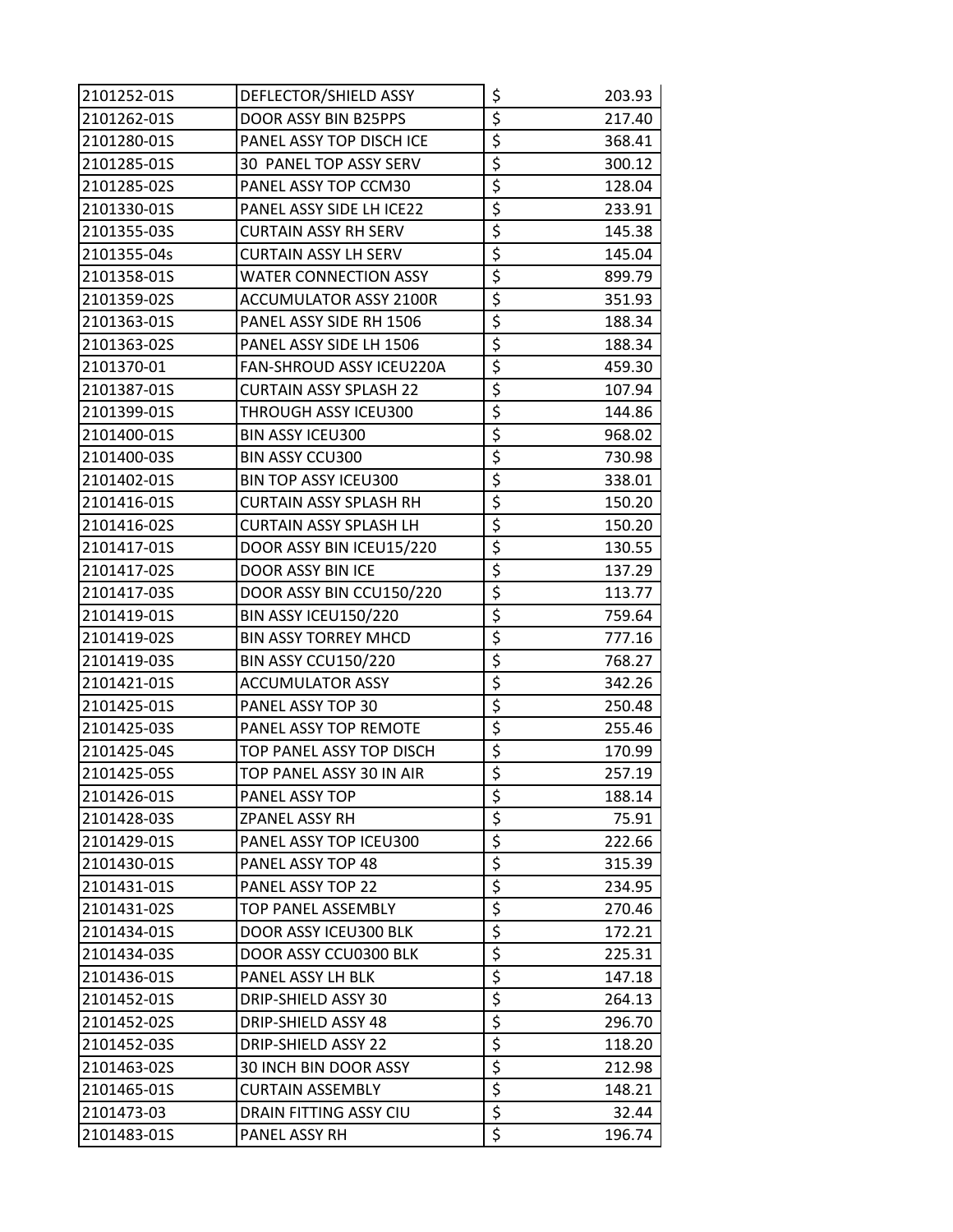| 2101483-02S | PANEL ASSY RH                   | \$                              | 235.66 |
|-------------|---------------------------------|---------------------------------|--------|
| 2101483-03S | PANEL ASSY RH                   | \$                              | 228.20 |
| 2101483-04S | PANEL ASSY LH                   | \$                              | 246.70 |
| 2101483-05S | PANEL ASSY LH                   | \$                              | 266.73 |
| 2101488-01S | HOSE KIT ASSY                   | \$                              | 58.55  |
| 2101488-03  | <b>HOSE KIT ASSY</b>            | \$                              | 85.61  |
| 2101493-01  | <b>SUMP ASSY CIU</b>            | \$                              | 348.95 |
| 2101494-01  | <b>JUNCTION BOX ASSY</b>        | \$                              | 28.83  |
| 2101495-01S | <b>ASSY RH SIDE PANEL AIR</b>   | \$                              | 132.64 |
| 2101496-01S | PANEL TOP ASSY 22IN AIR         | \$                              | 145.67 |
| 2101496-02S | <b>ASSY TOP PANEL ELEVATION</b> | \$                              | 164.67 |
| 2101500-01  | ASSY INLET/OUTLET               | \$                              | 64.21  |
| 2101501-01  | PANEL ASSY TOP CIM 48           | \$                              | 182.95 |
| 2101501-01S | PANEL ASSY TOP CIM 48           | \$                              | 216.94 |
| 2101505-01  | BASE ASSY 48 IN                 | \$                              | 524.74 |
| 281822-00   | <b>PLASTIC HOSE</b>             | \$                              | 48.17  |
| 281832-00   | TUBE                            | \$                              | 69.25  |
| 3011011-01  | <b>Z CAP EVAPORATOR</b>         | \$                              | 23.14  |
| 3012149-01  | PANEL-REAR ACCESS               | \$                              | 17.08  |
| 3012509-01  | <b>BRACKET PUMP SS</b>          | \$                              | 29.05  |
| 3012608-01  | STRAP CONNECTING B40-100        | \$                              | 15.82  |
| 3012741-01  | PANEL UTILITY EC1006A           | \$                              | 48.93  |
| 3012742-01  | PANEL UTILITY EC806A            | \$                              | 48.93  |
| 3012749-01  | YBRACKET BIN DOOR B25PPS        | \$                              | 92.52  |
| 3012758-01  | YTOP BIN B25PPS                 | \$                              | 218.78 |
| 3012891-01  | COVER C B SIDE ICE800-10        | \$                              | 38.07  |
| 3012905-01  | COVER C B TOP ICE250-100        | \$                              | 18.93  |
| 3013107-01  | PANEL ACCESS ICE325/525         | \$                              | 44.58  |
| 3013110-01  | SHROUD FAN ICE525A              | \$                              | 47.10  |
| 3013111-01  | SHROUD FAN ICE325A              | \$                              | 39.11  |
| 3013112-01  | <b>FAN SHROUD</b>               | $\overline{\boldsymbol{\zeta}}$ | 59.34  |
| 3013156-01  | PANEL ACCESS ICE1506            | \$                              | 29.35  |
| 3013217-01  | SHROUD FAN ICEU300A             | \$                              | 51.63  |
| 3013222-01  | PANEL TOP VRC                   | \$                              | 73.57  |
| 3013227-01  | <b>LEG VRC</b>                  | \$                              | 40.16  |
| 3013230-01  | PANEL ACCESS COVER TOP          | \$                              | 26.27  |
| 3013250-01  | BRACKET FAN ICEU150/220         | \$                              | 29.41  |
| 3013252-01  | FAN BRACKET ICE520/320          | \$                              | 57.10  |
| 3013254-01  | SHROUD FAN ICEU150/220          | \$                              | 44.90  |
| 3013255-01  | DEFLECTOR EXTENSION             | $\overline{\boldsymbol{\zeta}}$ | 35.96  |
| 3013276-01  | PANEL FRAME REAR RH 1506        | \$                              | 60.85  |
| 3013277-01  | PANEL FRAME REAR LH 1506        | \$                              | 61.45  |
| 3013303-01  | PANEL TOP VRC5061               | $\overline{\boldsymbol{\zeta}}$ | 95.64  |
| 3013315-01  | DEFLECTOR ICE                   | \$                              | 36.62  |
| 3013325-01  | PANEL FRAME RH 30 SHORT         | \$                              | 118.50 |
| 3013328-01  | PANEL FRAME RH 30 TALL          | \$                              | 140.02 |
| 3013333-01  | PANEL REAR FRAME 22             | \$                              | 75.71  |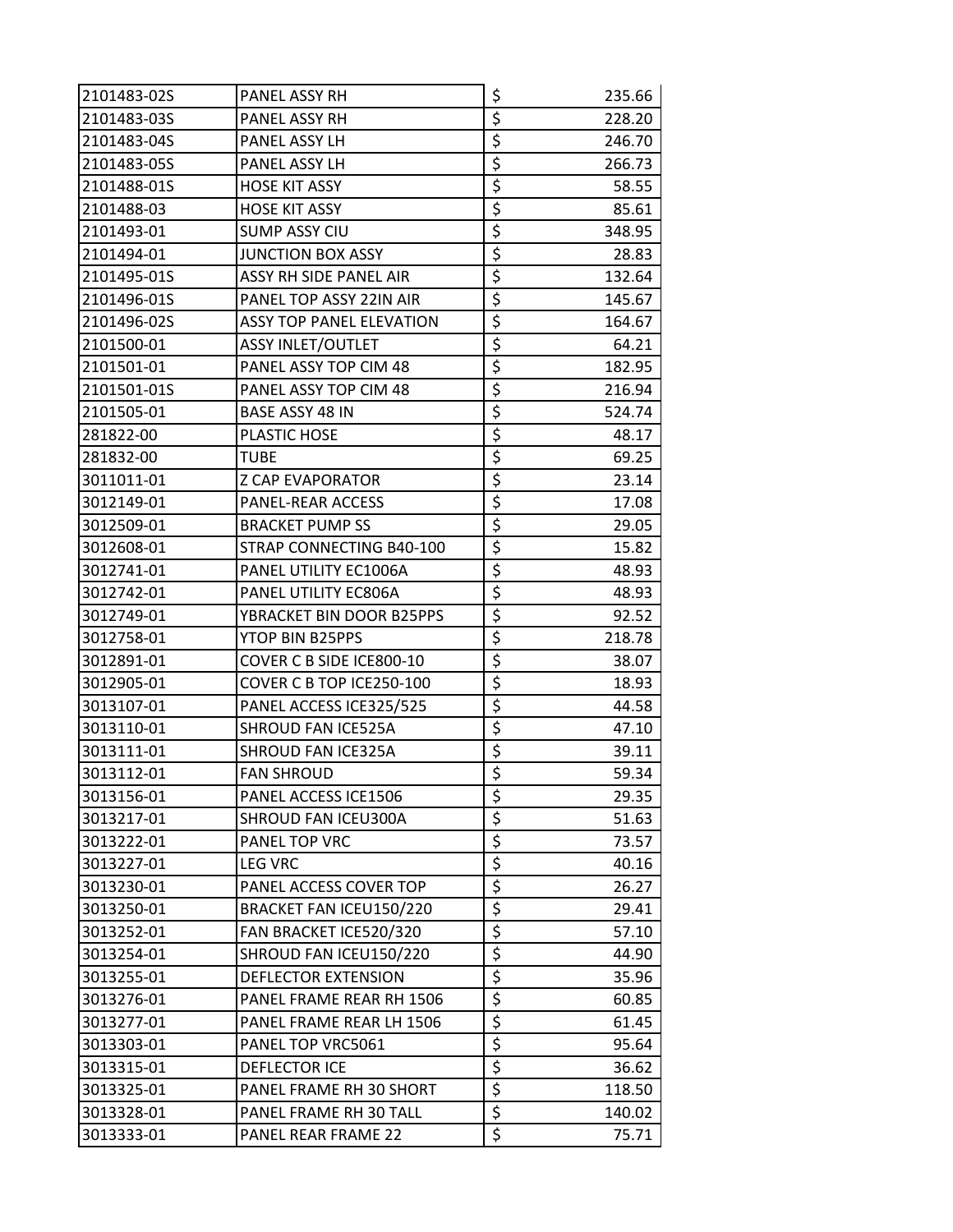| 3013352-01 | <b>PANEL FRONT FRAME 22</b>    | \$                              | 95.63  |
|------------|--------------------------------|---------------------------------|--------|
| 3013355-01 | <b>DEFLECTOR ICE 22</b>        | \$                              | 32.28  |
| 3013360-01 | <b>BRACKET BIN DOOR RH</b>     | $\overline{\boldsymbol{\zeta}}$ | 13.90  |
| 3013360-02 | <b>BRACKET BIN DOOR LH</b>     | \$                              | 13.90  |
| 3013372-01 | <b>FAN-SHROUD</b>              | \$                              | 42.88  |
| 3013374-01 | PLATE BACKING                  | \$                              | 21.63  |
| 3013379-01 | <b>FAN-SHROUD</b>              | \$                              | 58.02  |
| 3013380-01 | <b>PANEL BASE</b>              | \$                              | 59.16  |
| 3013392-01 | <b>PANEL REAR</b>              | \$                              | 88.80  |
| 3013393-01 | <b>BRACKET FAN</b>             | \$                              | 18.93  |
| 3013397-01 | STRAP CONNECTING               | \$                              | 8.50   |
| 3013398-01 | <b>PANEL BARRIER</b>           | \$                              | 11.38  |
| 3013445-01 | WATER FLOAT BRACKET            | $\overline{\mathcal{L}}$        | 22.58  |
| 3013448-01 | PANEL FRONT FRAME 22 IN        | \$                              | 131.62 |
| 3013465-01 | <b>CONTROL BOX ICEU305</b>     | $\overline{\boldsymbol{\zeta}}$ | 29.66  |
| 3013472-01 | FAN SHROUD TOP DISCHARGE       | \$                              | 34.12  |
| 3013474-01 | PURGE VALVE BRACKET            | \$                              | 8.99   |
| 3013490-01 | DEFLECTOR ICE 30 IN            | \$                              | 83.50  |
| 3013491-01 | PANEL DIVIDER BASE DUAL        | \$                              | 258.71 |
| 3013560-01 | 1506 AIR BOX BOTTOM            | \$                              | 149.92 |
| 3013563-01 | SHROUD FAN 1506T               | \$                              | 82.49  |
| 3013586-01 | <b>FAN-SHROUD</b>              | $\overline{\boldsymbol{\zeta}}$ | 47.01  |
| 3013588-01 | PANEL BASE 15 INCH             | \$                              | 79.65  |
| 3013600-01 | SHROUD FAN                     | \$                              | 27.49  |
| 3013634-01 | <b>COVER REAR</b>              | \$                              | 40.04  |
| 3013634-03 | <b>COVER REAR</b>              | \$                              | 82.77  |
| 3013634-04 | COVER REAR MEDIUM              | \$                              | 49.80  |
| 3013636-01 | <b>BRACE REAR</b>              | $\overline{\boldsymbol{\zeta}}$ | 18.71  |
| 3013637-01 | <b>BRACE 22IN</b>              | \$                              | 24.68  |
| 3013637-02 | <b>BRACE 30IN</b>              | \$                              | 24.46  |
| 3013639-01 | <b>SHROUD FAN</b>              | $\overline{\xi}$                | 34.63  |
| 3013639-02 | <b>SHROUD FAN 48 TALL</b>      | \$                              | 94.71  |
| 3013659-01 | <b>COVER EVAPORATOR</b>        | \$                              | 30.10  |
| 3013659-02 | <b>COVER EVAPORATOR</b>        | $\overline{\boldsymbol{\zeta}}$ | 37.35  |
| 3013659-03 | <b>COVER EVAPORATOR C140</b>   | $\overline{\boldsymbol{\zeta}}$ | 39.62  |
| 3013659-04 | <b>COVER EVAPORATOR</b>        | \$                              | 44.65  |
| 3013660-01 | <b>FRAME LEFT 22IN</b>         | \$                              | 31.89  |
| 3013661-01 | <b>FRAME RIGHT 22IN</b>        | $\overline{\xi}$                | 33.42  |
| 3013667-02 | <b>DEFLECTOR ICE KCFS9</b>     | \$                              | 32.03  |
| 3013674-01 | <b>COVER JUNCTION BOX</b>      | \$                              | 11.94  |
| 3013691-01 | <b>FRAMEWORK RIGHT SIDE</b>    | $\overline{\boldsymbol{\zeta}}$ | 33.42  |
| 3013697-01 | <b>SHROUD FAN TALL</b>         | \$                              | 64.05  |
| 3013697-02 | SHROUD FAN TALL                | \$                              | 66.88  |
| 3013700-01 | <b>CONDENSER MEDIUM FORMED</b> | \$                              | 822.64 |
| 3013701-01 | BRACE LH 30 IN MACHINE         | \$                              | 27.59  |
| 3013701-02 | BRACE RH 30 IN MACHINE         | \$                              | 27.59  |
| 3013710-01 | <b>BRACKET LARGE RECEIVER</b>  | \$                              | 28.46  |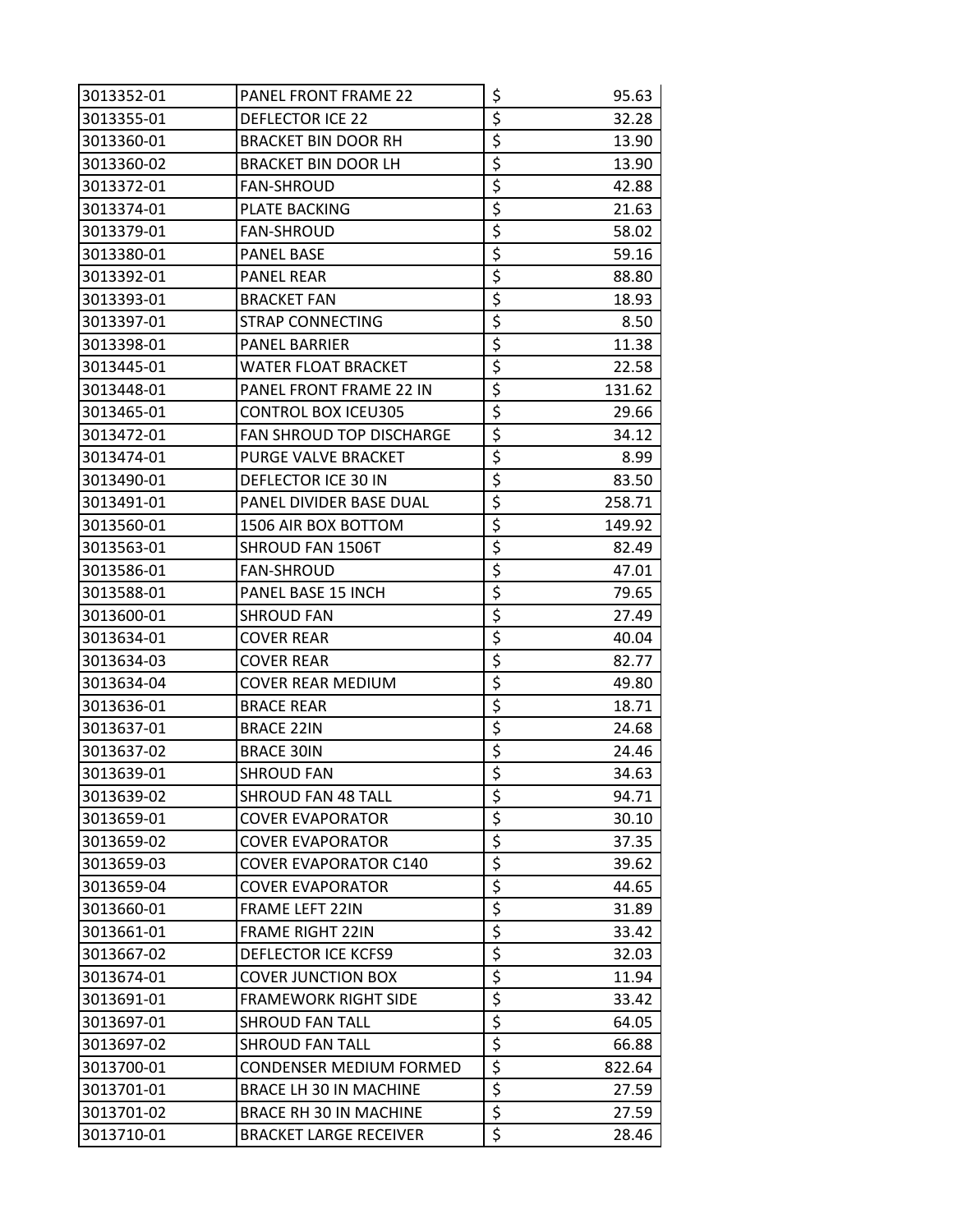| 3013714-02 | DIVIDER CONDENSER 48           | \$                                  | 19.29  |
|------------|--------------------------------|-------------------------------------|--------|
| 3013715-01 | FRAME TOP LEFT 22 INCH         | \$                                  | 25.92  |
| 3013717-01 | <b>BRACKET CONTROL BOARD</b>   | \$                                  | 13.76  |
| 3013720-01 | <b>BRACKET DRIER SUPPORT</b>   | \$                                  | 13.98  |
| 3013721-01 | <b>BRACKET ACCUM SUPPORT</b>   | \$                                  | 19.87  |
| 3013722-01 | <b>FRAMEWORK TOP RIGHT 48</b>  | \$                                  | 28.83  |
| 3013723-01 | <b>FRAMEWORK TOP LEFT 48</b>   | \$                                  | 28.83  |
| 3013727-01 | PAN MEDIUM RH                  | \$                                  | 123.32 |
| 3013728-01 | <b>BRACKET WATER CONDENSER</b> | \$                                  | 21.18  |
| 3013730-01 | <b>BASE TOP IGOR 48</b>        | \$                                  | 164.09 |
| 3013731-01 | <b>BASE BOTTOM IGOR 48</b>     | \$                                  | 213.96 |
| 3013732-01 | <b>BRACE TOP CENTER IGOR</b>   | \$                                  | 18.93  |
| 3013733-01 | <b>BRACE BACK CENTER IGOR</b>  | \$                                  | 14.78  |
| 3013734-01 | <b>BRACE BACK IGOR</b>         | \$                                  | 26.06  |
| 3013735-01 | FAN SHROUD DUAL FAN 48"        | \$                                  | 117.90 |
| 3013737-01 | <b>BOX ELECTRICAL 48 INCH</b>  | \$                                  | 29.85  |
| 3013738-01 | <b>COVER ELECTRICAL BOX 48</b> | \$                                  | 19.73  |
| 3013739-01 | <b>BRACKET SHIPPING</b>        | \$                                  | 22.86  |
| 3013740-01 | BASE TOP 48 V2                 | \$                                  | 190.23 |
| 3013741-01 | BASE BOTTOM 48 V2              | \$                                  | 184.40 |
| 3013752-01 | <b>BRACE 48 IN DEFLECTOR</b>   | \$                                  | 72.36  |
| 3013753-01 | BRACE 48 IN DEFLECTOR #2       | \$                                  | 76.59  |
| 3021232-02 | Y PANEL TOP LH FRONT SS        | \$                                  | 59.45  |
| 3021359-02 | Y PANEL LH ACCESS SS           | \$                                  | 103.67 |
| 3021403-03 | PANEL FRONT B55 ALCOA          | \$                                  | 150.62 |
| 3021594-02 | Y PANEL CABINET LH SIDE        | \$                                  | 316.49 |
| 3021699-01 | PANEL BIN CLOSURE              | \$                                  | 140.04 |
| 3021740-01 | PANEL REAR EC800/1000 WR       | \$                                  | 68.93  |
| 3021742-01 | PANEL REAR EC200-600           | \$                                  | 53.54  |
| 3021773-01 | YPANEL SIDE L/H 800-1000       | \$                                  | 188.70 |
| 3021775-01 | ZPANEL SIDE RH 800-100 W       | $\overline{\boldsymbol{\varsigma}}$ | 109.22 |
| 3021831-01 | PANEL SIDE W/ LOUV 520         | \$                                  | 202.30 |
| 3021862-01 | PANEL SIDE RH ICE22W           | \$                                  | 108.14 |
| 3021874-01 | PANEL SIDE RH/LH ICEU220       | \$                                  | 55.43  |
| 3021883-01 | PANEL SIDE RH/LH ICEU300       | \$                                  | 60.35  |
| 3021893-01 | PANEL REAR TOP DISCHARGE       | \$                                  | 59.92  |
| 3021894-01 | ZSTRIP TRIM TOP LH U300        | \$                                  | 26.79  |
| 3021894-02 | ZSTRIP TRIM TOP RH U300        | \$                                  | 26.79  |
| 3021904-01 | PANEL TOP AIR SS SBUX          | \$                                  | 126.69 |
| 3021914-01 | PANEL R/H ICE250-600 TRW       | \$                                  | 92.90  |
| 3021915-01 | PANEL L/H ICE250-600 AWR       | \$                                  | 105.60 |
| 3021920-01 | PANEL REAR ICE1506             | \$                                  | 53.37  |
| 3021922-01 | PANEL RH W/R                   | \$                                  | 104.01 |
| 3021923-01 | PANEL LH                       | \$                                  | 103.95 |
| 3021925-01 | PANEL SIDE RH                  | \$                                  | 125.32 |
| 3021926-01 | <b>PANEL REAR</b>              | \$                                  | 89.46  |
| 3021929-01 | PANEL SIDE RH 1400W/R          | \$                                  | 97.59  |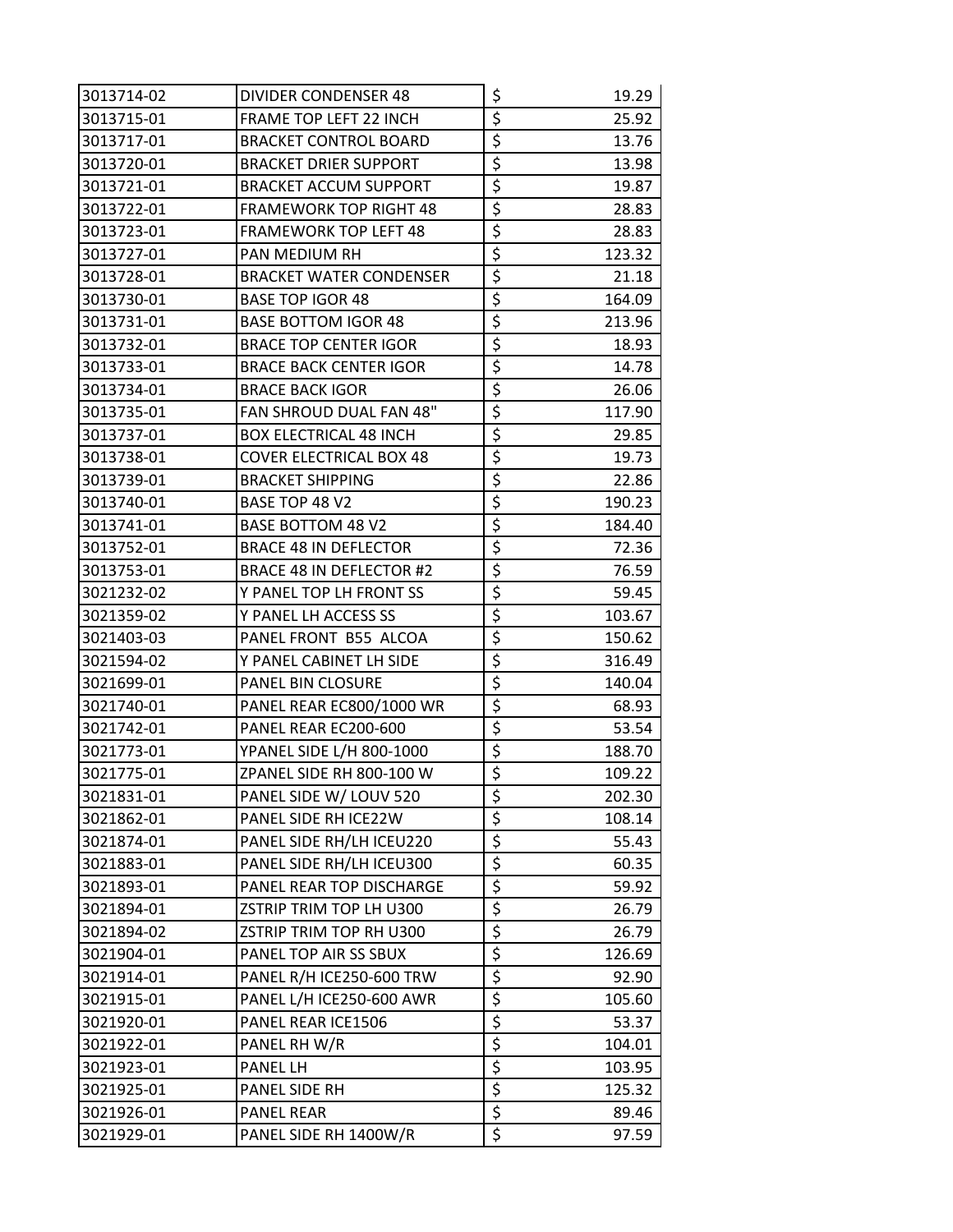| 3021931-01 | TOP COVER ICE1506        | \$                              | 132.10 |
|------------|--------------------------|---------------------------------|--------|
| 3021933-05 | PANEL FRONT 30 ALCOA     | \$                              | 106.67 |
| 3021933-06 | PANEL FRONT 48 ALCOA     | $\overline{\boldsymbol{\zeta}}$ | 187.06 |
| 3021933-07 | PANEL FRONT 30 TALL      | \$                              | 171.43 |
| 3021933-08 | PANEL FRONT 22 ALCOA     | \$                              | 95.28  |
| 3021934-01 | PANEL SIDE LH 1400W/R    | \$                              | 97.59  |
| 3021942-01 | PANEL REAR COVER         | \$                              | 18.30  |
| 3021943-01 | PANEL REAR 22W           | \$                              | 42.29  |
| 3021950-01 | PANEL END LEFT           | \$                              | 301.16 |
| 3021951-01 | PANEL TOP                | \$                              | 101.78 |
| 3021952-01 | PANEL END RIGHT          | \$                              | 301.16 |
| 3021952-02 | PANEL END RIGHT          | $\overline{\xi}$                | 60.90  |
| 3021953-01 | PANEL SIDE SOLID         | $\overline{\xi}$                | 82.04  |
| 3021954-01 | PANEL TOP GRC            | $\overline{\xi}$                | 62.28  |
| 3021955-01 | PANEL FRONT GRC          | \$                              | 33.88  |
| 3021956-01 | PANEL REAR GRC           | \$                              | 32.30  |
| 3021957-01 | PANEL LEFT GRC           | \$                              | 45.57  |
| 3021959-01 | PANEL RIGHT              | \$                              | 47.55  |
| 3021960-01 | PANEL FRONT SOLID        | \$                              | 112.13 |
| 3021961-01 | PANEL FRONT LOUVERED     | $\overline{\boldsymbol{\zeta}}$ | 120.38 |
| 3021961-02 | PANEL FRONT              | $\overline{\boldsymbol{\zeta}}$ | 102.87 |
| 3021962-01 | PANEL REAR 22 IN TALL    | $\overline{\boldsymbol{\zeta}}$ | 66.74  |
| 3021963-02 | PANEL FRONT 22 IN TALL   | \$                              | 93.69  |
| 3021965-02 | PANEL SIDE 20 IN ALCOA   | \$                              | 69.65  |
| 3021966-02 | PANEL RH SIDE 20 IN      | \$                              | 69.27  |
| 3021967-02 | PANEL SIDE 22 IN ALCOA   | \$                              | 77.43  |
| 3021968-02 | PANEL RH SIDE 23 IN      | \$                              | 77.45  |
| 3021969-02 | PANEL SIDE 26 IN ALCOA   | $\overline{\boldsymbol{\zeta}}$ | 87.02  |
| 3021970-02 | PANEL SIDE 26 IN ALCOA   | \$                              | 86.24  |
| 3021976-02 | PANEL FRONT 1506A        | \$                              | 219.95 |
| 3021987-01 | PANEL LH SIDE 1506T      | $\overline{\xi}$                | 145.58 |
| 3021987-02 | SIDE PANEL RH (ICE1506A) | \$                              | 145.58 |
| 3021988-01 | TOP COVER (ICE1506A)     | $\overline{\boldsymbol{\zeta}}$ | 147.39 |
| 3021989-01 | REAR PANEL (ICE1506A)    | \$                              | 67.96  |
| 3021992-01 | PANEL REAR TOP 1506T     | $\overline{\boldsymbol{\zeta}}$ | 37.86  |
| 3021996-01 | PANEL LEFT SIDE          | \$                              | 96.38  |
| 3021997-01 | PANEL RIGHT SIDE         | \$                              | 96.38  |
| 3022002-01 | <b>PANEL TOP</b>         | \$                              | 85.91  |
| 3022003-01 | <b>BASE</b>              | $\zeta$                         | 88.20  |
| 3022004-01 | <b>PANEL SIDE</b>        | \$                              | 92.11  |
| 3022005-01 | PANEL SMALL CONTROL      | $\overline{\xi}$                | 86.23  |
| 3022005-02 | PANEL MEDIUM CONTROL     | \$                              | 106.39 |
| 3022005-03 | PANEL LARGE CONTROL      | \$                              | 92.26  |
| 3022007-02 | PANEL LH SIDE            | \$                              | 67.04  |
| 3022007-03 | PANEL RH SIDE W/R        | $\overline{\xi}$                | 67.04  |
| 3022007-04 | PANEL RH SIDE AIR        | $\overline{\xi}$                | 88.06  |
| 3022007-05 | PANEL LH SIDE AIR        | $\overline{\xi}$                | 80.18  |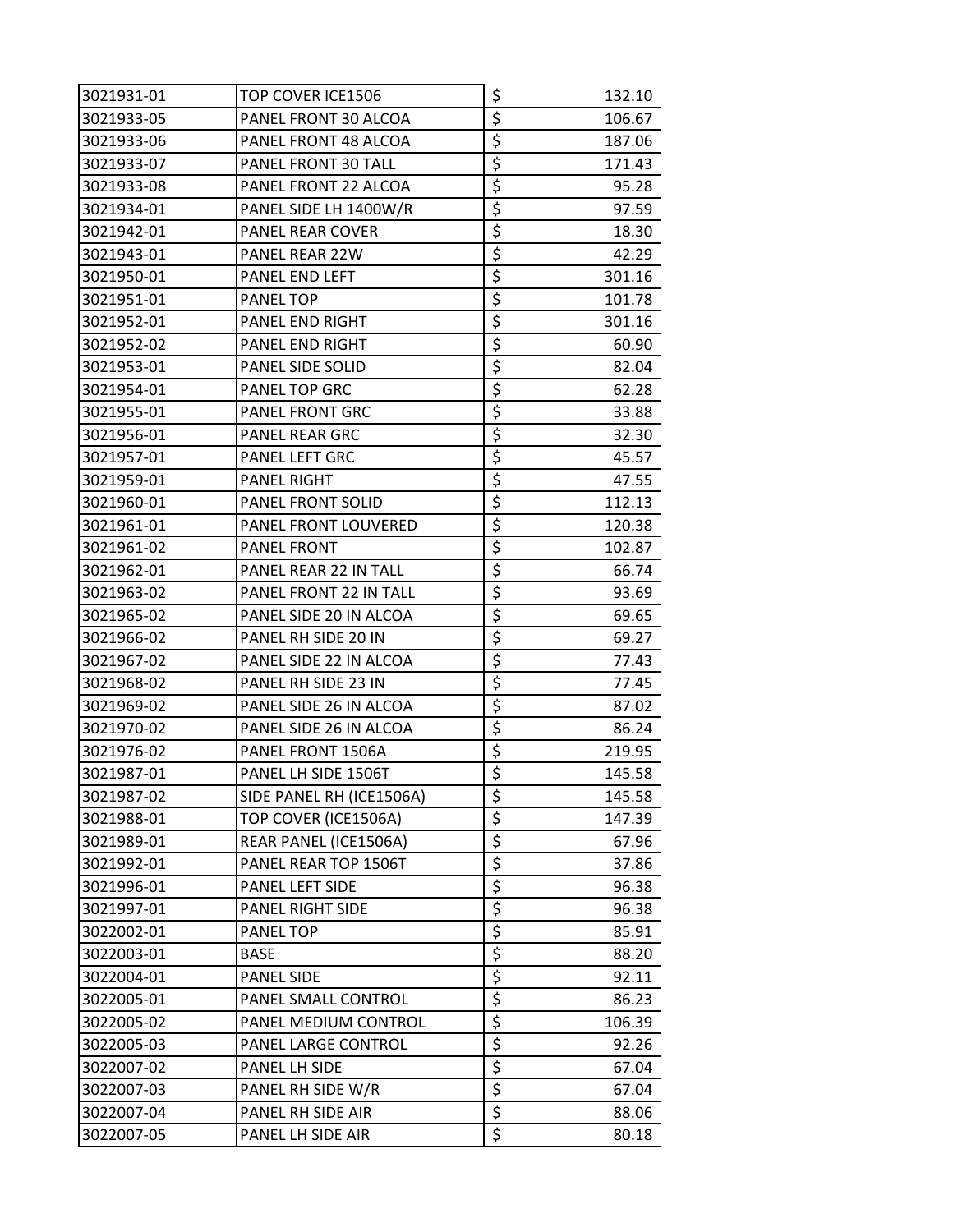| 3022007-06  | PANEL RH SIDE W/R               | \$                              | 80.18  |
|-------------|---------------------------------|---------------------------------|--------|
| 3022010-01  | LEG REMOTE CONDENSER            | \$                              | 25.60  |
| 3022012-01  | PANEL TOP 22IN W/R              | \$                              | 59.70  |
| 3022012-02  | PANEL TOP 22IN A                | \$                              | 59.70  |
| 3022012-03  | PANEL TOP 30IN W/R              | \$                              | 100.37 |
| 3022012-04  | PANEL TOP 30IN A                | \$                              | 100.37 |
| 3022012-05  | PANEL TOP 48 W/R                | \$                              | 141.52 |
| 3022013-01  | PANEL FRONT CENTER 30IN         | \$                              | 60.73  |
| 3022014-01  | PANEL FRONT CORNER              | \$                              | 40.28  |
| 3022016-02  | PANEL LH SIDE                   | \$                              | 93.26  |
| 3022016-03  | PANEL RH SIDE                   | \$                              | 93.26  |
| 3022023-01  | PANEL REAR ICE1506              | \$                              | 50.53  |
| 3051197-03S | CURTAIN SPLASH MED W/AG         | \$                              | 129.30 |
| 3051197-04S | CURTAIN SPLASH LG W/AG          | $\overline{\xi}$                | 177.91 |
| 3051198-01S | <b>GASKET ICE CHUTE MOD</b>     | \$                              | 117.33 |
| 3051211-17  | TUBE CTL RUB INSUL 3/8          | \$                              | 3.35   |
| 3051222-18S | TUBE CTL PVC 9/16 ID            | \$                              | 4.45   |
| 3051222-20S | TUBE CTL PVC 9/16 ID            | \$                              | 9.13   |
| 3051222-24S | TUBE CTL PVC 9/16 ID            | \$                              | 5.94   |
| 3051223-02S | TUBE CTL PVC 5/8 ID             | \$                              | 2.89   |
| 3051223-38  | TUBE CTL PVC 5/8 ID             | \$                              | 12.67  |
| 3051231-04S | SPLASH CURTAIN LH W/AG          | \$                              | 105.76 |
| 3051233-02S | SPLASH CURTAIN 320 W/AG         | \$                              | 84.64  |
| 3051238-01S | <b>CURTAIN ASSY RH</b>          | \$                              | 120.73 |
| 3051238-02S | <b>CURTAIN ASSY LH</b>          | \$                              | 120.73 |
| 3991045-01S | YGASKET INNER DOWN CHUTE        | \$                              | 38.51  |
| 6021015-04  | TUBING PVC 5/8 ID X 1/8         | \$                              | 3.75   |
| 6021018-03  | TUBING PVC INS .125 ID          | \$                              | 0.56   |
| 6021026-01  | ZTUBING BRASS 1/2 OD            | \$                              | 70.40  |
| 6021026-02  | TUBING BRASS 1/4 OD             | \$                              | 6.62   |
| 6021032-01  | TUBING CTL PVC 1/4              | $\overline{\boldsymbol{\zeta}}$ | 1.04   |
| 6021049-01  | TUBING NON-PVC INS .312         | \$                              | 4.80   |
| 6031059-20  | .048(18GA_GALV)(OUTSOURC        | \$                              | 7.13   |
| 6051005-01S | SEALANT SILICONE CL NSF         | \$                              | 46.74  |
| 6051041-03  | LUBRICANT WORM GEAR             | \$                              | 351.03 |
| 6051059-01  | POWDER AGION ADDITIVE           | \$                              | 407.43 |
| 6051062-01  | <b>GREASE BEARING FOOD GRAD</b> | \$                              | 27.87  |
| 6051073-01  | OIL, GEAR REDUCER 16OZ          | \$                              | 42.73  |
| 6051074-01  | METHYL ETHYL KETONE             | \$                              | 113.86 |
| 6081004-05  | STRIP GASKET 3/16 X 1/2         | \$                              | 3.23   |
| 6081004-06  | STRIP GASKET 1/4 X 1            | \$                              | 8.73   |
| 6081004-07  | STRIP GASKET 1/8 X 1/2          | \$                              | 8.38   |
| 6081004-08  | STRIP GASKET 1/8 X 1.00         | \$                              | 2.84   |
| 6081004-08  | STRIP GASKET 1/8 X 1.00         | \$                              | 2.84   |
| 6081036-01  | <b>GASKET BIN DOOR</b>          | $\overline{\xi}$                | 7.54   |
| 6081037-01  | GASKET BIN                      | \$                              | 5.99   |
| 6081040-01  | <b>GASKET</b>                   | \$                              | 8.37   |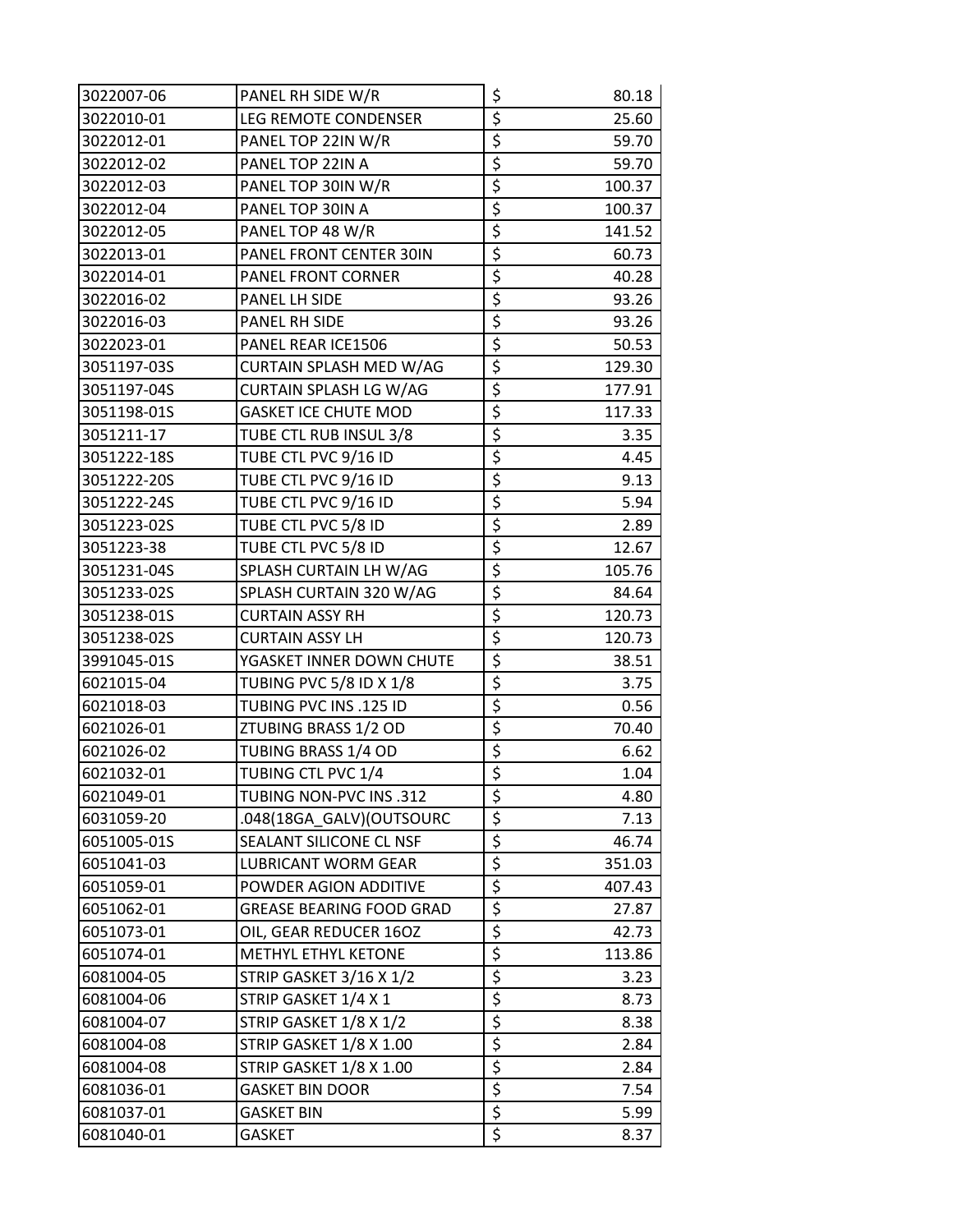| 6081040-01  | GASKET                        | \$                              | 8.37   |
|-------------|-------------------------------|---------------------------------|--------|
| 6081043-01  | STRIP GASKET 1/4 X 1.00       | \$                              | 14.34  |
| 9021001-04  | LEG SET 6 IN PLASTIC FIN      | \$                              | 137.03 |
| 9021008-05p | 10PK CLAMP CABLE 1/4          | \$                              | 2.89   |
| 9021010-04P | 25PK CLAMP HOSE SNP-18        | \$                              | 51.85  |
| 9021010-05P | 10PK CLAMP HOSE SNP-19        | \$                              | 21.27  |
| 9021010-06  | CLAMP HOSE SNP-19             | \$                              | 1.53   |
| 9021010-06P | 10PK CLAMP HOSE 2343          | \$                              | 19.07  |
| 9021088-01  | <b>ZCASTER SWIVEL 5 DIA</b>   | \$                              | 39.22  |
| 9021089-01  | Z HANDLE RECESSED             | \$                              | 11.61  |
| 9021094-01  | <b>ZCASTER RIGID 5 DIA</b>    | \$                              | 31.79  |
| 9021096-01  | BAND S/S.18 X 14              | \$                              | 4.74   |
| 9021101-01  | CLAMP TUBE 1/4 DIA S/S        | \$                              | 31.82  |
| 9021102-01  | PROBE SINGLE LENGTH           | \$                              | 31.95  |
| 9021103-01  | STRAP TXV BULB                | \$                              | 9.83   |
| 9021109-02  | <b>SLEEVE FRICTION TRIPLE</b> | \$                              | 44.13  |
| 9021110-02  | PIN HINGE TRIPLE              | \$                              | 22.97  |
| 9021112-01  | <b>CATCH</b>                  | \$                              | 5.21   |
| 9021113-01P | <b>10PK CLIP HOSEON</b>       | \$                              | 5.53   |
| 9021116-01P | <b>10PK CLIP HOSEON</b>       | \$                              | 10.54  |
| 9021118-01  | <b>CLAMP</b>                  | \$                              | 2.89   |
| 9021119-01P | 10PK CLAMP WIRE               | \$                              | 5.54   |
| 9021120-01P | 10PK STAND-OFF                | \$                              | 77.97  |
| 9021121-01  | <b>STRIKE</b>                 | \$                              | 2.89   |
| 9021124-01  | <b>JUNCTION-BOX</b>           | \$                              | 8.81   |
| 9021125-01  | <b>JUNCTION-BOX (OPEN)</b>    | \$                              | 20.64  |
| 9021126-01  | <b>CLIP TUBE MOUNTING</b>     | \$                              | 2.89   |
| 9021130-01  | <b>COVER JUNCTION BOX</b>     | \$                              | 5.79   |
| 9021131-01  | <b>JUNCTION BOX</b>           | \$                              | 17.53  |
| 9021140-01  | <b>COLLAR BOTTOM</b>          | \$                              | 2.61   |
| 9021141-01  | RING WATER SEAL               | $\overline{\boldsymbol{\zeta}}$ | 12.14  |
| 9021142-01  | WATER SEAL                    | \$                              | 94.84  |
| 9021143-01  | CLIP THERMISTOR 1/4           | \$                              | 8.44   |
| 9021144-01  | <b>CLAMP HOSE</b>             | \$                              | 1.23   |
| 9021145-01  | CLAMP TUBE 3/8 VINYL          | \$                              | 1.99   |
| 9021146-01  | <b>COVER JUNCTION BOX</b>     | \$                              | 3.52   |
| 9031001-01P | Y 10PK SCREW HEX HD           | \$                              | 29.49  |
| 9031001-02p | 10PK SCREW HH 1/4-20X3/4      | \$                              | 2.89   |
| 9031001-16P | 10PK SCREW HH 1/2-13X1        | \$                              | 7.56   |
| 9031001-19P | 10PK SCREW HH 1/4-20X1        | \$                              | 6.04   |
| 9031001-33P | 10PK SCREW HH 1/2-13X2        | \$                              | 10.20  |
| 9031001-36  | SCREW HH 5/16-18X3/4 SS       | \$                              | 0.38   |
| 9031001-37P | 10PK SCREW HH 1/4-20X1/2      | \$                              | 14.13  |
| 9031001-40  | SCREW HH 5/16-18X5/8 STL      | \$                              | 2.89   |
| 9031001-41P | 10PK SCREW HH 5/16-18X1       | \$                              | 14.11  |
| 9031001-42  | SCREW HH 5/16-18X1-1/4        | \$                              | 1.59   |
| 9031001-43  | <b>SCREW HH 5/16-18X3</b>     | \$                              | 0.66   |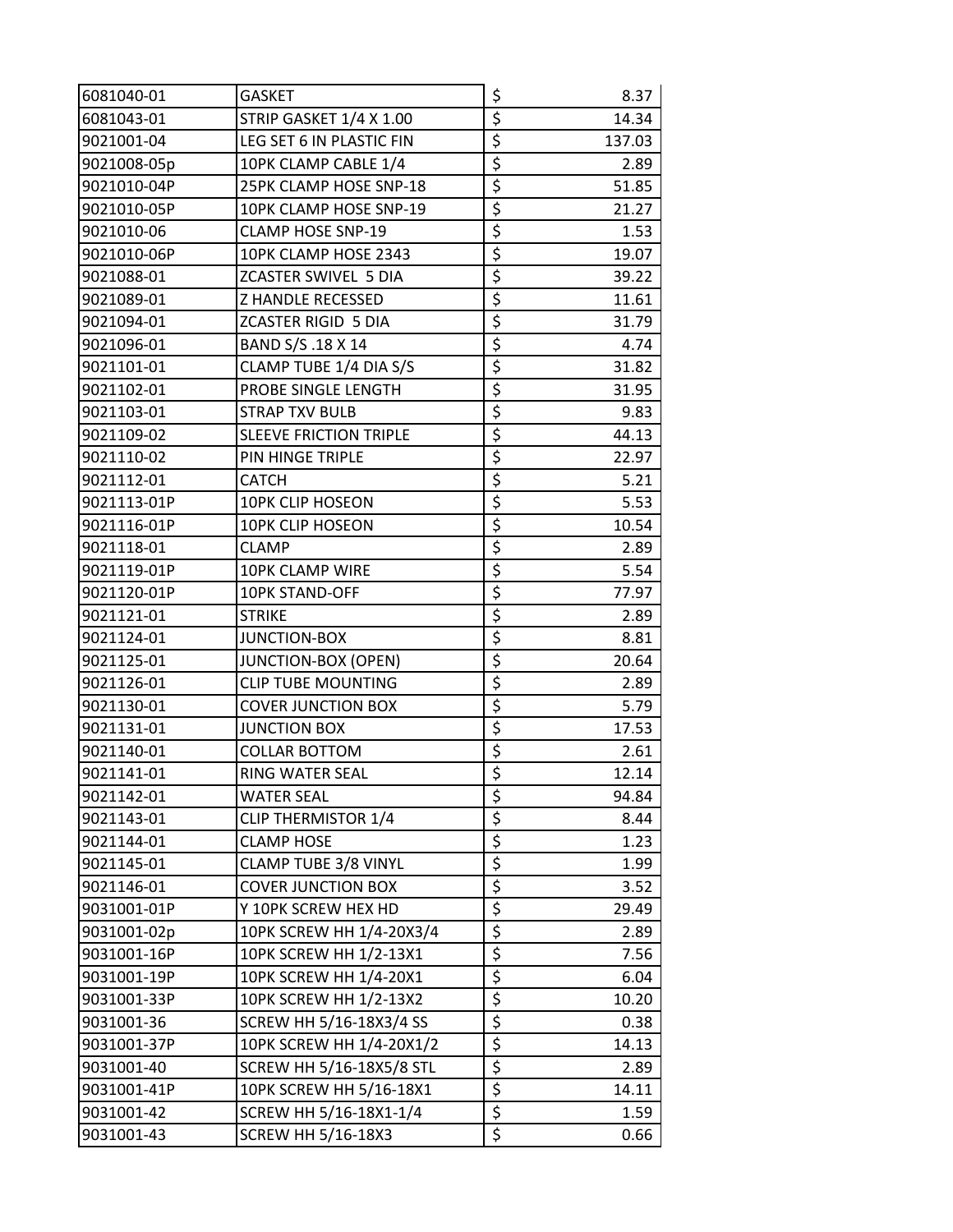| 9031001-44  | <b>SCREW HH 1/2-13X3/4 STL</b> | \$                              | 2.89   |
|-------------|--------------------------------|---------------------------------|--------|
| 9031003-01p | 10PK WASHER PLAIN 1/4W         | $\overline{\mathcal{L}}$        | 2.89   |
| 9031003-03P | 10PK WASHER PLAIN #10SS        | \$                              | 2.89   |
| 9031003-05p | 10PK WASHER PLAIN 1/2          | \$                              | 2.89   |
| 9031003-08p | 10PK WASHER PLAIN 5/16 W       | $\overline{\boldsymbol{\zeta}}$ | 2.89   |
| 9031003-10p | 10PK WASHER PLAIN 1/4 N        | \$                              | 2.89   |
| 9031004-01  | ZWASHER SPEC 1 OD NY           | \$                              | 0.57   |
| 9031004-02P | 10 PK WASHER SPEC 1 OD         | $\overline{\boldsymbol{\zeta}}$ | 2.89   |
| 9031004-09P | Y 10PK WASHER SPEC 1.625       | $\overline{\varsigma}$          | 100.63 |
| 9031004-19P | 10PK WASHER SPEC RUB .49       | \$                              | 13.12  |
| 9031004-31  | WASHER SPECIAL ECO-6166*       | $\overline{\xi}$                | 0.12   |
| 9031005-02P | 10 PK NUT HEX 5/16-18          | \$                              | 2.89   |
| 9031005-10p | 10PK NUT HEX 3/8-16 STL        | $\overline{\mathcal{L}}$        | 2.89   |
| 9031005-12P | 10PK NUT HEX 1/2-13 STL        | $\overline{\mathcal{L}}$        | 11.19  |
| 9031005-15  | NUT HEX #8-32 BRASS            | \$                              | 2.89   |
| 9031006-04p | 10PK WASHER LOCK SPLIT         | \$                              | 2.89   |
| 9031006-06P | 10PK WASHER LOCK SPLIT         | $\overline{\varsigma}$          | 2.89   |
| 9031006-09P | 10PK WASHER LOCK SPL 1/2       | \$                              | 2.89   |
| 9031008-02P | 10PK SCREW PHP #8-32X3/8       | \$                              | 2.89   |
| 9031008-07P | 10PK SCREW PHP #8-32 X         | $\overline{\mathcal{L}}$        | 2.89   |
| 9031008-15P | 10PK SCREW PHP #10-32 X        | $\overline{\mathcal{L}}$        | 7.85   |
| 9031008-40P | 10PK SCREW PHP 10-24 X         | \$                              | 2.89   |
| 9031008-44P | 10PK SCREW PHP 4-40 X          | $\overline{\xi}$                | 7.89   |
| 9031008-45P | 10PK SCREW PHP #4-40X5/8       | \$                              | 2.89   |
| 9031008-46P | 10PK SCREW PHP 8-32 X          | $\overline{\mathcal{L}}$        | 2.89   |
| 9031008-47  | SCREW PHP #8-32X3/16           | \$                              | 2.89   |
| 9031008-48  | <b>SCREW PHP #10-24X3/8</b>    | $\overline{\boldsymbol{\zeta}}$ | 0.21   |
| 9031012-02P | 10PK NUT SELF RETAIN           | $\overline{\varsigma}$          | 53.30  |
| 9031019-04P | 10PK SCREW HWH ST              | $\overline{\xi}$                | 2.89   |
| 9031019-08  | SCREW PHP ST 6-32 X 1/2        | $\overline{\xi}$                | 0.04   |
| 9031019-11P | 10PK SCREW HWH ST              | \$                              | 4.14   |
| 9031019-12  | SCREW PHP ST #8X3/8 TRI        | \$                              | 2.89   |
| 9031023-10P | 10PK SCREW FHP #8-32 X         | \$                              | 2.89   |
| 9031023-15P | 10PK SCREW FHP 10-32 X         | \$                              | 2.89   |
| 9031033-03P | Y 10PK SCREW SET 1/4-20        | \$                              | 8.63   |
| 9031035-02P | 10PK NUT SPEED U-TYPE          | \$                              | 21.35  |
| 9031042-03P | 10PK WASHER LOCK #8 EXT        | \$                              | 2.89   |
| 9031042-07P | 10PK WASHER LOCK 5/16          | \$                              | 2.89   |
| 9031042-13  | WASHER LOCK EXT 5/16 SS        | \$                              | 0.26   |
| 9031042-14  | WASHER LOCK INT #8 STLS        | \$                              | 2.89   |
| 9031045-03P | 10PK SCREW FHP #8-18 X         | \$                              | 11.79  |
| 9031045-06P | 10PK SCREW FHP S/M             | \$                              | 2.89   |
| 9031045-07P | 10PK SCREW FHP #8 X 1          | \$                              | 13.57  |
| 9031046-01P | 10PK SCREW HWH #10-16 X        | \$                              | 8.02   |
| 9031046-03P | 10PK SCREW HWH #8-18 X         | \$                              | 17.34  |
| 9031046-11P | 10PK SCREW PHP #6-20X3/8       | \$                              | 2.89   |
| 9031046-16P | 10PK SCREW HWH #8-18 X         | \$                              | 14.15  |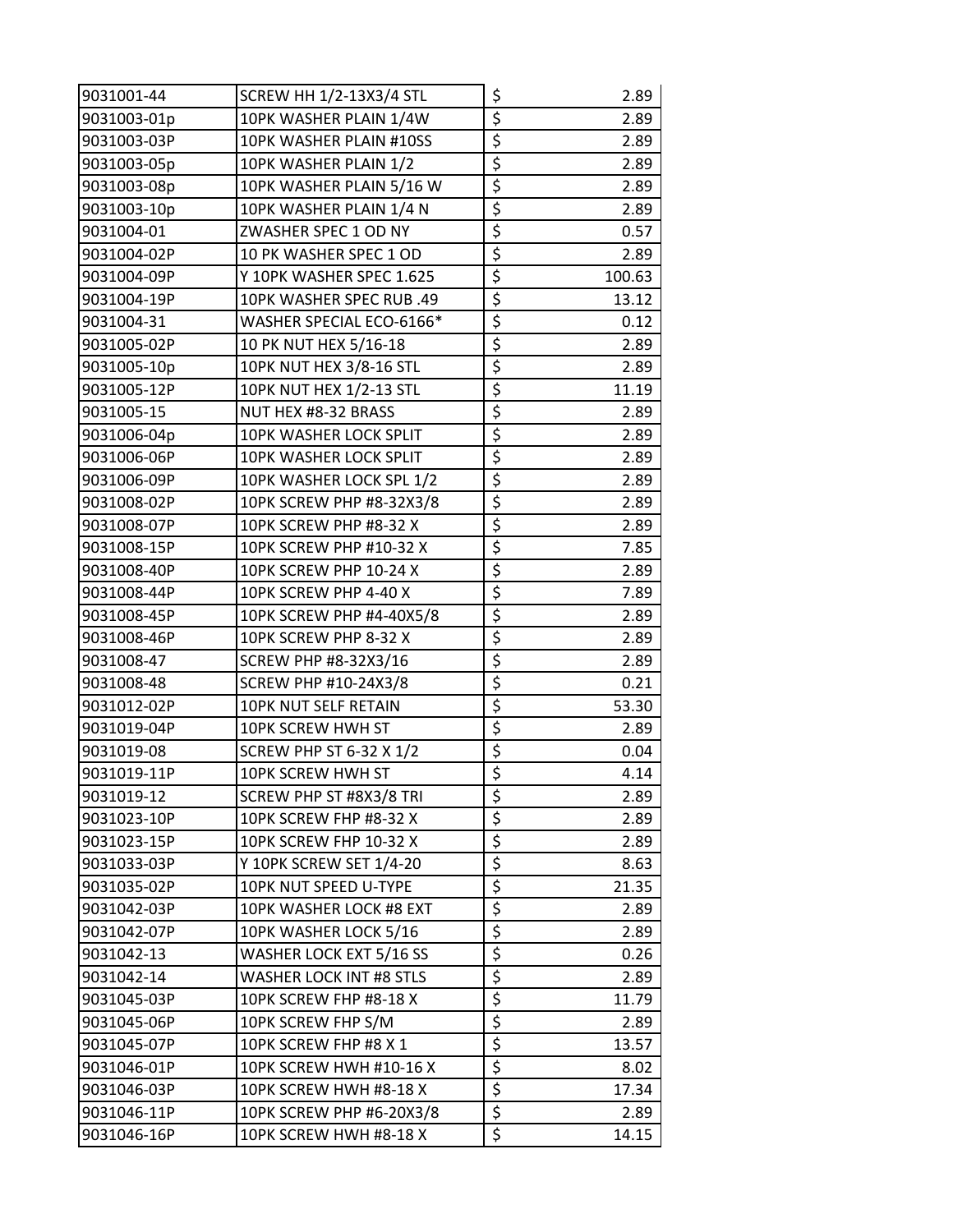| 9031046-19P | 10PK SCREW PHP #10-16X          | \$<br>18.15  |
|-------------|---------------------------------|--------------|
| 9031046-20P | 10PK SCREW HWH S/M #8-18        | \$<br>13.71  |
| 9031046-24P | 10PK SCREW PHP 10-16 X          | \$<br>8.37   |
| 9031046-27P | 10PK SCREW PHP SM #8 X          | \$<br>3.31   |
| 9031046-29  | SCREW PHP SM #6X5/8 SS          | \$<br>2.89   |
| 9031046-30  | SCREW HWH S/M #8-18X1/4         | \$<br>0.95   |
| 9031077-04P | 10PK RIVNUT #10-32 S/S          | \$<br>46.53  |
| 9031087-02P | 10PK NUT RETAIN 1/4-20          | \$<br>14.13  |
| 9031093-01P | <b>STUD CLINCH PLATED</b>       | \$<br>2.89   |
| 9031098-02P | 25PK SCREW TR HD #10 X          | \$<br>11.93  |
| 9031098-03P | 10PK SCREW TR HD #10 X          | \$<br>5.90   |
| 9031098-04P | 10PK SCREW TR HD 10 X 1         | \$<br>11.14  |
| 9031098-05P | 10PK SCREW TR HD #10X1/2        | \$<br>61.18  |
| 9031112-01P | 10PK SCREW HEX HD #8-32         | \$<br>2.89   |
| 9031113-01P | 10PK SCREW PHP SM #8-18         | \$<br>2.89   |
| 9031113-02P | 10PK SCREW PHP S/M AB           | \$<br>2.89   |
| 9031113-03P | 10PK SCREW PHP #10-16 X         | \$<br>3.47   |
| 9031113-04P | 10PK SCREW PHP 10-16 X          | \$<br>2.89   |
| 9031113-09  | SCREW PHP #10-16X .75LG         | \$<br>2.89   |
| 9031113-14P | 10PK SCREW PHP ST #8X3/4        | \$<br>8.07   |
| 9031117-01  | YSPACER LARGE                   | \$<br>45.35  |
| 9031117-02P | 10PK SPACER SMALL               | \$<br>121.49 |
| 9031118-02P | 10PK NUT LOCK HEX FLAN          | \$<br>2.89   |
| 9031118-03P | 10PK NUT LOCK HEX FLAN          | \$<br>2.89   |
| 9031118-04  | NUT LOCK HEX FLA 8-32 SS        | \$<br>5.79   |
| 9031118-05P | 10PK NUT LOCK HEX FL            | \$<br>14.51  |
| 9031119-01P | <b>10PK SCREW SHOULDER</b>      | \$<br>17.19  |
| 9031120-01P | 10PK NUT TWIN SPEED             | \$<br>8.28   |
| 9031122-01P | 10PK THUMBSCREW #8-32 X         | \$<br>21.87  |
| 9031122-02P | 10PK THUMBSCREW 10-32 X         | \$<br>25.18  |
| 9031122-03P | 10PK THUMBSCREW 10-32 X         | \$<br>28.54  |
| 9031122-05p | 10PK THUMBSCREW 8-32 X          | \$<br>81.87  |
| 9031131-02P | 10PK WASHER-RETAINER #8         | \$<br>2.89   |
| 9031133-02P | 10PK NUT PUSH ON 3/16           | \$<br>11.81  |
| 9031141-01P | 25PK NUT PLASTIC #8-10          | \$<br>9.82   |
| 9031148-01P | <b>10PK STANDOFF CONTROL</b>    | \$<br>19.17  |
| 9031153-01P | <b>10PK STUD PEM</b>            | \$<br>28.65  |
| 9031153-02P | 10PK STUD PEM #10-24 X          | \$<br>16.02  |
| 9031153-03P | 10PK STUD PEM 1/4-20 X          | \$<br>20.26  |
| 9031153-06P | 10PK STUD PEM #3/16 X           | \$<br>17.11  |
| 9031161-01P | 10PK WING NUT #10-24 NON        | \$<br>3.96   |
| 9031162-01  | THUMB NUT THREE PRONG           | \$<br>7.66   |
| 9031162-01P | <b>10PK THUMB NUT THREE</b>     | \$<br>81.36  |
| 9031169-01  | SCREW HSH 5/16-18X 3/4          | \$<br>2.89   |
| 9031169-02  | SCREW HSH 5/16-18X3/4           | \$<br>1.34   |
| 9031172-01  | <b>SCREW HWH 1/4-20X1/2 STL</b> | \$<br>2.89   |
| 9031172-03  | SCREW HWH 1/4-20X5/8 SS         | \$<br>2.89   |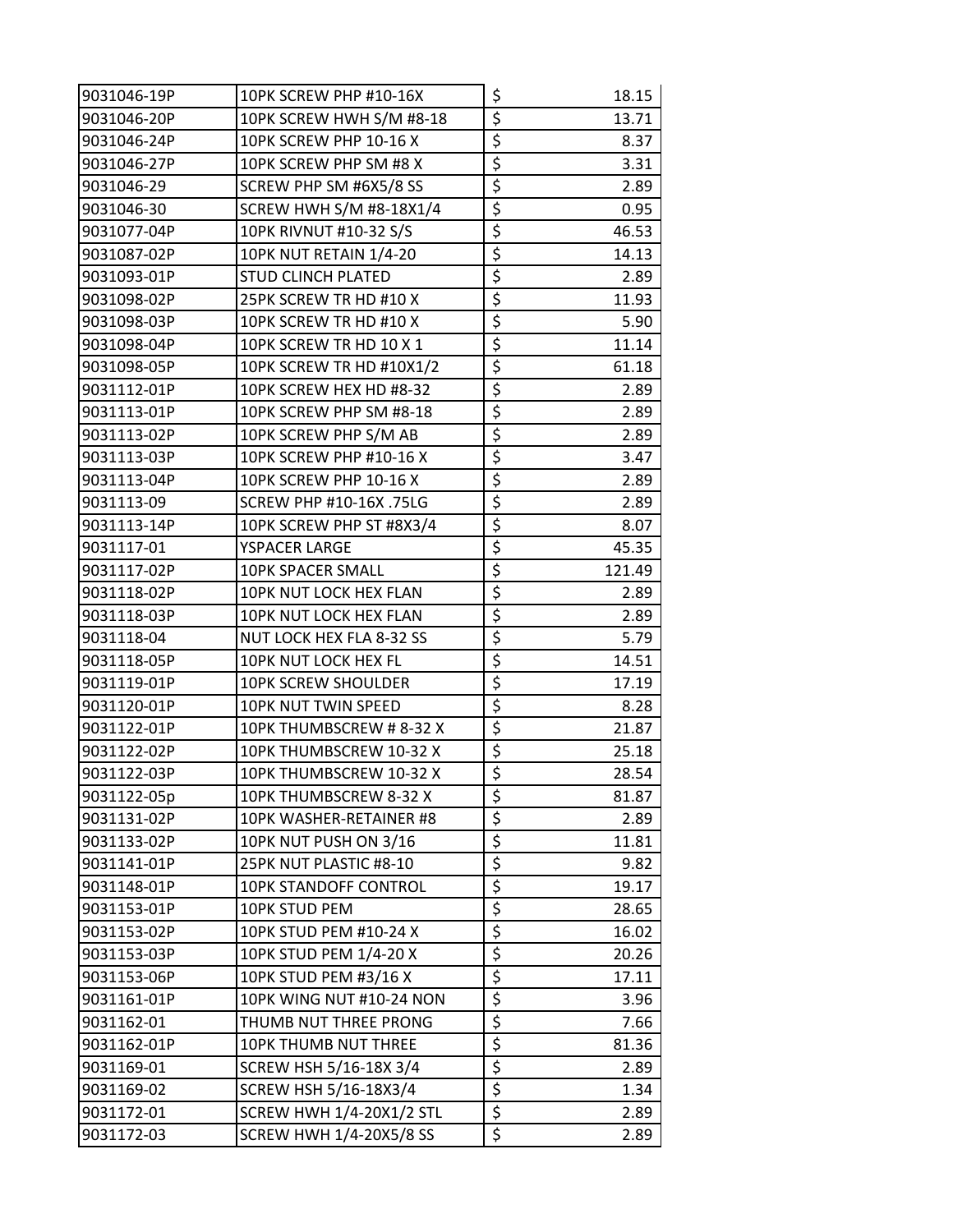| 9031178-01   | <b>SCREW #10 HWH TEK</b>        | \$                              | 2.89   |
|--------------|---------------------------------|---------------------------------|--------|
| 9031179-01   | SCREW #10 HWH TYPE AB           | \$                              | 2.89   |
| 9031182-01P  | 10PK SCREW HWH                  | $\overline{\boldsymbol{\zeta}}$ | 62.23  |
| 9031191-01   | WASHER SAE FLAT 5/8 ZINC        | \$                              | 2.89   |
| 9031192-01   | SCREW 5/8-11X1 NYLON HH         | \$                              | 2.89   |
| 9031213-01   | SCREW #10-24X5/8 SLT            | \$                              | 2.89   |
| 9031213-02   | <b>SCREW SLTHH FLG</b>          | \$                              | 0.33   |
| 9031220-01   | NUT PEM SS 10-32                | \$                              | 4.22   |
| 9031224-01   | <b>SCREW HWF 10-32X1/4</b>      | \$                              | 0.77   |
| 9031230-01   | SCREW HFH #10-32X1/4 SS         | \$                              | 0.41   |
| 9031231-01   | <b>SCREW PPH #10-32X3/8 STL</b> | \$                              | 0.41   |
| 9031232-01   | SCREW HFH #8-32X1/4 STL         | \$                              | 0.17   |
| 9031233-01   | <b>SCREW HFH #10-32X1/4 STL</b> | \$                              | 0.24   |
| 9031234-01   | <b>SCREW HFH #8-32X3/8 SS</b>   | \$                              | 0.89   |
| 9031236-01   | <b>SCREW SLTHH FLG</b>          | \$                              | 0.23   |
| 9031237-01   | <b>SCREW PHIL TRUSS</b>         | \$                              | 0.58   |
| 9031239-01   | <b>SCREW SLTHH FLG</b>          | \$                              | 0.16   |
| 9031239-01P  | 10PK SCREW HFH #10-16 X         | \$                              | 1.16   |
| 9031241-01   | <b>SCREW PHIL PAN</b>           | $\overline{\xi}$                | 0.15   |
| 9041002-01   | Z THERMOSTAT LOW TEMP           | \$                              | 78.54  |
| 9041004-02   | <b>THERMOSTAT</b>               | \$                              | 75.41  |
| 9041010-01   | YREGULATOR WATER PRESSUR        | $\overline{\boldsymbol{\zeta}}$ | 302.69 |
| 9041055-01   | THERMOSTAT BIN CONTROL          | \$                              | 115.92 |
| 9041056-01   | REGULATOR WATER PRESSURE        | $\overline{\boldsymbol{\zeta}}$ | 450.21 |
| 9041059-01   | <b>REGULATOR WATER PRESS</b>    | \$                              | 291.51 |
| 9041087-03   | YTHERMOSTAT HI TEMP 3/8         | \$                              | 44.25  |
| 9041087-04   | YTHERMOSTAT HI TEMP 5/8         | \$                              | 46.16  |
| 9041087-06   | YTHERMOSTAT HIGH TEMP           | $\overline{\boldsymbol{\zeta}}$ | 44.25  |
| 9041091-01   | <b>CONTROL HI-PRESS 450</b>     | \$                              | 119.64 |
| 9041092-02   | <b>CONTROL PUMPDOWN</b>         | \$                              | 29.31  |
| 9041095-01   | <b>Z CONTROL PRESSURE HI</b>    | $\overline{\xi}$                | 123.41 |
| 9041095-101  | Y KIT SERV REPL -01             | \$                              | 158.71 |
| 9041097-01   | THERMOSTAT BIN CONTROL          | \$                              | 85.08  |
| 9041098-01   | SWITCH HIGH TEMP                | \$                              | 43.02  |
| 9041098-02   | SWITCH HIGH TEMP                | \$                              | 19.86  |
| 9041098-03   | SWITCH HIGH TEMP                | $\overline{\boldsymbol{\zeta}}$ | 19.36  |
| 9041100-01   | <b>FAN CONTROL</b>              | \$                              | 207.82 |
| 9041101-01   | REGULATOR WATER PRESSURE        | \$                              | 287.20 |
| 9041102-01   | <b>CONTROL PUMP DOWN</b>        | \$                              | 28.24  |
| 9041104-101A | SERVICE KIT LOW PRESSURE        | $\overline{\boldsymbol{\zeta}}$ | 204.70 |
| 9041105-01   | PURGE VALVE 0 DEG 120V          | \$                              | 74.04  |
| 9041105-02   | PURGE VALVE 0 DEG 240V          | \$                              | 76.18  |
| 9041105-03   | PURGE VALVE 90 DEG 240          | $\overline{\boldsymbol{\zeta}}$ | 84.49  |
| 9041105-04   | PURGE VALVE 180 DEG 120         | \$                              | 74.04  |
| 9041105-05   | PURGE VALVE 180 DEG 240         | $\overline{\xi}$                | 76.18  |
| 9041105-101  | SERVICE KIT PURGE VALVE         | \$                              | 18.16  |
| 9041106-01   | SWITCH FAN CYCLE HS300          | \$                              | 42.18  |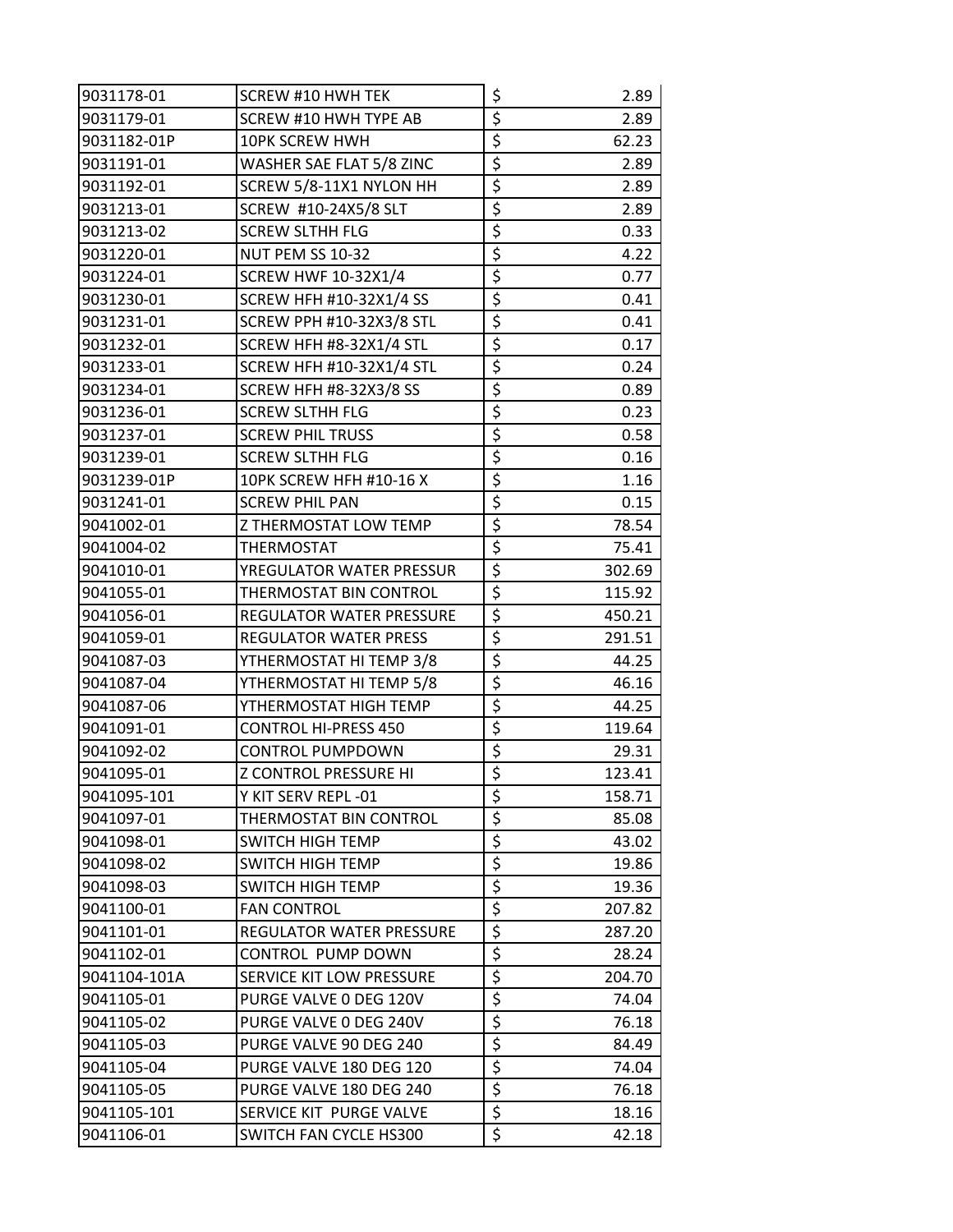| 9041106-02  | <b>FAN CYCLE CONTROL HS300</b> | \$<br>37.12  |
|-------------|--------------------------------|--------------|
| 9041108-01  | VALVE WATER INLET 120V         | \$<br>63.58  |
| 9041108-02  | VALVE WATER INLET 240V         | \$<br>63.58  |
| 9041108-03  | VALVE WATER INLET 240V         | \$<br>60.57  |
| 9041109-01  | VALVE INLET DSVP 40 115V       | \$<br>69.37  |
| 9041110-01  | THERMISTOR SET                 | \$<br>46.65  |
| 9041111-01  | SWITCH, HIGH PRESSURE          | \$<br>38.80  |
| 9041112-01  | THERMISTOR SUMP Z 10K          | \$<br>27.13  |
| 9041113-01  | <b>CONTROL FAN</b>             | \$<br>326.73 |
| 9041114-01  | CABLE ARMORED CAPILLARY        | \$<br>81.46  |
| 9051001-02P | <b>10PK BUSHING SNAP</b>       | \$<br>2.89   |
| 9051001-03P | <b>10PK BUSHING SNAP</b>       | \$<br>2.89   |
| 9051001-05P | <b>10PK BUSHING SNAP</b>       | \$<br>12.17  |
| 9051001-08P | <b>10PK BUSHING SNAP</b>       | \$<br>2.89   |
| 9051001-09  | <b>BUSHING SNAP UB-875</b>     | \$<br>0.68   |
| 9051001-09P | 10PK BUSHING SNAP UB-875       | \$<br>19.30  |
| 9051001-10P | <b>10PK BUSHING SNAP</b>       | \$<br>12.73  |
| 9051001-11P | 10PK BUSHING SNAP              | \$<br>15.74  |
| 9051001-13P | 10PK BUSHING SNAP RING         | \$<br>9.61   |
| 9051001-16P | <b>10PK BUSHING SNAP</b>       | \$<br>13.29  |
| 9051001-17  | <b>BUSHING SNAP UB1000</b>     | \$<br>2.89   |
| 9051002-10P | Z 10PK GROMMET 5/16 ID X       | \$<br>40.38  |
| 9051002-16  | GROMMET 1/4ID X 1/16 RUB       | \$<br>2.89   |
| 9051007-01  | <b>Z BOOT EVAPORATOR</b>       | \$<br>65.83  |
| 9051057-01  | ROD CONNECTING                 | \$<br>22.21  |
| 9051093-03  | ZPANEL DOOR BLACK 38           | \$<br>61.67  |
| 9051093-07  | Z PANEL DOOR BLACK 48          | \$<br>70.66  |
| 9051104-02P | 10PK PLUG HOLE DP-500          | \$<br>2.89   |
| 9051104-07P | 10PK PLUG HOLE DP-375          | \$<br>2.89   |
| 9051104-08P | 10PK PLUG HOLE DP-187          | \$<br>2.89   |
| 9051104-17P | 10PK PLUG HOLE DP1375          | \$<br>15.92  |
| 9051126-01  | PLUG DRAIN                     | \$<br>21.56  |
| 9051135-04  | WATER-RETURN EVAP W/ AG        | \$<br>38.85  |
| 9051135-05  | SPILLWAY EVAP W/ AGION         | \$<br>69.24  |
| 9051136-05  | PANEL EVAP LH MED W/AG         | \$<br>32.95  |
| 9051136-06  | PANEL EVAP RH MED W/AG         | \$<br>26.64  |
| 9051136-07  | PANEL EVAP LH SM W/AG          | \$<br>14.56  |
| 9051136-08  | PANEL EVAP RH SM W/AG          | \$<br>14.56  |
| 9051142-01  | TUBE WATER PUMP LONG           | \$<br>61.58  |
| 9051142-02  | TUBE WATER PUMP SHORT          | \$<br>57.71  |
| 9051149-02  | TROUGH WATER ICEU W/ AG        | \$<br>101.50 |
| 9051154-07  | CURTAIN SPLASH SM W/ AG        | \$<br>83.80  |
| 9051154-08  | CURTAIN SPLASH MED W/ AG       | \$<br>128.07 |
| 9051154-12  | CURTAIN SPLASH LG W/ AG        | \$<br>176.20 |
| 9051154-14  | <b>CURTAIN SPLASH C140</b>     | \$<br>163.54 |
| 9051170-03  | PANEL EVAP RH LG W/AG          | \$<br>76.95  |
| 9051170-04  | PANEL EVAP LH LG W/AG          | \$<br>76.95  |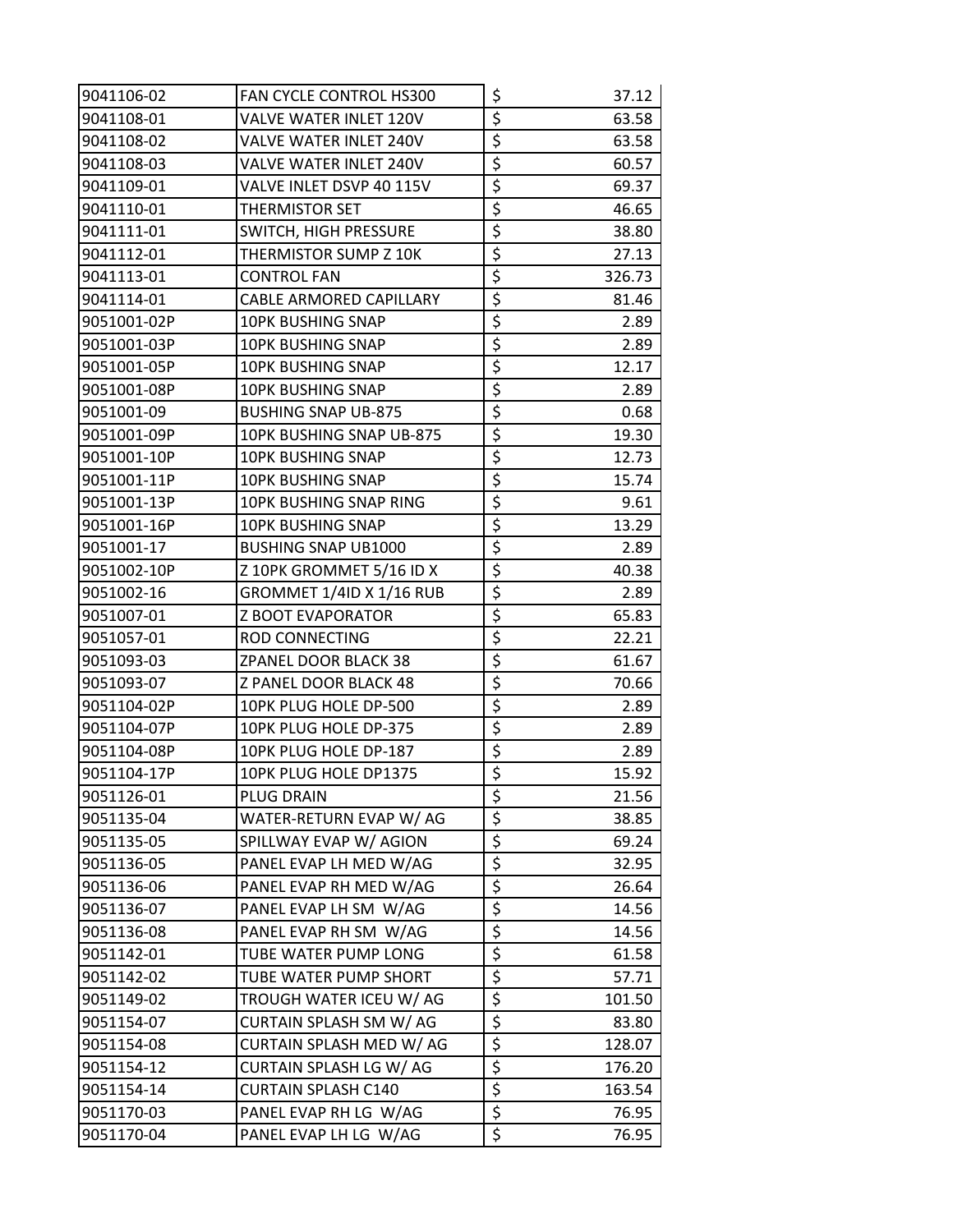| 9051201-01 | YTROUGH WATER RETURN       | \$                                  | 319.36 |
|------------|----------------------------|-------------------------------------|--------|
| 9051237-01 | <b>WASHER TUBE</b>         | \$                                  | 11.22  |
| 9051237-02 | WASHER TUBE DOUBLE         | \$                                  | 13.90  |
| 9051280-05 | TUBE PURGE DRAIN EUC200    | \$                                  | 35.95  |
| 9051280-06 | ZTUBE PURGE DRAIN 48 ICE   | \$                                  | 22.89  |
| 9051280-08 | TUBE PURGE DRAIN           | \$                                  | 26.99  |
| 9051280-11 | <b>TUBE PURGE DRAIN</b>    | \$                                  | 13.52  |
| 9051310-01 | ZDOOR BIN EUC BLACK        | \$                                  | 111.58 |
| 9051343-01 | <b>DOOR BIN B25 BLACK</b>  | \$                                  | 93.44  |
| 9051369-02 | ZDOWN-CHUTE MF400/700      | \$                                  | 132.85 |
| 9051370-01 | ICE-DEFLECTOR/SHIELD B25   | \$                                  | 63.62  |
| 9051434-01 | YGASKET/SEAL ICE CHUTE     | \$                                  | 96.23  |
| 9051457-01 | CHUTE LOWER SECTION        | $\overline{\boldsymbol{\zeta}}$     | 268.62 |
| 9051464-01 | PANEL LOUVERED ICE         | \$                                  | 20.01  |
| 9051466-01 | YPANEL TOP ICE 30 IN       | \$                                  | 136.61 |
| 9051466-02 | ZPANEL TOP ICE TOP DISCH   | \$                                  | 81.10  |
| 9051471-01 | YTUBE WATER PUMP ICE1400   | \$                                  | 80.82  |
| 9051472-01 | TUBE WATER PUMP ICE MED    | \$                                  | 19.04  |
| 9051473-01 | PAN WATER ICE1506          | \$                                  | 205.31 |
| 9051478-01 | <b>WATER-PAN ICE 22</b>    | \$                                  | 133.83 |
| 9051495-01 | ZPANEL FRONT 22 IN         | \$                                  | 97.85  |
| 9051506-01 | TUBE EVAP WATER ICE 22     | \$                                  | 47.17  |
| 9051506-02 | TUBE EVAP WATER ICE0320    | \$                                  | 47.17  |
| 9051515-01 | YGRILLE FRONT ICEU BLACK   | \$                                  | 38.85  |
| 9051519-01 | SPACER CAM SWITCH          | \$                                  | 3.94   |
| 9051525-04 | DOOR BIN BLACK             | \$                                  | 60.37  |
| 9051525-06 | <b>DOOR BIN BLACK</b>      | \$                                  | 153.67 |
| 9051526-01 | ZTOP PANEL ICEU300         | \$                                  | 283.92 |
| 9051527-01 | TROUGH WATER RETURN        | \$                                  | 105.73 |
| 9051530-01 | <b>GRILLE FRONT LARGE</b>  | \$                                  | 48.10  |
| 9051531-01 | <b>GRILLE FRONT SMALL</b>  | $\overline{\boldsymbol{\varsigma}}$ | 48.10  |
| 9051533-01 | BIN ROTOCAST ICEU150/220   | \$                                  | 562.90 |
| 9051534-01 | DOOR BIN ICEU220/U150      | \$                                  | 44.39  |
| 9051534-03 | <b>DOOR BIN CCU150/220</b> | \$                                  | 43.96  |
| 9051537-01 | TROUGH WATER 30 IN         | \$                                  | 75.95  |
| 9051540-03 | PANEL SIDE EVAP LH C140    | \$                                  | 33.64  |
| 9051540-04 | PANEL SIDE EVAP RH C140    | \$                                  | 33.64  |
| 9051541-01 | <b>TUBE PURGE</b>          | \$                                  | 11.11  |
| 9051543-01 | TUBE PUMP/PURGE            | \$                                  | 31.70  |
| 9051544-01 | TROUGH WATER 48 IN         | \$                                  | 156.83 |
| 9051546-01 | TUBE EVAPORATOR ICE1400    | \$                                  | 24.18  |
| 9051546-02 | TUBE EVAP ICE1800/2100     | \$                                  | 25.13  |
| 9051551-01 | PANEL TOP CCM 30           | \$                                  | 124.94 |
| 9051552-01 | PANEL TOP CCM 48           | $\overline{\mathcal{L}}$            | 168.96 |
| 9051553-01 | PANEL TOP CCM 22           | \$                                  | 111.07 |
| 9051554-01 | TUBE WATER EVAP LH         | \$                                  | 27.29  |
| 9051555-01 | TUBE WATER EVAP RH         | \$                                  | 27.90  |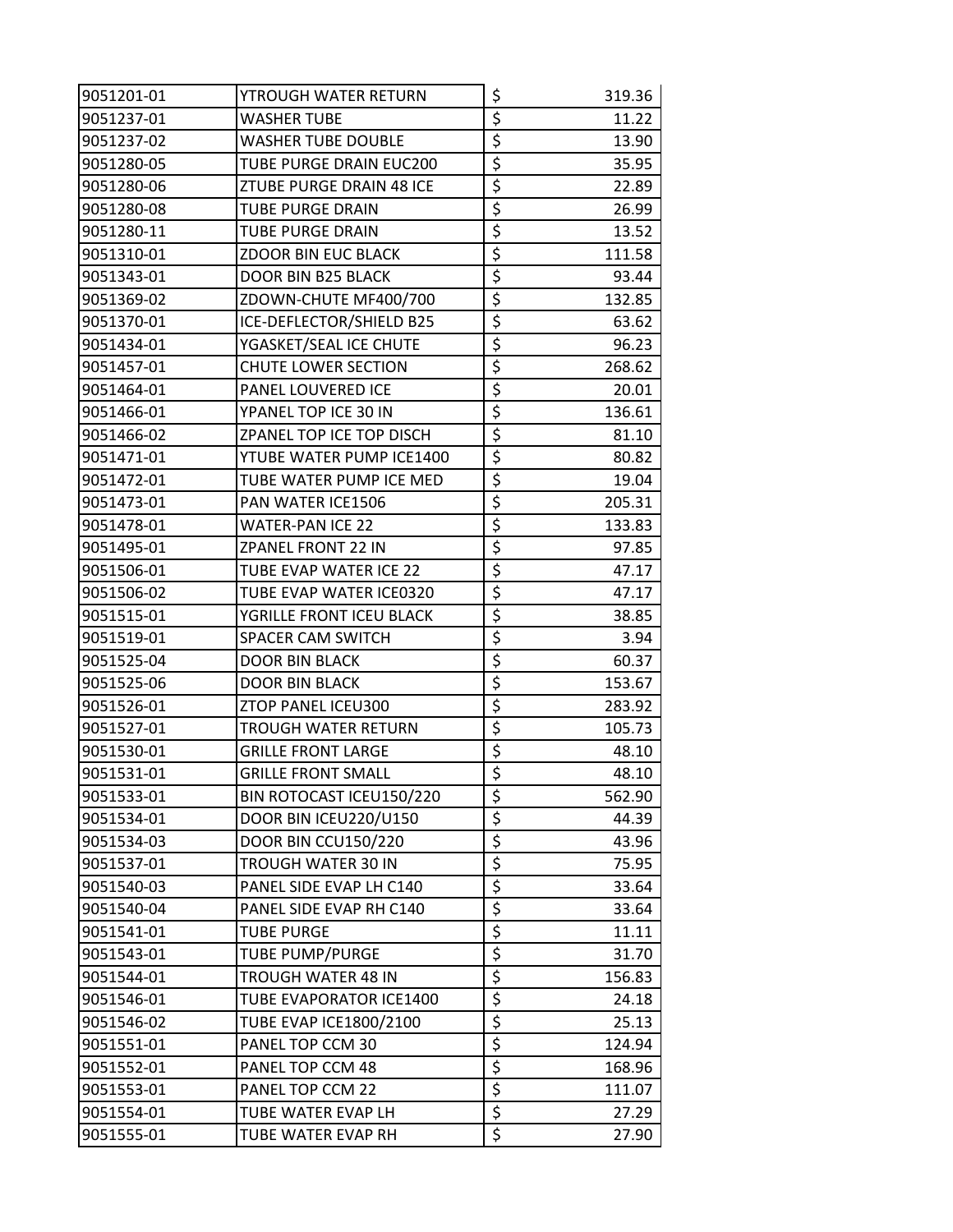| 9051559-01 | DOOR BIN 30 IN               | \$                              | 101.09 |
|------------|------------------------------|---------------------------------|--------|
| 9051559-02 | DOOR BIN 48 IN               | \$                              | 122.20 |
| 9051559-03 | DOOR BIN 22 IN               | \$                              | 59.68  |
| 9051560-01 | CAP END HINGE RH             | \$                              | 15.54  |
| 9051560-02 | CAP END HINGE LH             | \$                              | 15.54  |
| 9051562-01 | CAP END RH                   | \$                              | 7.32   |
| 9051562-02 | CAP END LH                   | \$                              | 7.32   |
| 9051562-03 | CAP END RH 26                | \$                              | 9.18   |
| 9051562-04 | CAP END LH 26                | \$                              | 9.18   |
| 9051562-05 | CAP END RH 22                | $\overline{\xi}$                | 9.29   |
| 9051562-06 | CAP END LH 22 IN             | \$                              | 9.29   |
| 9051564-01 | PANEL TOP 30 IN              | \$                              | 126.09 |
| 9051564-03 | PANEL TOP 30 IN TOP          | \$                              | 131.05 |
| 9051564-04 | PANEL TOP 30 IN TOP          | \$                              | 135.81 |
| 9051566-01 | DEFLECTOR ICE 30 IN          | \$                              | 83.12  |
| 9051566-02 | <b>DEFLECTOR ICE 48 IN</b>   | \$                              | 95.73  |
| 9051566-03 | DEFLECTOR ICE 22 IN          | \$                              | 38.36  |
| 9051567-01 | <b>COVER HINGE END CAP</b>   | \$                              | 3.81   |
| 9051569-01 | TRIM-STRIP BIN RH            | \$                              | 5.18   |
| 9051569-02 | TRIM-STRIP BIN LH            | \$                              | 5.18   |
| 9051572-01 | TUBE PURGE 48 IN             | $\overline{\boldsymbol{\zeta}}$ | 18.21  |
| 9051573-01 | <b>CAP CORNER RH</b>         | \$                              | 3.81   |
| 9051573-02 | CAP CORNER LH                | \$                              | 3.81   |
| 9051577-01 | PANEL TOP 48 IN              | \$                              | 193.32 |
| 9051578-01 | PANEL TOP 22 IN              | \$                              | 113.73 |
| 9051601-01 | CHUTE LOWER ICE SHORT        | \$                              | 54.94  |
| 9051601-02 | CHUTE LOWER ICE TALL         | $\overline{\boldsymbol{\zeta}}$ | 55.53  |
| 9051602-01 | <b>COVER ICE CHUTE</b>       | \$                              | 15.50  |
| 9051603-01 | <b>SWEEP ICE</b>             | \$                              | 14.45  |
| 9051606-01 | <b>HOSE DRAIN</b>            | \$                              | 53.55  |
| 9051606-02 | <b>HOSE OVERFLOW</b>         | \$                              | 53.55  |
| 9051609-01 | <b>COLLAR CHUTE FOAM</b>     | \$                              | 31.09  |
| 9051610-01 | PLUG RUBBER                  | \$                              | 2.89   |
| 9051611-01 | <b>WATER SHED</b>            | \$                              | 19.73  |
| 9051613-01 | <b>COLLAR INSULATION</b>     | \$                              | 18.49  |
| 9051613-02 | <b>COLLAR INSULATION NUG</b> | \$                              | 19.18  |
| 9051614-01 | <b>GASKET CHUTE</b>          | \$                              | 15.97  |
| 9051616-01 | PANEL BASE BOTTOM            | $\overline{\boldsymbol{\zeta}}$ | 85.32  |
| 9051619-01 | <b>TUBE EVAP WATER INLET</b> | \$                              | 39.56  |
| 9051627-01 | TUBE WATER DISTRIBUTION      | $\overline{\boldsymbol{\zeta}}$ | 24.27  |
| 9051629-01 | SHIELD BIN DRIP 30IN         | $\overline{\boldsymbol{\zeta}}$ | 71.68  |
| 9051629-02 | SHIELD BIN DRIP 48IN         | \$                              | 114.82 |
| 9051629-03 | DRIP SHIELD BIN 22           | \$                              | 51.40  |
| 9051630-01 | <b>TUBE PURGE/PUMP</b>       | \$                              | 29.19  |
| 9051631-01 | LINER FRONT PANEL            | $\overline{\boldsymbol{\zeta}}$ | 123.16 |
| 9051632-01 | <b>DRIP PAN</b>              | $\overline{\boldsymbol{\zeta}}$ | 6.93   |
| 9051634-01 | O RING SEAL                  | \$                              | 0.73   |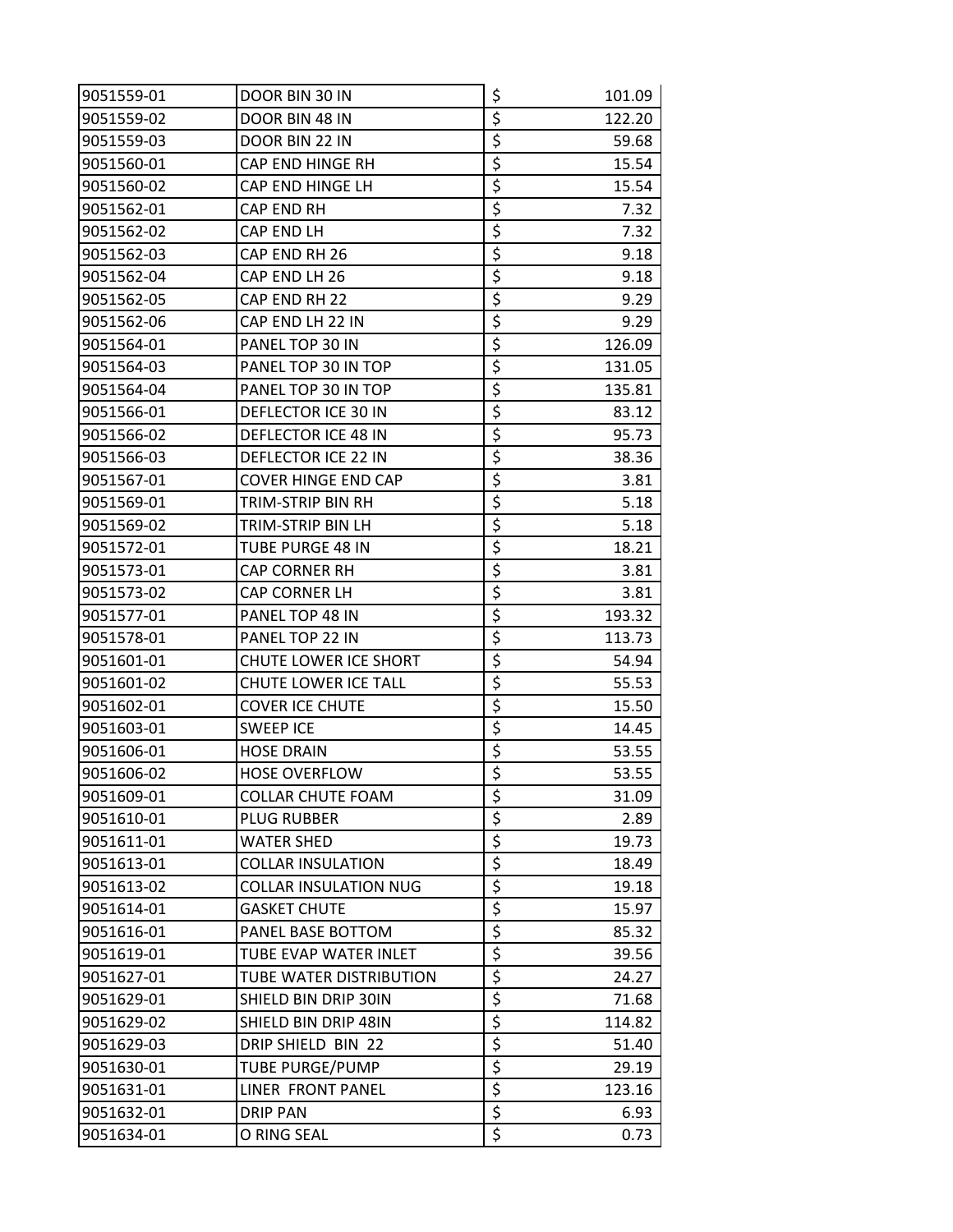| 9051635-01  | O RING SEAL (CAP)               | \$                              | 2.11   |
|-------------|---------------------------------|---------------------------------|--------|
| 9051636-01  | O RING SEAL (HEAD)              | \$                              | 0.73   |
| 9051637-01  | O RING SEAL (FLAKER)            | \$                              | 1.13   |
| 9051638-01  | <b>SLOTTED COLLAR</b>           | $\overline{\xi}$                | 11.40  |
| 9051640-01  | <b>COVER WATER SHED</b>         | \$                              | 6.59   |
| 9051680-01  | <b>GASKET REAR BIN DRAIN</b>    | \$                              | 9.27   |
| 9051688-01  | <b>SUMP</b>                     | \$                              | 184.07 |
| 9051689-01  | BIN 15 IN WIDE                  | \$                              | 628.32 |
| 9051690-01  | <b>EVAPORATOR HOLDER</b>        | \$                              | 43.07  |
| 9051693-01  | TRIM DOOR 15 IN                 | \$                              | 37.30  |
| 9051694-01  | DOOR 15 IN WIDE                 | \$                              | 73.67  |
| 9051695-01  | <b>ICE DEFLECTOR</b>            | \$                              | 54.14  |
| 9051696-01  | <b>COVER EVAPORATOR TOP</b>     | \$                              | 19.94  |
| 9051697-01  | PLATE PUMP SPACER               | \$                              | 38.83  |
| 9051698-01P | <b>10PK STANDOFF CIRCUIT</b>    | \$                              | 10.26  |
| 9051699-01  | <b>GRILLE 15 IN WIDE</b>        | \$                              | 27.85  |
| 9051700-01  | <b>GRILLE 20 IN WIDE</b>        | \$                              | 33.12  |
| 9051703-01  | <b>WATER DISTRIBUTION TUBE</b>  | \$                              | 51.46  |
| 9051705-01  | <b>TOP SPRAY BAR</b>            | \$                              | 48.03  |
| 9051706-01  | <b>BOTTOM SPRAY BAR</b>         | \$                              | 27.11  |
| 9051709-01  | PANEL BIN FILLER 9INCH          | \$                              | 120.81 |
| 9051711-01  | <b>CURTAIN</b>                  | \$                              | 28.66  |
| 9051716-01  | RIVET PLASTIC                   | $\overline{\xi}$                | 0.69   |
| 9051717-01  | <b>NUT PLASTIC</b>              | \$                              | 1.56   |
| 9051718-01  | <b>ELBOW PLASTIC</b>            | \$                              | 3.09   |
| 9051720-01  | O-RING                          | \$                              | 2.03   |
| 9051721-01  | LOUVER SIDE SMALL               | \$                              | 30.69  |
| 9051722-01  | <b>LOUVER TOP</b>               | \$                              | 28.57  |
| 9051723-01  | PANEL FRONT 30IN SHORT          | $\overline{\boldsymbol{\zeta}}$ | 77.13  |
| 9051725-01  | <b>BASE 22IN CUBER</b>          | \$                              | 410.62 |
| 9051725-02  | <b>BASE 30IN CUBER</b>          | $\overline{\xi}$                | 537.63 |
| 9051726-01  | <b>COVER EVAPORATOR SMALL</b>   | \$                              | 26.76  |
| 9051726-02  | COVER EVAPORATOR MEDIUM         | \$                              | 76.14  |
| 9051727-01  | <b>HOUSING FLOAT SWITCH</b>     | \$                              | 5.21   |
| 9051727-02  | <b>HOUSING FLOAT SWITCH</b>     | \$                              | 4.96   |
| 9051728-01  | <b>BRACKET ADJ FLOAT SWITCH</b> | \$                              | 4.56   |
| 9051729-01  | <b>EVAP SUPPORT LH</b>          | \$                              | 32.15  |
| 9051730-01  | <b>EVAP SUPPORT RH</b>          | \$                              | 34.42  |
| 9051733-01  | SPILLWAY                        | \$                              | 30.27  |
| 9051734-01  | RETURN WATER CIM                | \$                              | 37.99  |
| 9051735-01  | SIDE EVAPORATOR C40             | \$                              | 13.52  |
| 9051735-03  | SIDE EVAPORATOR C180            | \$                              | 27.59  |
| 9051736-01  | <b>CURTAIN LOWER ASSY</b>       | \$                              | 16.98  |
| 9051737-01  | SUMP SINGLE EVAP                | $\overline{\boldsymbol{\zeta}}$ | 26.59  |
| 9051738-01  | <b>COVER TOP</b>                | \$                              | 16.68  |
| 9051739-01  | <b>BRACKET INLET/OUTLET</b>     | \$                              | 5.04   |
| 9051741-01  | <b>MOUNT WATER PUMP UPPER</b>   | \$                              | 2.36   |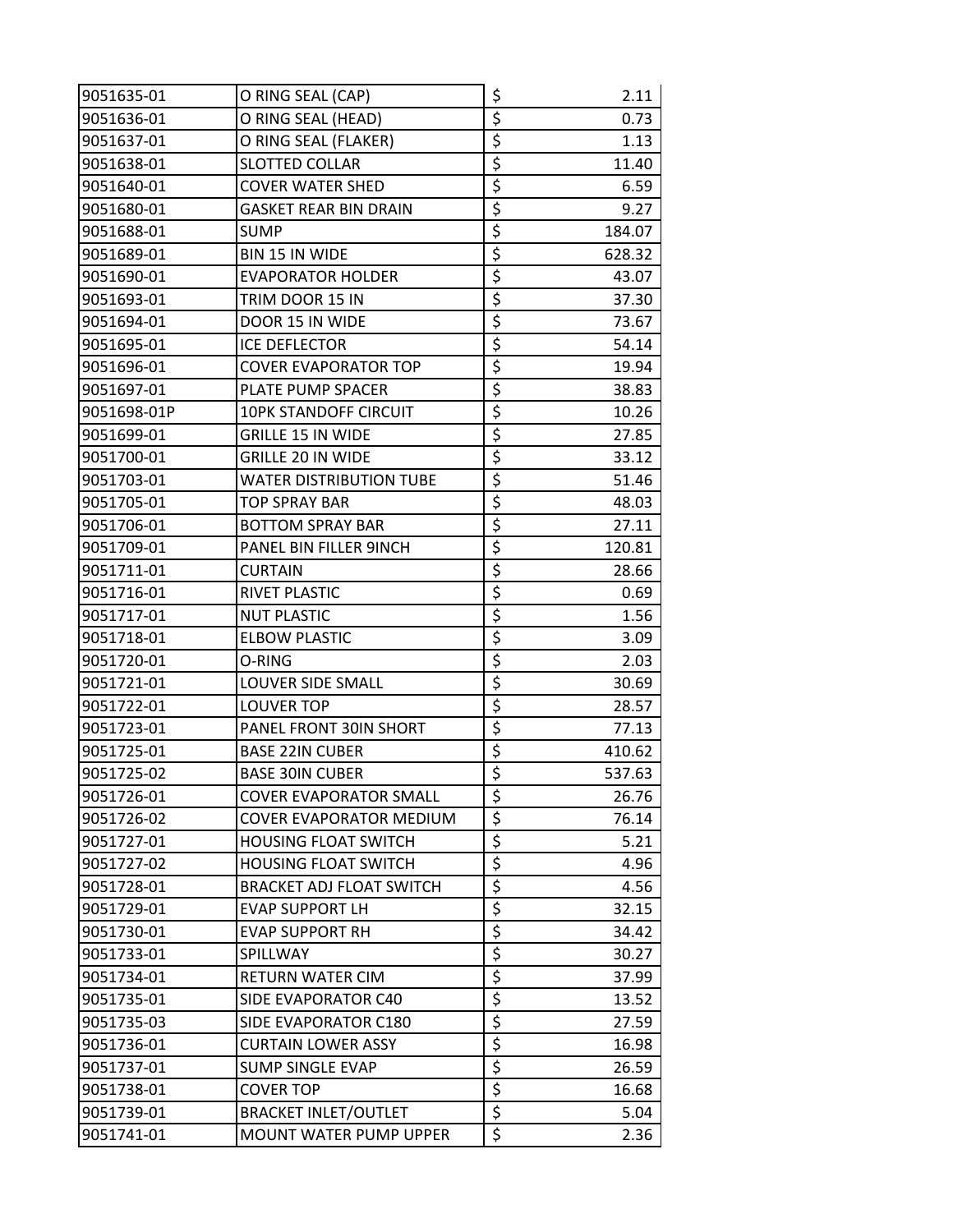| 9051741-02  | <b>MOUNT WATER PUMP LOWER</b>   | \$                              | 2.36   |
|-------------|---------------------------------|---------------------------------|--------|
| 9051742-01  | PANEL UPPER FILLER 6IN          | \$                              | 24.46  |
| 9051743-01  | PLUG                            | \$                              | 3.63   |
| 9051744-01  | <b>GUIDE HARVEST ASSIST</b>     | \$                              | 7.33   |
| 9051745-01  | <b>GASKET TOP PANEL</b>         | $\overline{\boldsymbol{\zeta}}$ | 43.51  |
| 9051745-02  | <b>GASKET TOP PANEL</b>         | \$                              | 64.28  |
| 9051746-01  | RIVET SNAP NYLON BLACK          | \$                              | 0.50   |
| 9051748-01  | <b>TUBE WATER</b>               | \$                              | 32.87  |
| 9051749-01  | TUBE UPPER SM WATER             | \$                              | 26.52  |
| 9051749-02  | TUBE UPPER MED WATER            | \$                              | 40.32  |
| 9051749-03  | TUBE UPPER LARGE WATER          | \$                              | 37.22  |
| 9051749-04  | TUBE UPPER PIKE WATER           | \$                              | 39.22  |
| 9051749-05  | TUBE LOWER WATER                | \$                              | 38.60  |
| 9051749-06  | TUBE LOWER DUAL WATER           | \$                              | 36.29  |
| 9051749-07  | TUBE UPPER DUAL WATER           | \$                              | 33.26  |
| 9051750-01  | CAP EVAPORATOR LOWER            | \$                              | 2.53   |
| 9051751-01  | <b>CAP EVAPORATOR UPPER</b>     | \$                              | 2.53   |
| 9051753-01  | <b>CONDUIT NM</b>               | \$                              | 3.79   |
| 9051753-01  | <b>CONDUIT NM</b>               | \$                              | 3.79   |
| 9051758-01  | <b>EVAP SUPPORT LHT</b>         | \$                              | 58.55  |
| 9051759-01  | <b>EVAP SUPPORT RHT</b>         | \$                              | 61.31  |
| 9051760-01  | <b>COVER EVAPORATOR TALL</b>    | \$                              | 115.50 |
| 9051761-01  | PANEL FRONT 30IN TALL           | \$                              | 91.72  |
| 9051762-01  | PANEL FRONT 22IN TALL           | $\overline{\boldsymbol{\zeta}}$ | 84.86  |
| 9051763-01  | PANEL FRONT 22IN SHORT          | \$                              | 71.68  |
| 9051765-01  | <b>BRACKET SHIPPING</b>         | \$                              | 5.36   |
| 9051766-01  | TUBE WATER DISTRIBUTION         | \$                              | 25.82  |
| 9051767-01  | <b>BASE 48IN CUBER</b>          | \$                              | 237.18 |
| 9051769-01  | EVAP SUPPORT LH CENTER          | \$                              | 88.74  |
| 9051770-01  | <b>EVAP SUPPORT RH CENTER</b>   | \$                              | 88.16  |
| 9051771-01  | <b>SUMP DUAL EVAP</b>           | $\overline{\xi}$                | 121.50 |
| 9051774-01  | PANEL FRONT LINER 48            | \$                              | 121.65 |
| 9051778-03  | SHEET 752 ABS LUSTRAN           | $\overline{\boldsymbol{\zeta}}$ | 240.75 |
| 9051778-04  | <b>CURTAIN STOP V2</b>          | \$                              | 6.92   |
| 9051778-V2  | <b>CURTAIN STOP V2</b>          | \$                              | 0.80   |
| 9051780-01  | TUBE UPPER WATER                | \$                              | 35.53  |
| 9061033-01  | <b>Z EXTRUSION LEFT BOT</b>     | \$                              | 117.90 |
| 9091001-02  | <b>COUPLING HALF TUBING 3/8</b> | \$                              | 25.71  |
| 9091001-03  | <b>FLANGE MOUNTING</b>          | $\zeta$                         | 2.09   |
| 9091001-04  | COUPLING HALF W/ VLV 3/8        | \$                              | 43.15  |
| 9091001-08  | <b>COUPLING HALF TUBING 1/2</b> | $\overline{\xi}$                | 39.66  |
| 9091001-09  | <b>FLANGE MOUNTING</b>          | \$                              | 3.05   |
| 9091001-10  | COUPLING HALF W/VLV 1/2         | \$                              | 56.60  |
| 9091001-11  | COUPLING HALF 3/8 W/ STU        | \$                              | 34.31  |
| 9091001-12  | COUPLING HALF 1/2 W/ STU        | \$                              | 54.77  |
| 9091003-02P | 10PK ELBOW 3/8 X 3/8            | \$                              | 60.22  |
| 9091003-08  | ELBOW 1/2 X 5/8 SHORT           | $\overline{\xi}$                | 41.54  |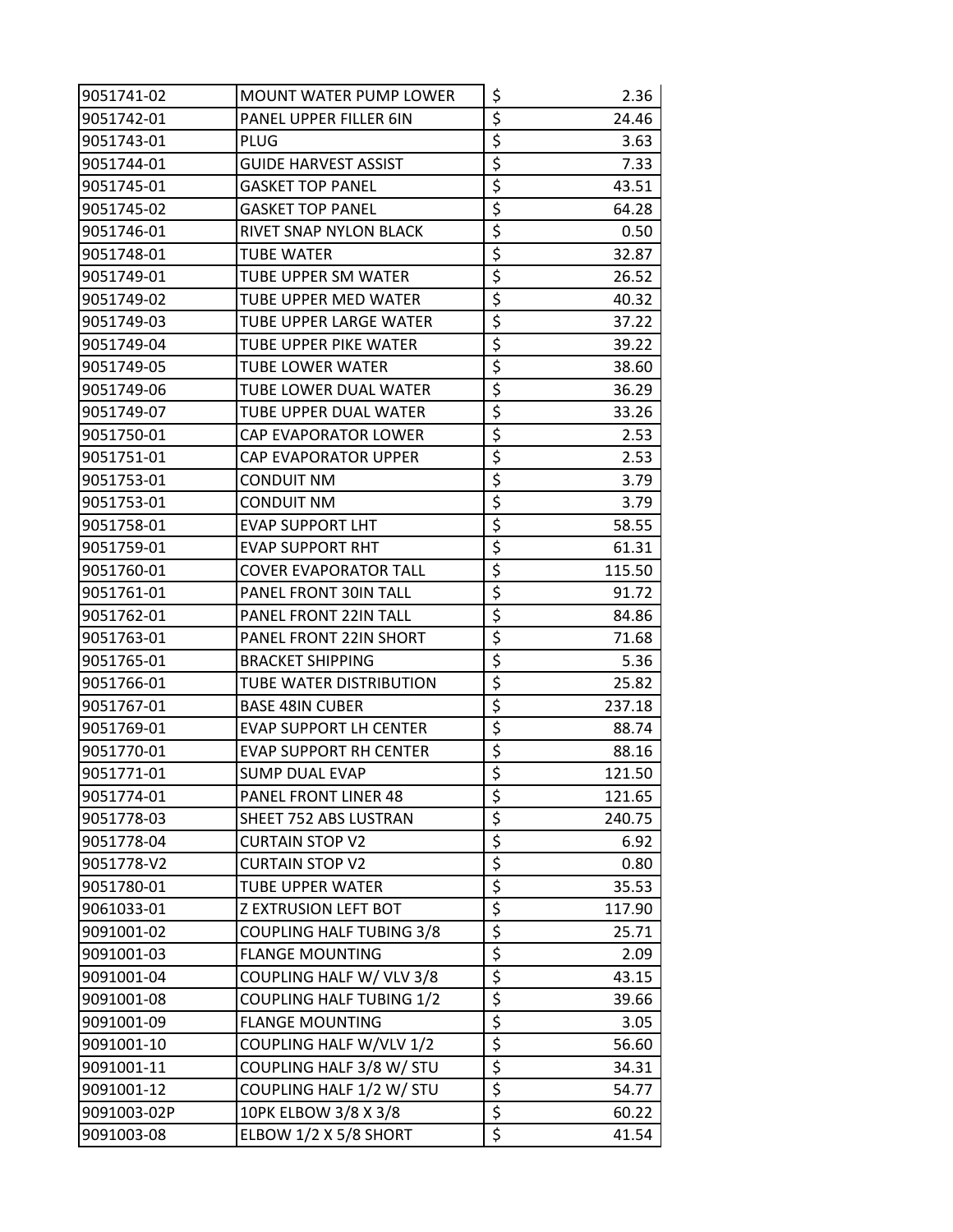| 9091003-10  | ELBOW 1/2 X 3/8 SHORT           | \$                              | 25.67  |
|-------------|---------------------------------|---------------------------------|--------|
| 9091005-01  | ADAPTER 3/8 OD X 3/8MPT         | $\overline{\boldsymbol{\zeta}}$ | 16.09  |
| 9091005-03  | ADAPTER 1/2 OD X 1/2MPT         | $\overline{\boldsymbol{\zeta}}$ | 11.03  |
| 9091012-05P | 10PK TEE 3/8 X 1/4 X 3/8        | \$                              | 126.62 |
| 9091012-12  | TEE 1/2 X 1/2 X 5/8             | \$                              | 21.48  |
| 9091013-08  | COUPLING 5/8 OD X 1/2 OD        | \$                              | 2.89   |
| 9091014-06  | REDUCER 1/2 FTG X 3/8 OD        | $\overline{\xi}$                | 1.63   |
| 9091014-09  | REDUCER 5/8 FTG X 3/8 OD        | $\overline{\xi}$                | 4.38   |
| 9091016-03  | ELBOW 3/8 FTG X 3/8 OD          | \$                              | 8.50   |
| 9091016-10  | <b>ELBOW 3/4 FTG X 3/4 OD</b>   | \$                              | 6.77   |
| 9091017-01  | ELBOW 5/8ODX5/8OD LG R          | \$                              | 12.36  |
| 9091017-07  | ELBOW 3/4ODX3/4OD LG R          | \$                              | 12.30  |
| 9091020-04  | DISTRIBUTOR (1) 3/8X(2)         | \$                              | 3.53   |
| 9091020-05  | DISTRIBUTOR (1) 1/2X(2)         | $\overline{\boldsymbol{\zeta}}$ | 9.90   |
| 9091024-01  | TEE BARBED PLASTIC 5/8          | \$                              | 20.59  |
| 9091052-01  | ELBOW PLASTIC 5/8 BARBED        | \$                              | 7.60   |
| 9091063-02  | FITTING DROP ADAPT 1/2FP        | \$                              | 46.73  |
| 9091074-01  | FITTING DROP ADAPT 3/8FP        | \$                              | 32.38  |
| 9091080-01  | <b>FITTING BARREL</b>           | \$                              | 1.13   |
| 9091081-01  | <b>FERRULE</b>                  | \$                              | 12.48  |
| 9091083-01  | FITTING WATER INLET             | \$                              | 26.99  |
| 9091083-03  | NUT WATER INLET                 | \$                              | 2.89   |
| 9091084-01P | <b>10PK PLUG 3/8</b>            | \$                              | 2.89   |
| 9091084-02P | <b>10PK PLUG 1/2</b>            | \$                              | 17.75  |
| 9091084-03P | <b>10PK PLUG 3/4</b>            | \$                              | 12.74  |
| 9091086-01P | 10PK STEM SERVICE VALVE         | $\overline{\xi}$                | 41.97  |
| 9091086-02P | 10PK CORE SERVICE VALVE         | \$                              | 8.31   |
| 9091086-03P | 10PK CAP SERVICE VALVE          | $\overline{\boldsymbol{\zeta}}$ | 38.18  |
| 9091087-01  | ADAPTER 5/8FTG X 1/2MPT         | \$                              | 7.86   |
| 9091097-01  | Y ELBOW FITT 3/4 MPT X          | \$                              | 11.37  |
| 9091117-01  | Y VALVE BALL 3/4 PIPE           | $\overline{\xi}$                | 162.12 |
| 9091122-03  | ELBOW 3/4 MPT X 1/2             | \$                              | 2.76   |
| 9091135-01  | ZFITTING WATER INLET            | \$                              | 46.73  |
| 9091136-01  | <b>FITTING RESTRICTOR TUBE</b>  | \$                              | 33.68  |
| 9091140-01  | <b>FITTING DRAIN</b>            | $\overline{\xi}$                | 18.31  |
| 9091142-01  | FITTING BIN DRAIN               | \$                              | 16.09  |
| 9091143-01  | <b>VALVE BASE SMALL</b>         | \$                              | 86.07  |
| 9091143-02  | <b>VALVE BASE LARGE</b>         | \$                              | 124.24 |
| 9091153-01  | ADAPTER 3/8MPT X 3/4BNF         | \$                              | 85.96  |
| 9091154-01  | ADAPTER 3/4MPT X 3/4BARB        | \$                              | 5.92   |
| 9091155-01  | ADAPTER 1/2MPT X 1/2BARB        | \$                              | 5.03   |
| 9091158-01  | COUPLING HALF 3/8 OD 90         | \$                              | 52.04  |
| 9091159-01  | COUPLING HALF1/2 OD 90          | \$                              | 83.84  |
| 9091173-01  | DRAIN FITTING ELBOW 3/4         | \$                              | 35.36  |
| 9091177-01  | <b>COUPLER STRAIGHT .75 IN</b>  | $\overline{\xi}$                | 3.34   |
| 9091177-02  | <b>COUPLER STRAIGHT .625 IN</b> | \$                              | 1.96   |
| 9091178-01  | <b>ELBOW CONDUIT FITTING</b>    | $\overline{\xi}$                | 18.04  |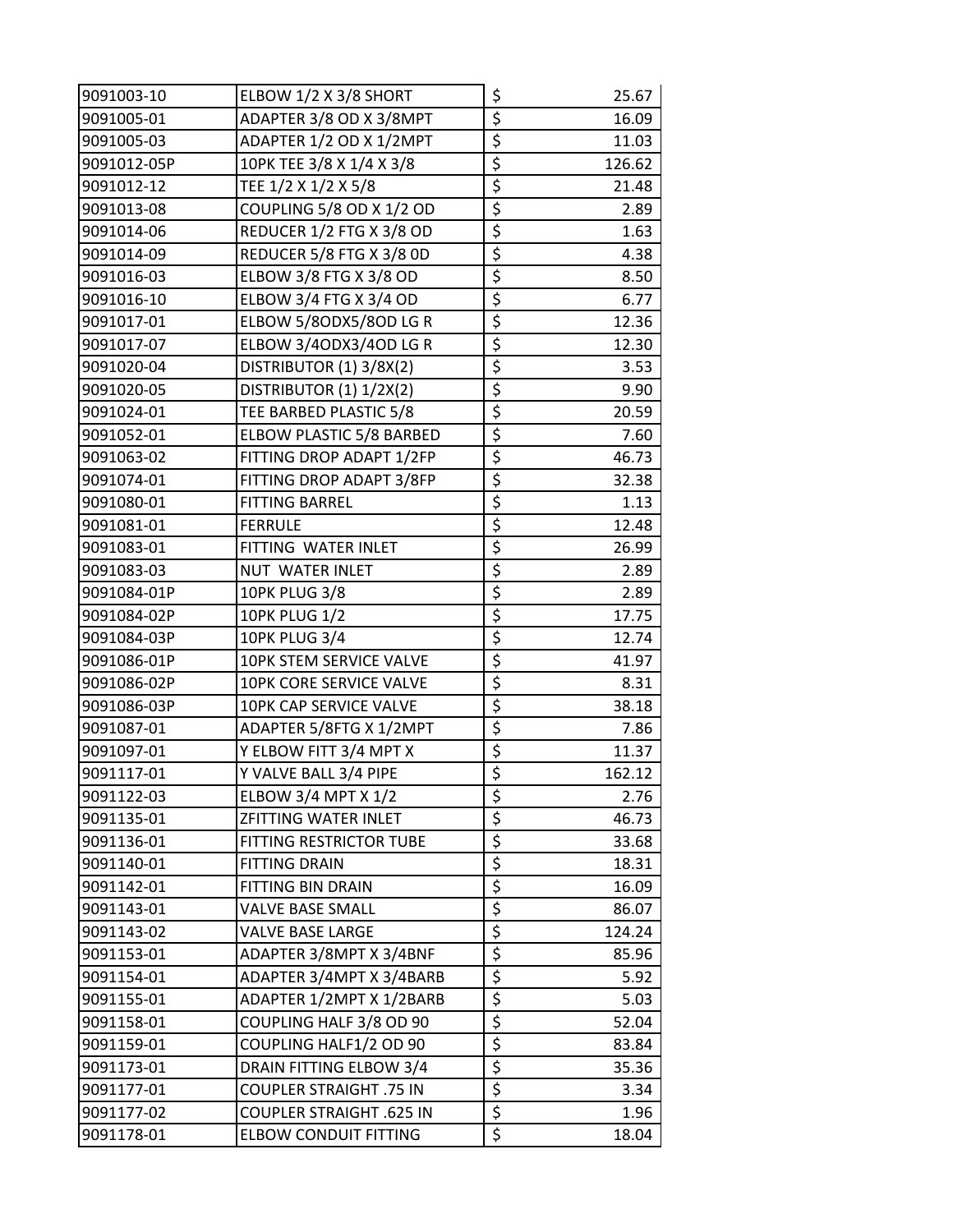| 9091179-01 | FITTING RESTRICTER TUBE        | \$                                  | 13.46  |
|------------|--------------------------------|-------------------------------------|--------|
| 9091179-02 | FITTING RESTRICTER TUBE        | \$                                  | 14.76  |
| 9091180-01 | ELBOW REDUCING 11/16OD         | \$                                  | 39.82  |
| 9091181-01 | COUPLER TEE 5/8 ID TUBE        | \$                                  | 4.26   |
| 9101002-04 | YCONTACTOR 230 V 30 AMP        | \$                                  | 75.41  |
| 9101002-06 | CONTACTOR 230V 30A             | \$                                  | 56.57  |
| 9101002-07 | CONTACTOR 115V 30A             | \$                                  | 72.00  |
| 9101002-08 | CONTACTOR 230V 30A             | \$                                  | 114.13 |
| 9101008-01 | <b>CONNECTOR BX STR 3/8</b>    | \$                                  | 2.89   |
| 9101037-01 | <b>BOARD TERMINAL 3 POS</b>    | \$                                  | 8.47   |
| 9101037-02 | <b>BOARD TERMINAL 4 POS</b>    | \$                                  | 12.45  |
| 9101079-02 | CONTACTOR 3P 230V 30A          | \$                                  | 130.85 |
| 9101083-01 | SOCKET RELAY 2 POLE            | $\overline{\boldsymbol{\zeta}}$     | 12.78  |
| 9101083-02 | SPRING RELAY HOLD-DOWN         | \$                                  | 2.89   |
| 9101084-01 | RELAY 2 POLE 120 V             | \$                                  | 25.30  |
| 9101084-02 | RELAY 2 POLE 240 V             | \$                                  | 29.40  |
| 9101124-02 | SWITCH LIMIT SPDT              | \$                                  | 33.68  |
| 9101139-03 | <b>SWITCH ROCKER SPDT</b>      | \$                                  | 10.47  |
| 9101139-04 | <b>SWITCH ROCKER</b>           | \$                                  | 26.99  |
| 9101148-01 | TIMER MODULE                   | \$                                  | 106.29 |
| 9101160-01 | SWITCH LIMIT SPDT              | \$                                  | 23.21  |
| 9101170-01 | Z RELAY BIN CONTROL 120        | \$                                  | 34.03  |
| 9101170-02 | ZRELAY BIN CONTROL 230 V       | \$                                  | 48.01  |
| 9101195-01 | SWITCH ROCKER DPDT             | \$                                  | 15.92  |
| 9101218-01 | <b>CORDSET WATER PUMP UC20</b> | \$                                  | 5.19   |
| 9101218-11 | <b>CORDSET WATER PUMP</b>      | \$                                  | 6.49   |
| 9101218-12 | <b>CORDSET WATER PUMP</b>      | \$                                  | 31.81  |
| 9101218-13 | <b>CORDSET WATER PUMP 1506</b> | \$                                  | 8.73   |
| 9101218-14 | CORDSET WATER PUMP ICEU3       | \$                                  | 7.34   |
| 9101218-15 | <b>CORDSET WATERPUMP</b>       | \$                                  | 34.57  |
| 9101218-16 | <b>CORDSET WATER PUMP</b>      | $\overline{\boldsymbol{\varsigma}}$ | 7.69   |
| 9101242-01 | POWER-CORD W/ PLUG             | \$                                  | 67.03  |
| 9101325-01 | PHOTO HOUSING ASSY             | \$                                  | 11.58  |
| 9101326-01 | LED HOUSING ASSY               | \$                                  | 13.56  |
| 9101329-01 | <b>STRIP TERMINAL</b>          | \$                                  | 7.24   |
| 9101331-01 | HARNESS LOW VOLTAGE            | \$                                  | 26.00  |
| 9101334-01 | <b>CONDUCTIVITY PROBE</b>      | \$                                  | 50.97  |
| 9101335-01 | PRINTED CIRCUIT ASSY           | \$                                  | 376.15 |
| 9101336-01 | <b>WIRING HARNESS</b>          | \$                                  | 48.20  |
| 9101337-01 | RECEPTACLE TAB M 1/4 QC        | \$                                  | 2.89   |
| 9101338-01 | Z SWITCH LIMIT                 | \$                                  | 74.28  |
| 9101344-01 | <b>HIGH VOLTAGE HARNESS</b>    | \$                                  | 91.38  |
| 9101345-01 | <b>HIGH VOLTAGE HARNESS</b>    | \$                                  | 73.93  |
| 9101346-01 | WIRE ASSY SERV COMP            | \$                                  | 57.79  |
| 9101347-01 | POWER CORD BRAZIL              | \$                                  | 62.62  |
| 9101348-01 | <b>Z SWITCH ROCKER PURGE</b>   | \$                                  | 9.65   |
| 9101349-01 | <b>Z SWITCH ROCKERON-OFF</b>   | \$                                  | 9.08   |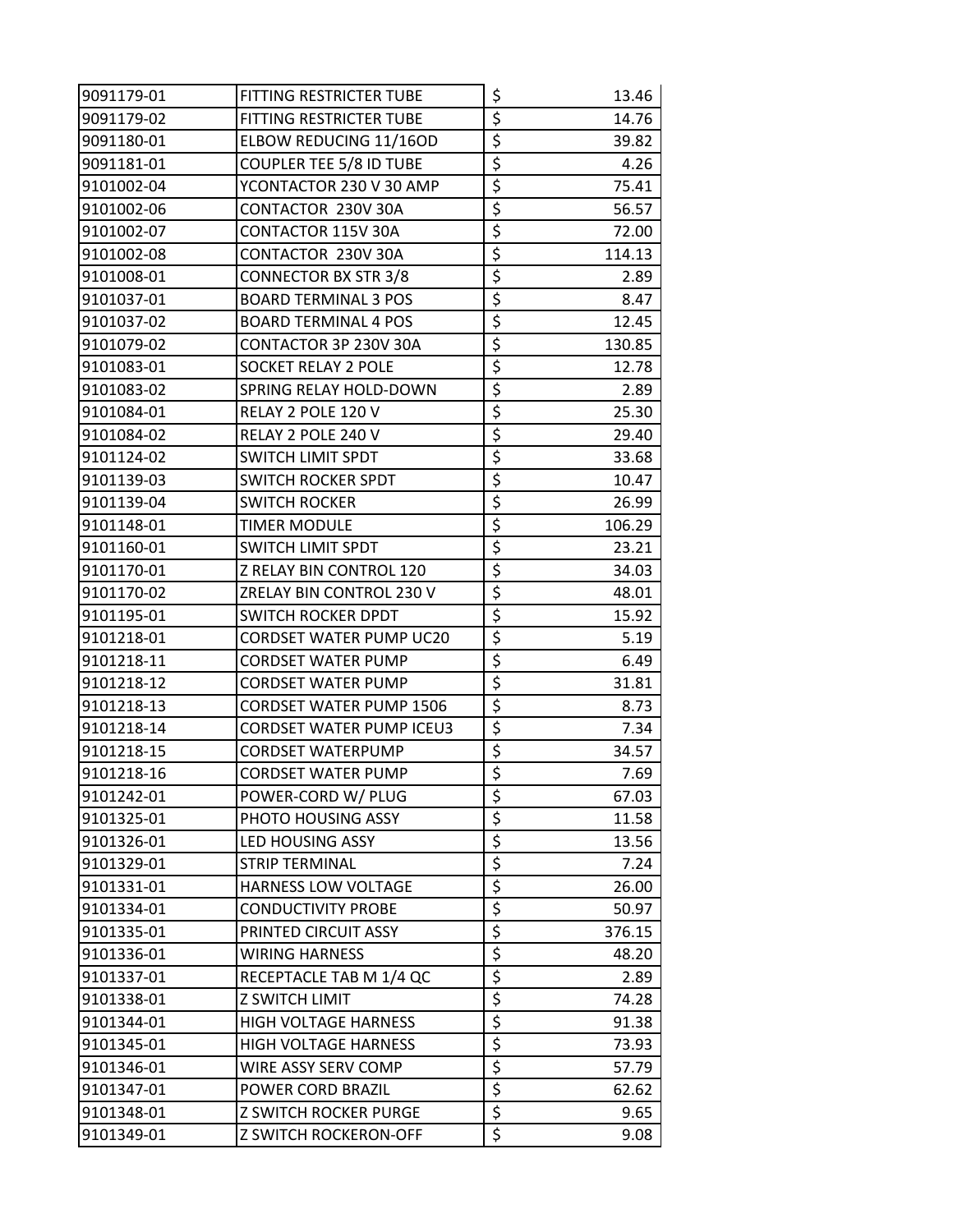| 9101368-02  | <b>BOARD CONTROL</b>         | \$                              | 360.36   |
|-------------|------------------------------|---------------------------------|----------|
| 9101369-01  | <b>BOARD CONTROL</b>         | \$                              | 97.13    |
| 9101370-01  | TRANSFORMER                  | \$                              | 24.99    |
| 9101373-01  | POWER CORD 115V 5-15P        | \$                              | 53.49    |
| 9101379-01  | <b>SWITCH MAGNETIC REED</b>  | \$                              | 11.21    |
| 9101380-01  | HARNESS WIRE SGL PL AIR      | \$                              | 116.96   |
| 9101380-02  | HARNESS WIRE SGL PL AIR      | \$                              | 158.31   |
| 9101380-03  | HARNESS WIRE SGL PL          | \$                              | 108.01   |
| 9101380-04  | HARNESS WIRE SGL PL          | \$                              | 113.20   |
| 9101381-01  | HARNESS WIRE SGL PL AIR      | \$                              | 58.55    |
| 9101381-02  | HARNESS WIRE SGL PL          | \$                              | 59.55    |
| 9101381-03  | HARNESS WIRE SP DF A/W       | \$                              | 118.86   |
| 9101381-04  | HARNESS WIRE SP DF R SV      | $\overline{\boldsymbol{\zeta}}$ | 120.16   |
| 9101385-01  | HARNESS WIRING CIU           | \$                              | 108.47   |
| 9101389-02  | HARNESS WIRE COMP ES LG      | \$                              | 48.85    |
| 9101394-01  | <b>SWITCH REMOTE USER</b>    | \$                              | 35.93    |
| 9101395-01  | <b>HARNESS WIRE BIN</b>      | \$                              | 8.15     |
| 9101397-01  | <b>BOX JUNCTION WEATHER</b>  | \$                              | 20.64    |
| 9101400-01  | <b>BLOCK TERMINAL 2 POLE</b> | \$                              | 8.03     |
| 9101400-02  | <b>BLOCK TERMINAL 4 POLE</b> | \$                              | 11.23    |
| 9111001-01  | Z V-BELT #2310               | \$                              | 23.94    |
| 9111001-10  | Z V-BELT #2290               | \$                              | 23.94    |
| 9111002-08  | Z PULLEY 7.93ODX5/8          | \$                              | 72.48    |
| 9111002-15  | ZPULLEY 5.95 ODX5/8 BORE     | \$                              | 60.03    |
| 9111002-28  | ZPULLEY 3.25 ODX5/8 BORE     | \$                              | 25.57    |
| 9111002-29  | Z PULLEY 2.80ODX5/8          | \$                              | 31.52    |
| 9111004-92  | ZCOUPLING HALF 3/4 DIA       | \$                              | 48.01    |
| 9111012-91  | Z COUPLING HALF 5/8 DIA      | \$                              | 46.29    |
| 9121001-05  | BEARING 1.18 IDX2.44 OD      | \$                              | 33.68    |
| 9121001-06  | Y BEARING .75 IDX1.62 OD     | \$                              | 36.70    |
| 9121015-04P | <b>10PK BUSHING STRAIN</b>   | $\overline{\xi}$                | 5.15     |
| 9121025-91  | YSEAL AND FACE               | \$                              | 291.62   |
| 9121026-91  | Y SEAL AND FACE              | \$                              | 169.56   |
| 9121039-01  | YBEARING TAPERED 2.44OD      | $\overline{\boldsymbol{\zeta}}$ | 39.74    |
| 9121039-02  | Y BEARING TAPERED 2.05OD     | \$                              | 82.06    |
| 9121052-01  | <b>BEARING</b>               | $\overline{\boldsymbol{\zeta}}$ | 233.83   |
| 9121053-01  | <b>SEAL LIP</b>              | $\overline{\boldsymbol{\zeta}}$ | 40.79    |
| 9121054-01  | <b>SEAL LIP</b>              | \$                              | 22.32    |
| 9131009-02  | ZO-RING 1-5/8 ID X 1/8       | \$                              | 8.66     |
| 9131009-03P | Y 10PK O-RING 1-1/4 ID X     | \$                              | 89.58    |
| 9131009-08P | 10PK O-RING 2 ID X 1/8       | \$                              | 84.57    |
| 9131010-02  | ZPIN LOCATING                | \$                              | 20.47    |
| 9131012-01  | Z AUGER                      | \$                              | 1,204.33 |
| 9131026-02  | CAPLUG 1-3/8 W/ HOLE         | \$                              | 11.12    |
| 9131032-01  | Z FLOAT ASSY ECO-5264**      | \$                              | 179.80   |
| 9131111-101 | KIT SERVICE FOR -01          | $\overline{\boldsymbol{\zeta}}$ | 103.33   |
| 9131111-102 | KIT SERVICE FOR -02          | \$                              | 109.13   |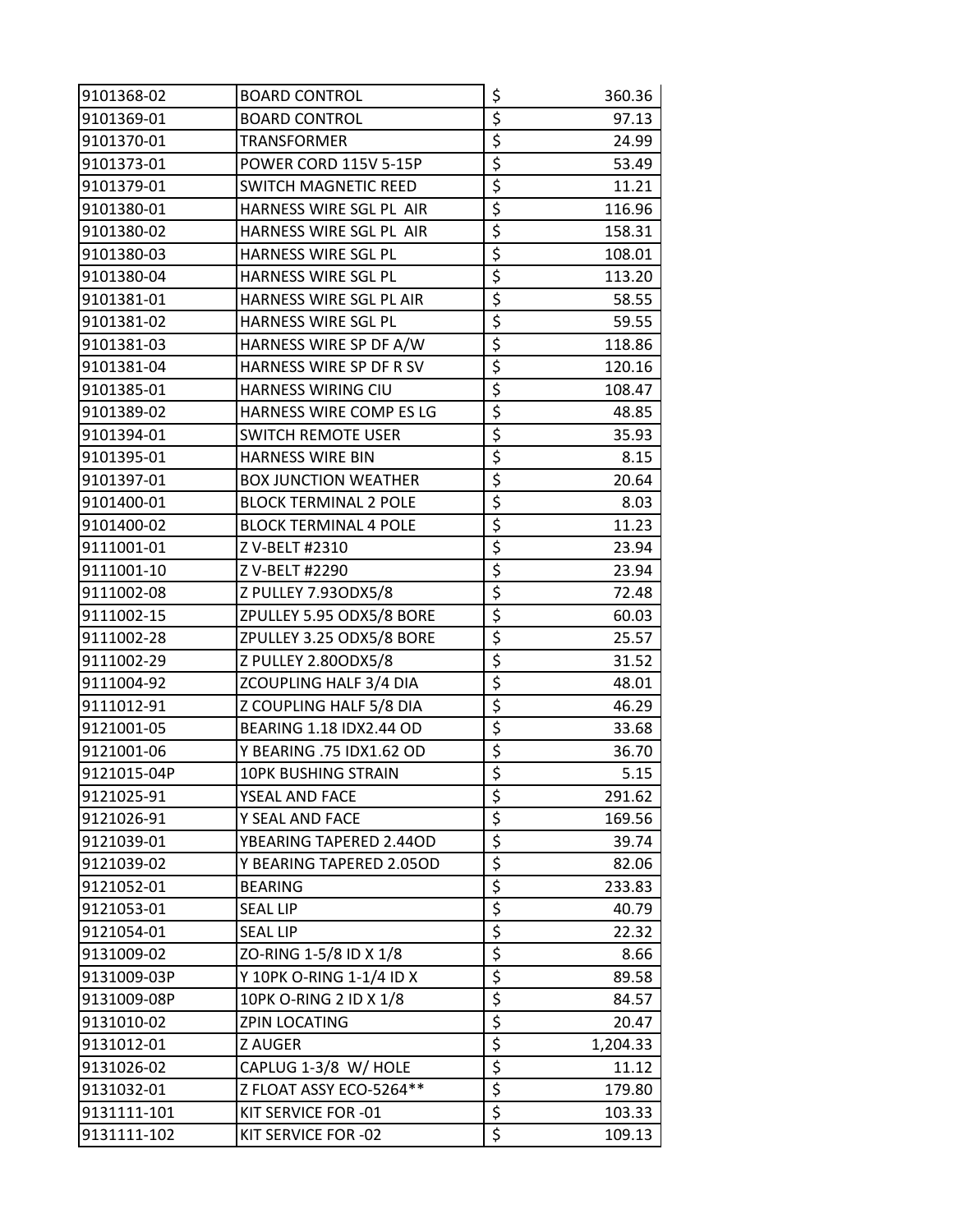| 9131121-04 | PANEL INSUL BOTTOM            | \$                              | 13.95    |
|------------|-------------------------------|---------------------------------|----------|
| 9131133-01 | Z BLADE FAN 10 IN 34 DEG      | \$                              | 38.40    |
| 9131133-02 | Z BLADE FAN 10X30 DEG         | \$                              | 11.82    |
| 9131141-01 | ZPANEL INSUL TOP UC           | \$                              | 73.42    |
| 9131143-02 | PAD INSULATION                | \$                              | 9.83     |
| 9131181-01 | PANEL INSUL DIVIDER C-30      | \$                              | 15.12    |
| 9131188-01 | GUIDE PROBE .281 ID           | $\overline{\boldsymbol{\zeta}}$ | 2.89     |
| 9131206-01 | ZNUT RETAINING F-1000         | \$                              | 74.55    |
| 9131207-01 | Y NUT RETAINING 2-1/4         | $\overline{\boldsymbol{\zeta}}$ | 76.95    |
| 9131217-01 | YHOUSING UPPER BEARING        | \$                              | 157.63   |
| 9131219-01 | Y HOUSING UPPER BEARING       | \$                              | 193.94   |
| 9131220-01 | Z HOUSING LOWER BEARING       | \$                              | 123.15   |
| 9131283-01 | ZAUGER 1000/2000 KEYED        | $\overline{\boldsymbol{\zeta}}$ | 827.89   |
| 9131332-02 | BLADE FAN 38 DEG 10 IN        | $\overline{\boldsymbol{\zeta}}$ | 41.11    |
| 9131333-01 | BLADE FAN 30 DEG 10 IN        | \$                              | 41.11    |
| 9131353-02 | PANEL INSULATION DIVIDER      | \$                              | 9.99     |
| 9131364-01 | ZREINFORCEMENT CRT125 BA      | $\overline{\boldsymbol{\zeta}}$ | 75.58    |
| 9131383-01 | BLADE FAN 10 OD 37 DEG        | \$                              | 32.38    |
| 9131384-04 | <b>BLADE FAN</b>              | \$                              | 15.97    |
| 9131384-08 | BLADE FAN 10 IN 38 DEG        | \$                              | 36.29    |
| 9131413-01 | PANEL INSULATION DIV 22       | \$                              | 14.87    |
| 9131446-01 | <b>BLADE FAN 8 IN</b>         | \$                              | 43.17    |
| 9131451-01 | <b>BLADE FAN VRC</b>          | \$                              | 47.77    |
| 9131452-01 | <b>GUARD FAN REMOTE</b>       | \$                              | 102.51   |
| 9131454-01 | TOP DISCH WIRE FANGUARD       | \$                              | 65.99    |
| 9131454-02 | <b>GUARD WIRE FAN</b>         | \$                              | 149.86   |
| 9131456-01 | PANEL INSUL DIVIDER TOP       | \$                              | 22.87    |
| 9131458-01 | PANEL INSUL BOTTOM 48         | $\overline{\boldsymbol{\zeta}}$ | 33.75    |
| 9131460-01 | <b>GUARD FAN</b>              | $\overline{\xi}$                | 127.32   |
| 9131461-01 | <b>BLADE FAN</b>              | \$                              | 137.95   |
| 9131466-01 | <b>GASKET BOTTOM KBT21</b>    | $\overline{\xi}$                | 72.12    |
| 9131471-02 | <b>HANGER ICE SCOOP</b>       | \$                              | 11.15    |
| 9131475-01 | FILTER METAL FRAME            | $\overline{\boldsymbol{\zeta}}$ | 63.39    |
| 9131480-01 | <b>NYLON STRAPPING</b>        | $\overline{\boldsymbol{\zeta}}$ | 9.11     |
| 9131481-01 | <b>FLOAT &amp; RESERVOIR</b>  | \$                              | 138.02   |
| 9131482-01 | PLUG BIN THERMOSTAT           | \$                              | 2.89     |
| 9131486-01 | GASKET                        | \$                              | 5.70     |
| 9131487-01 | BLADE FAN 10 IN 5 PETAL       | \$                              | 21.44    |
| 9131488-01 | BLADE FAN 7.7 IN 5 PETAL      | \$                              | 17.10    |
| 9131489-01 | BLADE FAN 11 IN 5 PETAL       | \$                              | 50.79    |
| 9131490-01 | <b>BLADE FAN GRC</b>          | \$                              | 176.37   |
| 9131491-01 | <b>BLOCK STYROFOAM</b>        | \$                              | 2.89     |
| 9131494-01 | BAIL / CLAMP                  | \$                              | 54.12    |
| 9131495-01 | <b>CHUTE BODY &amp; INSUL</b> | \$                              | 56.52    |
| 9131496-04 | FREEZER ASSY NUG SM 230V      | $\overline{\boldsymbol{\zeta}}$ | 6,650.89 |
| 9131500-01 | <b>INSULATOR SWITCH</b>       | \$                              | 5.55     |
| 9131506-01 | HOSE SET WATER FRIMONT        | \$                              | 10.76    |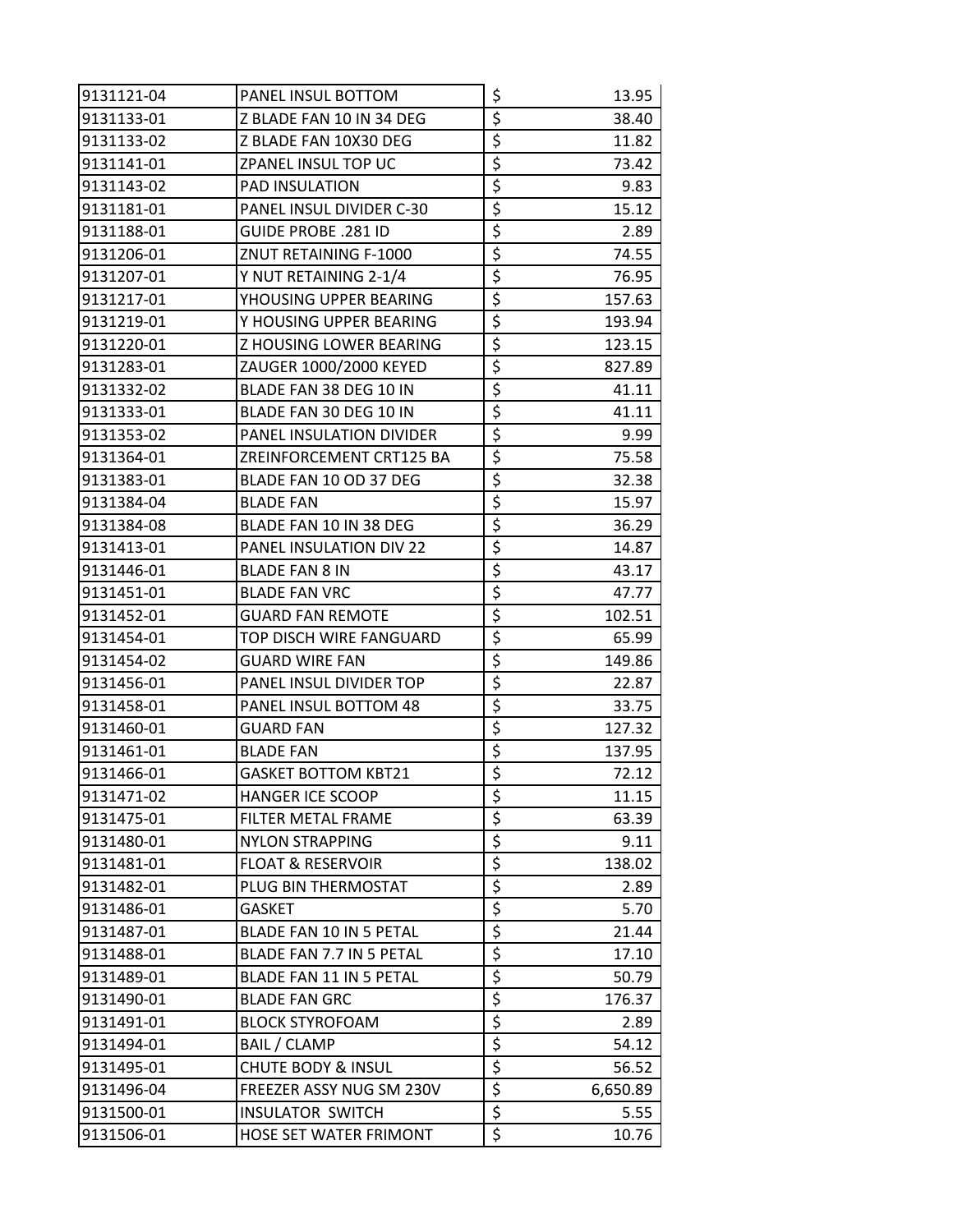| 9131508-01 | <b>INSULATION BASE</b>         | \$                                  | 48.20    |
|------------|--------------------------------|-------------------------------------|----------|
| 9131509-01 | <b>INSULATION LH SIDE</b>      | \$                                  | 106.51   |
| 9131511-01 | <b>BRACKET DELTROL PURGE</b>   | \$                                  | 4.14     |
| 9131533-01 | BLADE FAN 5.75 39 DEG*         | \$                                  | 12.50    |
| 9131544-01 | <b>INSULATION TXV-DANFOSS</b>  | \$                                  | 10.40    |
| 9131545-01 | <b>INSULATION BULB-DANFOSS</b> | \$                                  | 9.86     |
| 9131546-01 | GRILL 25 IN                    | \$                                  | 19.57    |
| 9131546-02 | GRILL 31 IN                    | \$                                  | 26.37    |
| 9131553-01 | <b>GUARD WIRE FAN REMOTE</b>   | \$                                  | 64.28    |
| 9131555-01 | BLADE FAN 20 IN CCW            | \$                                  | 52.05    |
| 9131560-01 | <b>NEEDLE GREASE</b>           | \$                                  | 28.43    |
| 9131561-01 | <b>INSULATION SUMP</b>         | \$                                  | 28.49    |
| 9131564-01 | GASKET J-BOX                   | $\overline{\boldsymbol{\zeta}}$     | 11.00    |
| 9131568-01 | <b>INSULATION BASE 48 INCH</b> | \$                                  | 80.15    |
| 9141022-01 | CONDENSER WATER                | \$                                  | 411.41   |
| 9141023-01 | CONDENSER-WATER                | \$                                  | 702.22   |
| 9141024-01 | CONDENSER WATER                | \$                                  | 850.36   |
| 9141061-01 | <b>CONDENSER WATER</b>         | \$                                  | 508.20   |
| 9141061-02 | CONDENSER WATER                | \$                                  | 948.45   |
| 9141106-01 | CONDENSER AIR                  | \$                                  | 479.38   |
| 9141118-01 | CONDENSER AIR ICE0320          | \$                                  | 355.01   |
| 9141120-01 | CONDENSER AIR ICE500/600       | \$                                  | 639.78   |
| 9141121-01 | <b>CONDENSER WATER</b>         | \$                                  | 541.84   |
| 9141122-01 | CONDENSER AIR 2 ROW            | \$                                  | 936.94   |
| 9141123-01 | <b>CONDENSER WATER</b>         | \$                                  | 1,226.35 |
| 9141126-01 | CONDENSER AIR ICEU             | \$                                  | 452.10   |
| 9141128-01 | <b>CONDENSER AIR ICEU300</b>   | \$                                  | 409.23   |
| 9141132-01 | CONDENSER AIR ICE1400          | \$                                  | 856.90   |
| 9141135-01 | <b>CONDENSER AIR</b>           | \$                                  | 634.26   |
| 9141136-01 | CONDENSER AIR                  | \$                                  | 469.36   |
| 9141137-01 | <b>CONDENSER AIR</b>           | $\overline{\boldsymbol{\varsigma}}$ | 748.91   |
| 9141138-01 | CONDENSER AIR 3 ROW            | \$                                  | 379.05   |
| 9141139-01 | <b>CONDENSER AIR 2 ROW</b>     | \$                                  | 286.03   |
| 9141140-01 | CONDENSER AIR GRC              | \$                                  | 473.30   |
| 9141141-01 | <b>CONDENSER WATER SM</b>      | \$                                  | 549.21   |
| 9141142-01 | CONDENSER WATER LG             | $\overline{\boldsymbol{\zeta}}$     | 936.62   |
| 9141144-01 | <b>CONDENSER AIR 1506T</b>     | \$                                  | 894.28   |
| 9141147-01 | CONDENSER 25MMX19MM 5/16       | \$                                  | 106.97   |
| 9141148-01 | <b>CONDENSER SMALL REMOTE</b>  | \$                                  | 398.17   |
| 9141149-01 | CONDENSER MEDIUM REMOTE        | \$                                  | 786.19   |
| 9141150-01 | CONDENSER LARGE REMOTE         | \$                                  | 1,469.86 |
| 9141152-01 | CONDENSER AIR                  | \$                                  | 335.26   |
| 9141153-01 | <b>CONDENSER AIR</b>           | $\overline{\boldsymbol{\zeta}}$     | 533.55   |
| 9141154-01 | <b>CONDENSER AIR</b>           | \$                                  | 767.80   |
| 9141156-01 | CONDENSER WATER                | \$                                  | 552.43   |
| 9141157-01 | CONDENSER WATER                | \$                                  | 593.29   |
| 9141158-01 | <b>CONDENSER WATER</b>         | \$                                  | 943.42   |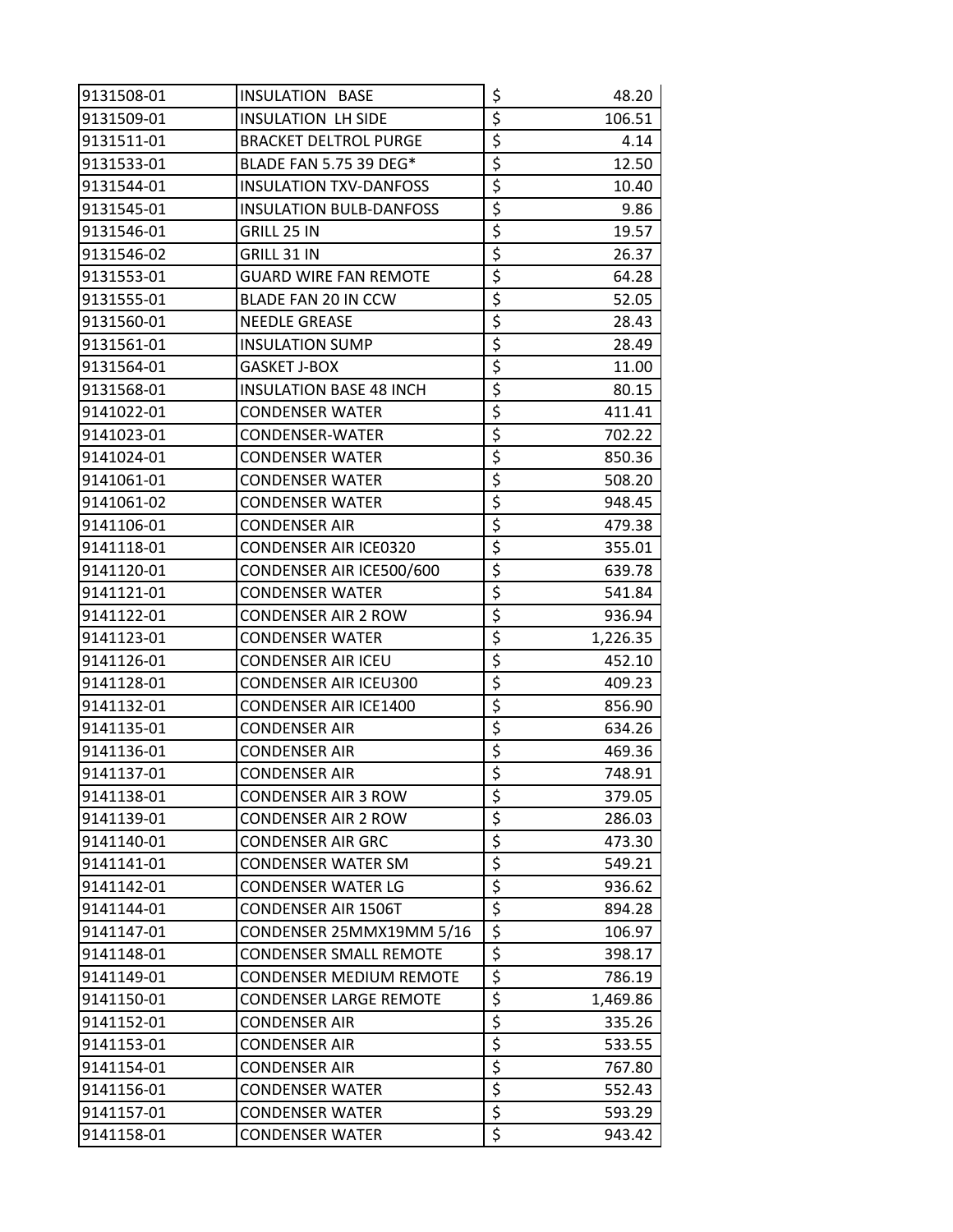| 9151006-09  | Z VALVE THERMO EXP              | \$                              | 196.22 |
|-------------|---------------------------------|---------------------------------|--------|
| 9151006-23  | ZVALVE THERMO EXP ADJ           | \$                              | 114.02 |
| 9151027-05  | VALVE HEAD PRESS 180 LB         | \$                              | 231.28 |
| 9151027-06  | <b>VALVE HEAD PRESS 240LB</b>   | \$                              | 291.31 |
| 9151027-07  | VALVE HEAD PRESS 220LB          | \$                              | 231.28 |
| 9151027-106 | ZKIT SERV REPL LAC 240 L        | \$                              | 268.76 |
| 9151027-108 | <b>VALVE HEAD PRESSURE CTRL</b> | \$                              | 176.64 |
| 9151060-01  | <b>RECEIVER</b>                 | \$                              | 459.79 |
| 9151061-01  | DISTRIBUTOR REFRIGERANT         | \$                              | 19.80  |
| 9151071-01  | ACCUMULATOR                     | $\overline{\xi}$                | 286.84 |
| 9151074-01  | <b>RECEIVER</b>                 | \$                              | 323.82 |
| 9151109-01  | RECEIVER ICE1800-2100R          | \$                              | 484.46 |
| 9151123-01  | <b>BODY SOL VALVE 200RB 3T3</b> | \$                              | 88.29  |
| 9151123-02  | <b>BODY SOL VALVE 200RB 4T3</b> | \$                              | 144.77 |
| 9151123-03  | COIL SOL VALVE 115V             | \$                              | 82.62  |
| 9151123-04  | COIL SOL VALVE 230V             | \$                              | 82.62  |
| 9151123-06  | <b>BODY SOL VALVE 200RB 2T3</b> | \$                              | 87.82  |
| 9151123-101 | KIT SOLENOID VALVE              | \$                              | 97.64  |
| 9151123-106 | <b>KIT SOLENOID VALVE</b>       | \$                              | 97.64  |
| 9151134-02  | YVALVE THERMO EXP               | \$                              | 163.54 |
| 9151136-01  | <b>ACCUMULATOR SUCTION</b>      | \$                              | 283.05 |
| 9151138-01  | <b>RECEIVER</b>                 | \$                              | 353.82 |
| 9151139-01  | <b>CHECK VALVE</b>              | \$                              | 26.60  |
| 9151142-02  | ZVALVE HEAD PRESS 217 LB        | \$                              | 176.64 |
| 9151143-01  | FILTER 3/8 ID                   | \$                              | 45.47  |
| 9151143-02  | FILTER 1/2 ID                   | \$                              | 25.82  |
| 9151144-01  | <b>HEADER PROCESS</b>           | \$                              | 50.53  |
| 9151146-01  | <b>VALVE CROW</b>               | \$                              | 239.78 |
| 9151147-101 | KIT TXV SERV REPL -01           | $\overline{\xi}$                | 144.23 |
| 9151148-01  | <b>BODY SOL VALVE 200RB5T3T</b> | \$                              | 145.85 |
| 9151149-101 | KIT SERV REPL 400/500A/         | $\overline{\boldsymbol{\zeta}}$ | 144.23 |
| 9151150-101 | KIT TXV SERV REPL -01           | \$                              | 210.68 |
| 9151151-101 | KIT SERV REPL ICE0606A/         | \$                              | 193.32 |
| 9151152-101 | KIT TXV SERV REPL -01           | \$                              | 144.23 |
| 9151154-101 | KIT SERV REPL -01               | \$                              | 173.94 |
| 9151155-01  | <b>ACCUMULATOR</b>              | \$                              | 77.53  |
| 9151156-101 | KIT TXV SERV REPL -01           | \$                              | 203.93 |
| 9151159-01  | <b>RECEIVER</b>                 | \$                              | 603.92 |
| 9151161-01  | <b>VALVE THERMO EXP</b>         | \$                              | 131.73 |
| 9151161-02  | VALVE TXV AA GT-5637-2          | \$                              | 138.89 |
| 9151163-01  | FILTER/DRIER EK032S(ECT)        | \$                              | 29.46  |
| 9151163-02  | FILTER/DRIER EK083S(ECT)        | \$                              | 30.23  |
| 9151163-03  | FILTER/DRIER EK053S(ECT)        | \$                              | 31.42  |
| 9151163-04  | FILTER/DRIER EK052S(ECT)        | $\overline{\xi}$                | 35.67  |
| 9151164-01  | ACCUMULATOR MFI1256/            | $\overline{\boldsymbol{\zeta}}$ | 285.83 |
| 9151165-101 | KIT SERV REPL TXV               | \$                              | 170.72 |
| 9151166-01  | VALVE TXV #7 ORFICE             | \$                              | 146.23 |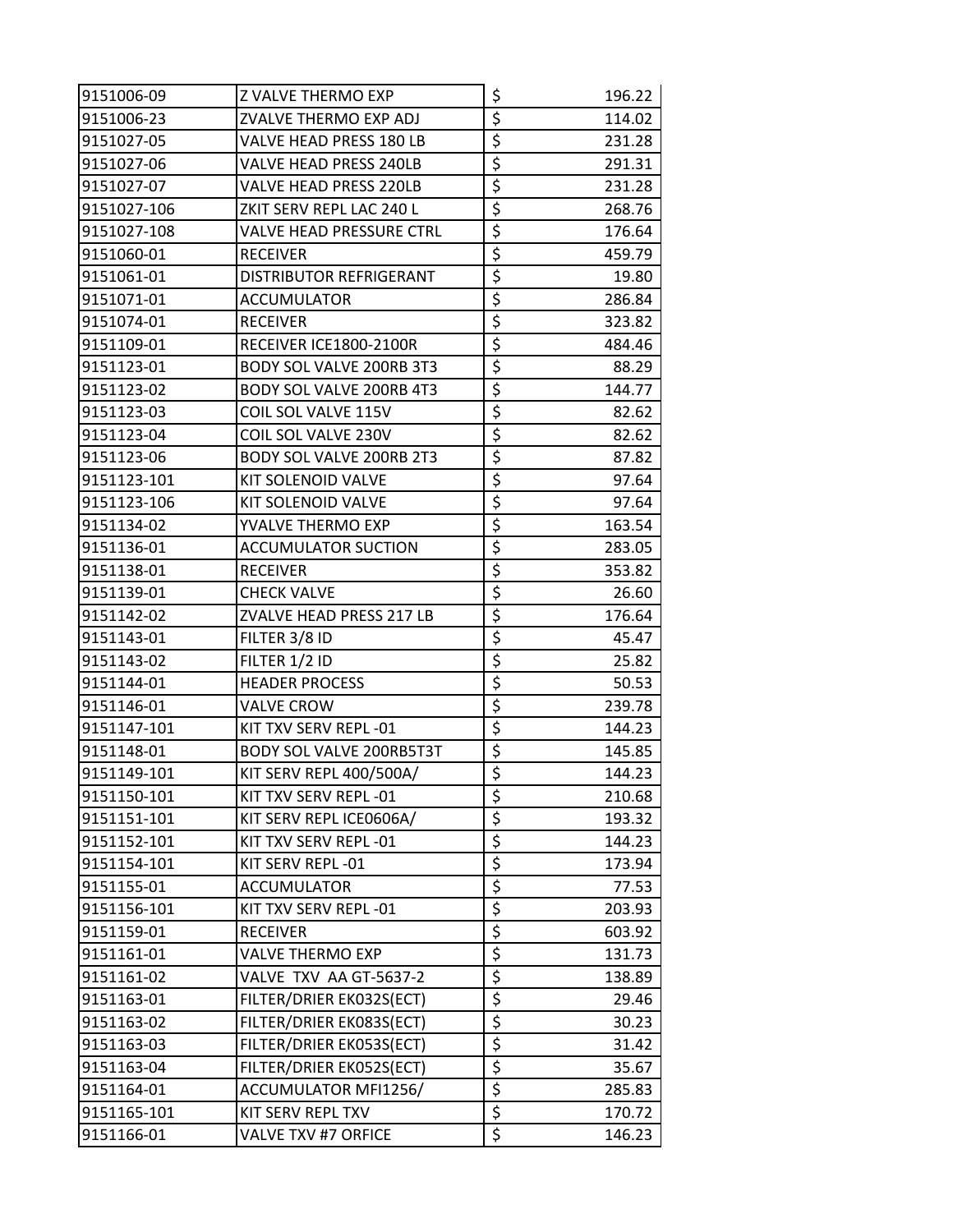| 9151166-101  | KIT SERV REPL TXV             | \$               | 212.47   |
|--------------|-------------------------------|------------------|----------|
| 9151167-01   | <b>AUGER DOUBLE FLIGHT</b>    | \$               | 748.50   |
| 9151168-01   | AUGER STUD                    | \$               | 52.21    |
| 9151169-01   | FREEZER ASSEMBLY TALL         | \$               | 1,450.90 |
| 9151170-01   | FREEZER ASSEMBLY SHORT        | \$               | 1,315.32 |
| 9151171-01   | <b>BREAKER COVER</b>          | \$               | 6.10     |
| 9151172-01   | <b>BREAKER DIVIDER</b>        | \$               | 659.50   |
| 9151172-02   | <b>BREAKER DIVIDER</b>        | \$               | 659.50   |
| 9151182-01   | <b>TXV DANFOSS TUB#6</b>      | \$               | 129.81   |
| 9151182-101  | KIT TXV SERV 9151182-01       | \$               | 196.50   |
| 9151184-07   | <b>TXV DANFOSS TUB ORFICE</b> | \$               | 127.24   |
| 9151184-107  | KIT TXV SERV 9151184-07       | \$               | 145.85   |
| 9151187-01   | ZTXV ORFICE #1 DANFOSS        | \$               | 47.08    |
| 9151188-03   | TXV 1/4X3/8 TUA 50HZ          | \$               | 119.93   |
| 9151188-101  | <b>KIT TXV SERVICE</b>        | \$               | 139.97   |
| 9151188-102  | <b>KIT TXV SERVICE</b>        | \$               | 138.28   |
| 9151189-01   | VALVE HOT GAS 50RB40T2M2      | \$               | 80.43    |
| 9151191-01   | <b>ACCUMULATOR</b>            | \$               | 45.83    |
| 9151192-01   | <b>BODY SOL VALVE EVU 5</b>   | \$               | 91.01    |
| 9151192-02   | <b>BODY SOL VALVE EVU 6</b>   | \$               | 91.01    |
| 9151192-03   | <b>BODY SOL VALVE EVU 3</b>   | \$               | 90.50    |
| 9151192-101  | KIT SOLENOID VALVE EVU        | \$               | 115.39   |
| 9151192-102  | KIT SOLENOID VALVE EVU        | \$               | 115.39   |
| 9151192-103  | KIT SOLENOID VALVE EVU        | \$               | 115.39   |
| 9151193-01   | COIL SOL VALVE 110-120V       | \$               | 29.20    |
| 9151193-02   | COIL SOL VALVE 208-240V       | \$               | 30.88    |
| 9151194-01   | VALVE MAGNETIC CHECK          | \$               | 72.69    |
| 9151196-01   | AUGER DOUBLE FLIGHT LONG      | \$               | 885.48   |
| 9151197-01   | ACCUMULATOR SUCTION           | \$               | 239.26   |
| 9151198-01   | <b>BODY SOL VALVE EVU 8</b>   | \$               | 102.94   |
| 9151198-101  | KIT SOLENOID VALVE EVU        | $\overline{\xi}$ | 131.62   |
| 9151199-01   | TXV DANFOSS TUC ORFICE        | \$               | 114.59   |
| 9151199-101  | KIT TXV SERV REPL -01         | \$               | 134.90   |
| 9161028-01   | Z MOTOR FAN 6 W 115 V         | \$               | 188.92   |
| 9161076-01   | <b>PUMP WATER</b>             | \$               | 316.75   |
| 9161076-02   | PUMP WATER 1550 RPM 220V      | \$               | 331.90   |
| 9161076-101P | 10PK THUMBNUT WATER PUMP      | \$               | 2.89     |
| 9161079-02   | PUMP WATER 3000 RPM           | \$               | 349.68   |
| 9161079-03   | PUMP WATER 3000 RPM 230V      | \$               | 373.90   |
| 9161079-06   | PUMP WATER 3000 RPM 230V      | \$               | 372.64   |
| 9161093-01   | Z MOTOR AUGER 1/4 HP          | \$               | 572.04   |
| 9161112-01   | MOTOR FAN 115V 16 W           | \$               | 200.03   |
| 9161112-02   | MOTOR FAN 230V 16 W           | \$               | 241.17   |
| 9161117-01   | MOTOR FAN 208/230V-50/60      | \$               | 406.65   |
| 9161117-02   | MOTOR FAN 115V-60HZ           | \$               | 566.69   |
| 9161118-01   | <b>MOTOR FAN 1/4 HP 230V</b>  | \$               | 554.90   |
| 9161120-01   | ZMOTOR FAN 115V               | \$               | 304.81   |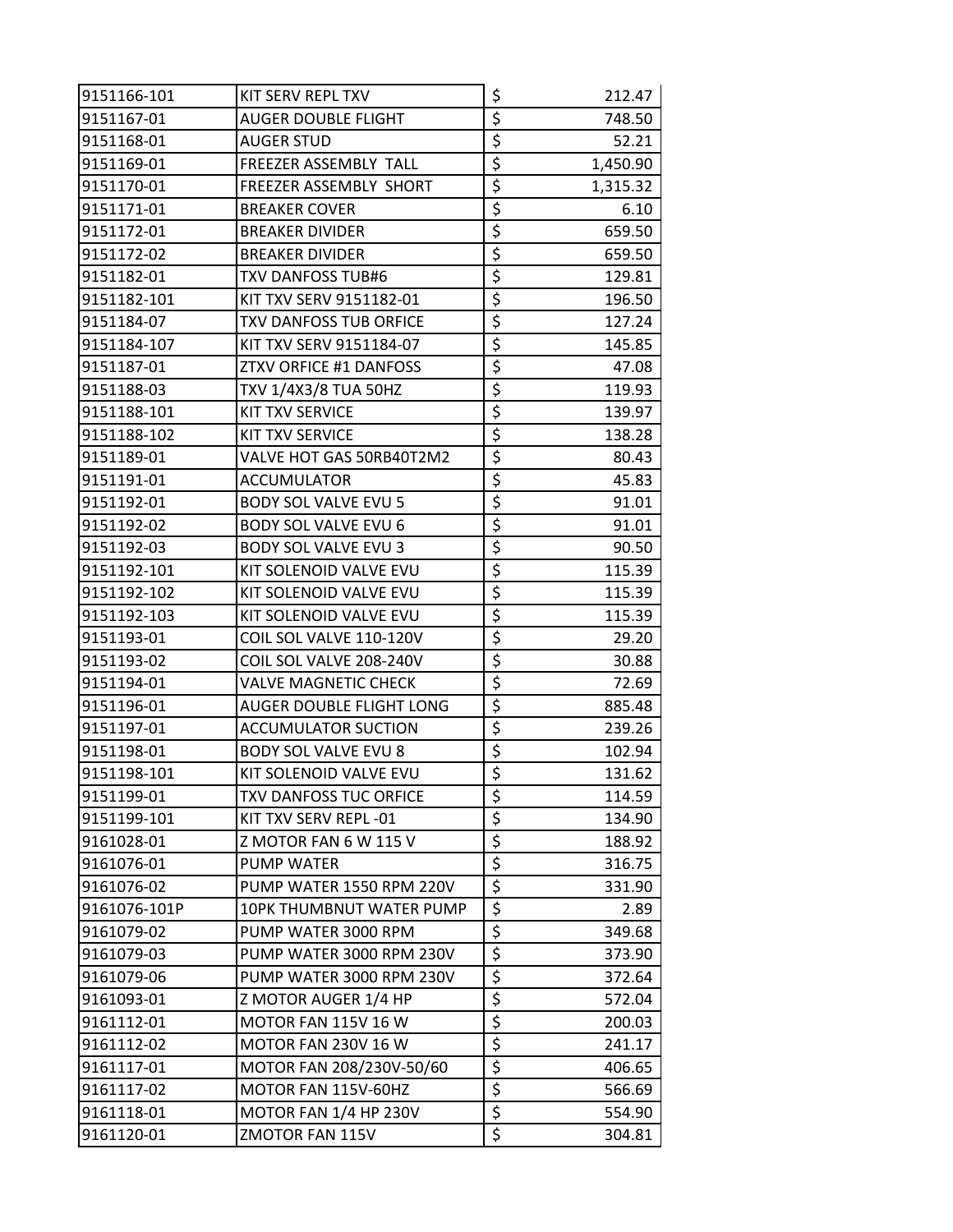| 9161120-02  | <b>MOTOR FAN 230V</b>         | \$                                  | 306.16   |
|-------------|-------------------------------|-------------------------------------|----------|
| 9161121-01  | MOTOR FAN 115V GRC            | \$                                  | 565.82   |
| 9161121-02  | MOTOR FAN 230V GRC            | \$                                  | 460.32   |
| 9161124-01  | MOTOR FAN 35 WATT 115V        | \$                                  | 226.10   |
| 9161124-02  | MOTOR FAN 35 WATT 230V        | \$                                  | 216.87   |
| 9161124-03  | MOTOR FAN 35 WATT 230V        | \$                                  | 238.64   |
| 9161125-01  | MOTOR FAN 230V 60HZ           | \$                                  | 438.53   |
| 9161126-01  | <b>GEAR MOTOR</b>             | \$                                  | 1,679.05 |
| 9161127-01  | <b>GEAR MOTOR 115V</b>        | \$                                  | 1,679.05 |
| 9161130-01  | MOTOR & CAM 115V 160 DEG      | \$                                  | 108.62   |
| 9161132-01  | PUMP WATER GPPS-5SC-1         | \$                                  | 253.58   |
| 9161133-01  | MOTOR FAN 6W 115V             | \$                                  | 105.02   |
| 9161134-01  | HARVEST ASSIST 115V           | \$                                  | 183.30   |
| 9161134-02  | HARVEST ASSIST 230V           | \$                                  | 183.30   |
| 9161135-01  | <b>MOTOR FAN 115V 50/60HZ</b> | \$                                  | 325.63   |
| 9161135-02  | MOTOR FAN 230V 50/60HZ        | \$                                  | 325.63   |
| 9161137-01  | PUMP 115V 50/60HZ             | \$                                  | 314.15   |
| 9161137-02  | PUMP 208-230V 50/60HZ         | \$                                  | 309.03   |
| 9161138-01  | PUMP 208-230V 50/60HZ         | \$                                  | 298.27   |
| 9161138-02  | PUMP 208-230V 50/60HZ         | \$                                  | 313.83   |
| 9161139-01  | MOTOR 115V                    | \$                                  | 850.63   |
| 9161140-01  | MOTOR 230V                    | \$                                  | 816.20   |
| 9161141-01  | <b>GEARCASE GEM/MFI</b>       | \$                                  | 1,455.19 |
| 9161142-01  | <b>MOTOR FAN 115V 50/60HZ</b> | \$                                  | 224.12   |
| 9161142-02  | <b>MOTOR FAN 208-230V</b>     | \$                                  | 224.12   |
| 9161143-01  | <b>MOTOR FAN 115V 50/60HZ</b> | \$                                  | 246.65   |
| 9161143-02  | MOTOR FAN 230V 50/60HZ        | \$                                  | 246.65   |
| 9171010-03  | Z GEAR-REDUCER                | \$                                  | 1,512.42 |
| 9181002-02  | <b>SLEEVE</b>                 | \$                                  | 0.58     |
| 9181002-07  | <b>GROMMET</b>                | \$                                  | 1.35     |
| 9181002-07P | 10PK GROMMET                  | $\overline{\boldsymbol{\varsigma}}$ | 21.45    |
| 9181002-08  | <b>SLEEVE</b>                 | \$                                  | 0.81     |
| 9181002-09  | <b>GROMMET</b>                | $\overline{\xi}$                    | 1.09     |
| 9181002-09P | 10PK GROMMET                  | \$                                  | 18.85    |
| 9181002-13  | <b>SLEEVE</b>                 | \$                                  | 0.39     |
| 9181002-14  | <b>GROMMET</b>                | \$                                  | 0.78     |
| 9181003-07  | CAPACITOR ST 145-174@220      | \$                                  | 77.14    |
| 9181003-08  | YCAPACITOR ST 88-106@220      | \$                                  | 61.71    |
| 9181003-19  | CAPACITOR ST 145-174@250      | \$                                  | 97.67    |
| 9181003-20  | ZCAPACITOR ST 108-130@22      | \$                                  | 70.28    |
| 9181003-21  | CAPACITOR ST 189-227@330      | \$                                  | 87.04    |
| 9181003-26  | YCAPACITOR ST 72-86@330       | \$                                  | 74.61    |
| 9181003-32  | CAPACITOR ST 130-156@250      | \$                                  | 54.94    |
| 9181003-34  | CAPACITOR ST 219-259@330      | \$                                  | 132.01   |
| 9181003-38  | <b>Z CAPACITOR ST</b>         | \$                                  | 40.34    |
| 9181003-39  | CAPACITOR ST 378-440@125      | \$                                  | 34.60    |
| 9181003-40  | CAPACITOR ST 72-88@250        | \$                                  | 37.60    |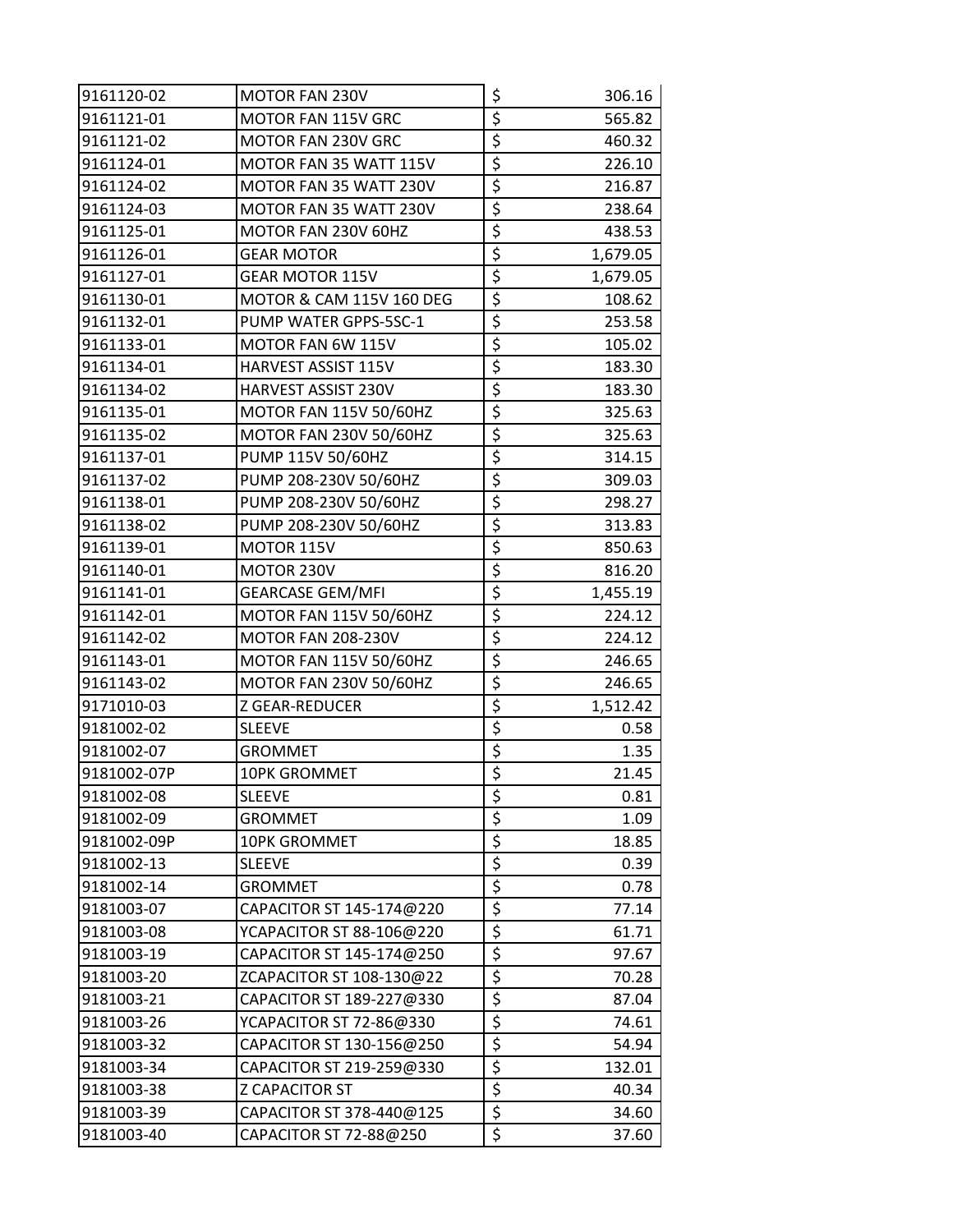| 9181003-41 | CAPACITOR ST 72-88@330     | \$                                  | 41.89 |
|------------|----------------------------|-------------------------------------|-------|
| 9181003-43 | YCAPACITOR ST 145-175@16   | \$                                  | 40.26 |
| 9181003-44 | CAPACITOR ST 145-174@330   | \$                                  | 66.41 |
| 9181003-45 | CAPACITOR ST 72-88@330V    | \$                                  | 46.56 |
| 9181003-46 | CAPACITOR ST 270-324@165   | \$                                  | 61.33 |
| 9181003-49 | <b>CAPACITOR START</b>     | \$                                  | 39.22 |
| 9181003-50 | <b>CAPACITOR START</b>     | \$                                  | 48.38 |
| 9181003-51 | Z CAPACITOR START          | \$                                  | 76.36 |
| 9181003-52 | <b>CAPACITOR START</b>     | \$                                  | 91.14 |
| 9181003-53 | <b>CAPACITOR START</b>     | \$                                  | 53.47 |
| 9181003-54 | <b>CAPACITOR START</b>     | \$                                  | 56.75 |
| 9181003-56 | <b>CAPACITOR START</b>     | \$                                  | 51.75 |
| 9181003-57 | <b>CAPACITOR START</b>     | \$                                  | 53.44 |
| 9181003-58 | <b>CAPACITOR START</b>     | \$                                  | 75.13 |
| 9181004-20 | <b>RELAY CURRENT</b>       | \$                                  | 20.30 |
| 9181004-24 | <b>RELAY CURRENT</b>       | \$                                  | 46.29 |
| 9181004-25 | <b>RELAY CURRENT</b>       | \$                                  | 77.48 |
| 9181004-27 | <b>Y RELAY CURRENT</b>     | \$                                  | 86.26 |
| 9181004-28 | <b>RELAY CURRENT</b>       | \$                                  | 30.23 |
| 9181004-29 | <b>RELAY CURRENT</b>       | \$                                  | 38.92 |
| 9181004-30 | <b>RELAY CURRENT</b>       | \$                                  | 39.99 |
| 9181004-31 | <b>RELAY CURRENT</b>       | \$                                  | 43.19 |
| 9181005-12 | <b>OVERLOAD COMPRESSOR</b> | \$                                  | 61.93 |
| 9181005-26 | Z OVERLOAD COMPRESSOR      | \$                                  | 35.72 |
| 9181005-29 | <b>OVERLOAD COMPRESSOR</b> | \$                                  | 12.00 |
| 9181005-31 | <b>OVERLOAD COMPRESSOR</b> | \$                                  | 10.97 |
| 9181005-34 | <b>OVERLOAD COMPRESSOR</b> | \$                                  | 28.11 |
| 9181005-37 | <b>OVERLOAD COMPRESSOR</b> | \$                                  | 39.57 |
| 9181005-38 | OVERLOAD COMPRESSOR        | \$                                  | 45.84 |
| 9181005-39 | <b>OVERLOAD COMPRESSOR</b> | \$                                  | 27.08 |
| 9181005-40 | <b>OVERLOAD COMPRESSOR</b> | $\overline{\boldsymbol{\varsigma}}$ | 19.01 |
| 9181005-41 | OVERLOAD COMPRESSOR        | \$                                  | 45.18 |
| 9181005-42 | YOVERLOAD COMPRESOR        | \$                                  | 43.15 |
| 9181005-43 | OVERLOAD COMPRESSOR        | \$                                  | 35.33 |
| 9181005-44 | <b>OVERLOAD COMPRESSOR</b> | \$                                  | 13.73 |
| 9181005-45 | OVERLOAD COMPRESSOR        | \$                                  | 64.79 |
| 9181005-46 | <b>OVERLOAD COMPRESSOR</b> | \$                                  | 25.65 |
| 9181005-47 | <b>OVERLOAD COMPRESSOR</b> | \$                                  | 53.52 |
| 9181005-48 | OVERLOAD COMPRESSOR        | \$                                  | 59.85 |
| 9181005-49 | <b>OVERLOAD COMPRESSOR</b> | \$                                  | 26.22 |
| 9181005-50 | OVERLOAD COMPRESSOR        | \$                                  | 30.80 |
| 9181005-51 | <b>OVERLOAD COMPRESSOR</b> | \$                                  | 43.04 |
| 9181009-08 | CAPACITOR RUN 15MFD 370V   | \$                                  | 31.05 |
| 9181009-09 | CAPACITOR RUN 15MFD 440    | \$                                  | 35.85 |
| 9181009-11 | CAPACITOR RUN 25MFD 370V   | \$                                  | 37.71 |
| 9181009-12 | CAPACITOR RUN 35MFD 370V   | \$                                  | 46.29 |
| 9181009-13 | CAPACITOR RUN 40MFD 440V   | \$                                  | 61.71 |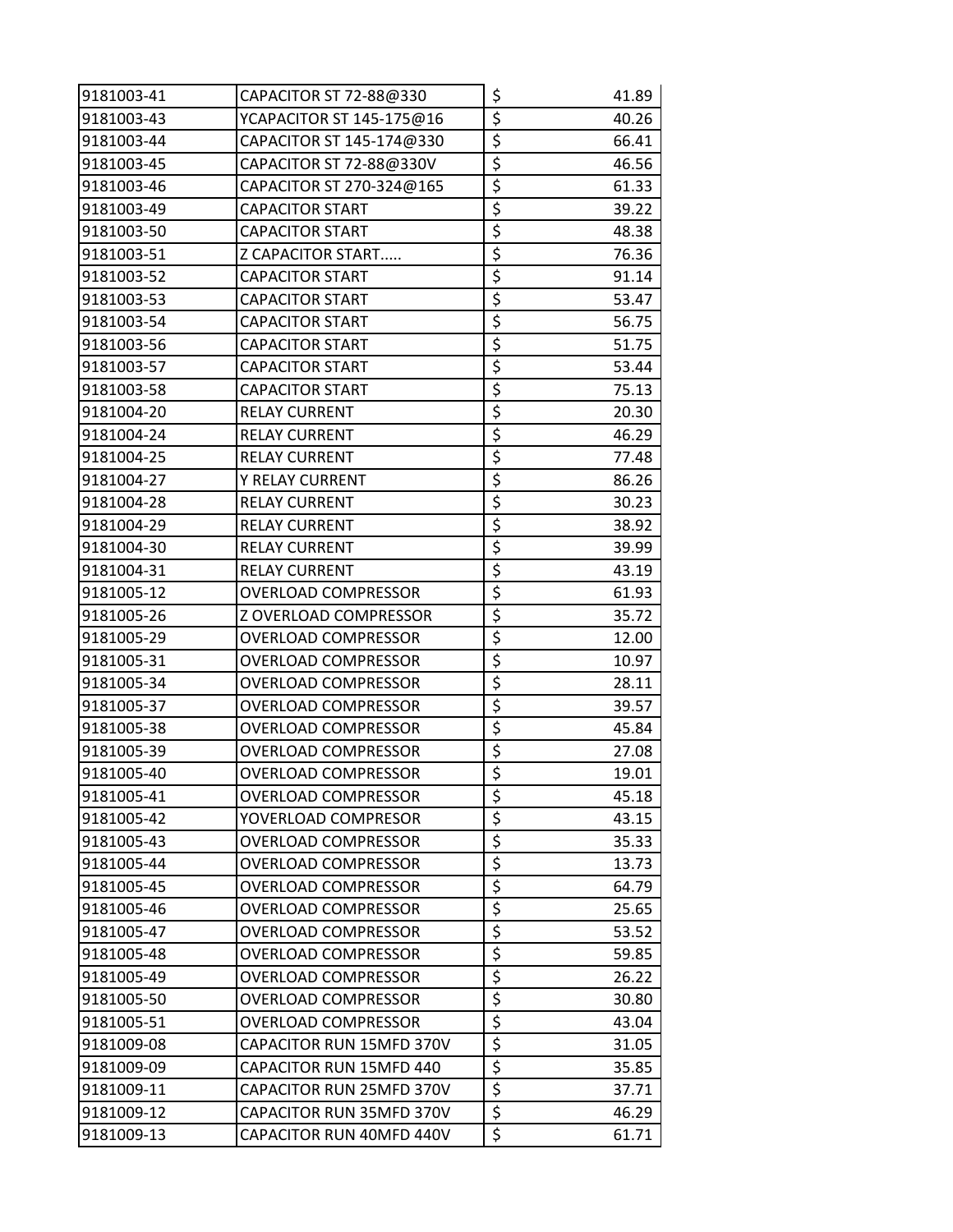| 9181009-16  | CAPACITOR RUN 30UF@370         | \$                              | 46.29    |
|-------------|--------------------------------|---------------------------------|----------|
| 9181009-17  | CAPACITOR RUN 30MFD 440V       | \$                              | 49.72    |
| 9181009-18  | <b>CAPACITOR RUN 45MFD 370</b> | \$                              | 66.51    |
| 9181009-19  | CAPACITOR RUN 25UF@440         | \$                              | 35.04    |
| 9181009-20  | CAPACITOR RUN 40MFD 370V       | \$                              | 113.15   |
| 9181009-25  | <b>CAPACITOR RUN</b>           | \$                              | 121.98   |
| 9181009-26  | <b>CAPACITOR RUN</b>           | $\overline{\boldsymbol{\zeta}}$ | 39.90    |
| 9181009-27  | <b>CAPACITOR RUN</b>           | $\overline{\xi}$                | 42.49    |
| 9181009-28  | <b>CAPACITOR RUN</b>           | \$                              | 30.05    |
| 9181009-29  | <b>CAPACITOR RUN</b>           | \$                              | 42.66    |
| 9181010-01  | RELAY POTENTIAL                | \$                              | 37.93    |
| 9181010-04  | RELAY POTENTIAL                | \$                              | 93.34    |
| 9181010-10  | RELAY POTENTIAL                | \$                              | 89.92    |
| 9181010-11  | RELAY POTENTIAL                | $\overline{\boldsymbol{\zeta}}$ | 85.71    |
| 9181010-12  | RELAY POTENTIAL                | \$                              | 82.38    |
| 9181010-14  | RELAY POTENTIAL                | \$                              | 89.92    |
| 9181010-27  | <b>RELAY POTENTIAL</b>         | \$                              | 108.17   |
| 9181010-28  | <b>RELAY POTENTIAL</b>         | $\overline{\xi}$                | 91.10    |
| 9181010-29  | RELAY POTENTIAL                | \$                              | 37.93    |
| 9181010-30  | RELAY POTENTIAL                | \$                              | 37.93    |
| 9181010-32  | <b>RELAY POTENTIAL</b>         | \$                              | 40.52    |
| 9181010-33  | RELAY POTENTIAL                | \$                              | 37.93    |
| 9181010-34  | RELAY POTENTIAL                | \$                              | 35.78    |
| 9181010-35  | RELAY POTENTIAL                | \$                              | 35.78    |
| 9181010-36  | RELAY POTENTIAL                | \$                              | 35.78    |
| 9181010-37  | RELAY POTENTIAL                | $\overline{\boldsymbol{\zeta}}$ | 35.78    |
| 9181062-12  | KIT SERVICE COMPR -02          | \$                              | 822.34   |
| 9181115-02  | <b>COMPRESSOR</b>              | \$                              | 544.20   |
| 9181115-04  | <b>COMPRESSOR</b>              | \$                              | 800.52   |
| 9181115-12  | KIT SERVICE COMPR -02          | \$                              | 612.99   |
| 9181115-13  | KIT SERVICE COMPR -03          | $\overline{\xi}$                | 658.89   |
| 9181115-14  | KIT SERVICE COMPR -04          | \$                              | 869.31   |
| 9181121-11  | KIT SERVICE COMPR -01          | \$                              | 1,290.64 |
| 9181122-11  | KIT SERV COMPR -01             | $\overline{\xi}$                | 1,451.29 |
| 9181124-11  | KIT SERV COMPR -01             | \$                              | 1,130.67 |
| 9181126-11  | KIT SERV COMPR -01             | \$                              | 987.78   |
| 9181127-11  | KIT SERV COMPR -01             | \$                              | 1,246.61 |
| 9181131-11  | KIT SERV COMP -01              | \$                              | 1,030.16 |
| 9181132-01  | <b>HEATER CRANKCASE</b>        | \$                              | 54.94    |
| 9181132-02  | <b>HEATER CRANKCASE</b>        | \$                              | 54.94    |
| 9181137-11B | KIT SERV COMP -01              | \$                              | 1,086.89 |
| 9181138-11A | KIT SERV COMP -01              | \$                              | 1,529.51 |
| 9181139-11  | KIT SERV. COMPRESSOR 01        | \$                              | 1,837.11 |
| 9181140-11  | KIT SERV. COMPRESSOR 01        | \$                              | 1,864.53 |
| 9181140-12  | KIT SERV. COMPRESSOR 02        | $\overline{\boldsymbol{\zeta}}$ | 2,043.64 |
| 9181140-13  | KIT SERV. COMPRESSOR 03        | $\overline{\boldsymbol{\zeta}}$ | 2,055.77 |
| 9181141-11  | KIT SERV. COMPRESSOR 11        | \$                              | 2,053.91 |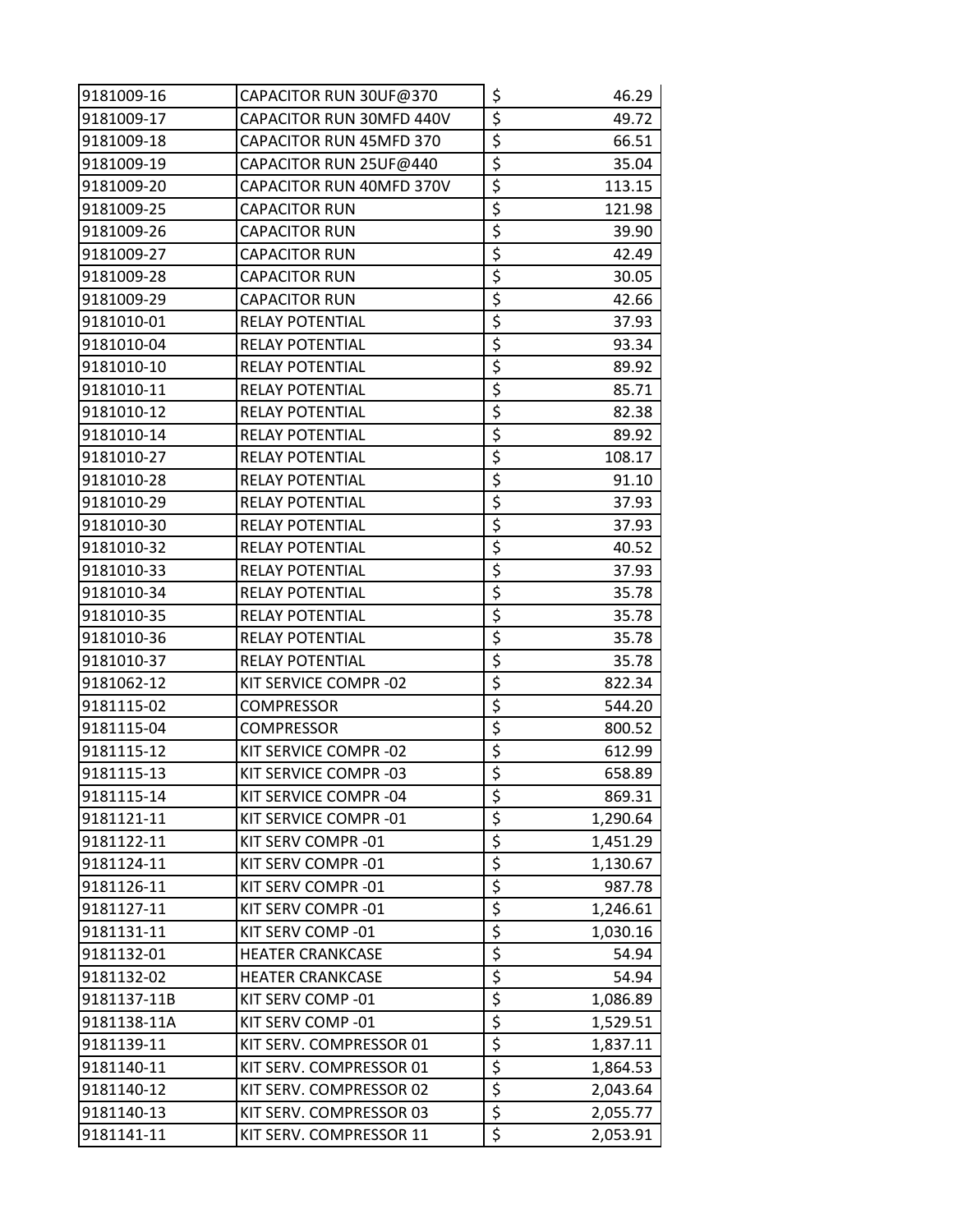| 9181141-12  | KIT SERV. COMPRESSOR 02       | \$                                  | 2,458.58 |
|-------------|-------------------------------|-------------------------------------|----------|
| 9181142-11  | KIT SERV. COMPRESSOR 01       | \$                                  | 2,010.12 |
| 9181142-12  | KIT SERV. COMPRESSOR 02       | $\overline{\xi}$                    | 2,343.21 |
| 9181143-11  | KIT SERV. COMPRESSOR 01       | \$                                  | 2,150.44 |
| 9181143-12  | KIT SERV. COMPRESSOR 02       | \$                                  | 2,514.72 |
| 9181143-13  | KIT SERV. COMPRESSOR 03       | \$                                  | 2,727.81 |
| 9181144-11  | KIT SERV. COMPRESSOR 01       | \$                                  | 2,231.56 |
| 9181144-12  | KIT SERV. COMPRESSOR 02       | \$                                  | 2,517.22 |
| 9181145-11A | <b>COMPRESSOR SERVICE KIT</b> | \$                                  | 1,606.46 |
| 9181147-11A | SERVICE REPLACEMENT KIT       | $\overline{\xi}$                    | 1,758.34 |
| 9181148-11  | <b>ZCOMPRESSOR KIT</b>        | \$                                  | 1,554.78 |
| 9181149-11  | KIT SERVICE COMPRESSOR        | \$                                  | 1,857.15 |
| 9181150-11  | KIT SERVICE COMPRESSOR        | \$                                  | 1,961.62 |
| 9181152-11  | <b>KIT SERVICE COMPR</b>      | \$                                  | 1,933.94 |
| 9181153-11  | KIT SERV. COMPRESSOR          | \$                                  | 1,984.15 |
| 9181157-11  | KIT SERVICE COMPRESSOR        | \$                                  | 416.45   |
| 9181159-11  | KIT SERVICE COMPRESSOR        | \$                                  | 420.88   |
| 9181161-11  | KIT SERVICE COMPRESSOR        | \$                                  | 523.23   |
| 9181163-101 | KIT SERV. COMPRESSOR          | \$                                  | 1,078.72 |
| 9181164-101 | KIT SERV. COMPRESSOR          | \$                                  | 1,376.68 |
| 9181165-101 | KIT SERV. COMPRESSOR          | \$                                  | 1,095.85 |
| 9181166-101 | KIT SERV. COMPRESSOR          | $\overline{\boldsymbol{\varsigma}}$ | 1,196.14 |
| 9181167-03  | RELAY POTENTIAL               | \$                                  | 16.43    |
| 9181168-03  | <b>CAPACITOR START</b>        | \$                                  | 53.21    |
| 9181169-03  | OVERLOAD COMPRESSOR           | \$                                  | 13.30    |
| 9181170-01  | <b>COMPRESSOR</b>             | \$                                  | 1,140.56 |
| 9181170-11  | KIT SERV. COMPRESSOR          | \$                                  | 1,409.12 |
| 9181171-01  | <b>COMPRESSOR TECUMSEH</b>    | \$                                  | 488.76   |
| 9181171-11  | KIT SERV. COMPRESSOR          | \$                                  | 562.20   |
| 9181173-01  | <b>OVERLOAD COMPRESSOR</b>    | \$                                  | 9.63     |
| 9181173-02  | <b>OVERLOAD COMPRESSOR</b>    | $\overline{\boldsymbol{\varsigma}}$ | 8.49     |
| 9181173-03  | <b>OVERLOAD COMPRESSOR</b>    | \$                                  | 12.45    |
| 9181174-01  | <b>RELAY CURRENT</b>          | \$                                  | 12.16    |
| 9181174-02  | <b>RELAY CURRENT</b>          | \$                                  | 13.83    |
| 9181174-03  | <b>RELAY CURRENT</b>          | \$                                  | 13.18    |
| 9181175-01  | <b>CAPACITOR START</b>        | \$                                  | 48.16    |
| 9181176-11  | KIT SERV. COMPRESSOR          | \$                                  | 1,630.25 |
| 9181177-11  | <b>KIT SERV COMPRESSOR</b>    | \$                                  | 1,584.42 |
| 9181180-11  | <b>KIT SERV COMPRESSOR</b>    | \$                                  | 1,694.86 |
| 9181181-11  | KIT SERV COMPRESSOR           | \$                                  | 1,853.92 |
| 9181182-11  | KIT SERV COMPRESSOR           | \$                                  | 1,824.00 |
| 9181183-01  | <b>COMPRESSOR BRISTOL</b>     | \$                                  | 1,571.26 |
| 9181183-11  | KIT SERV. COMPRESSOR          | \$                                  | 1,782.34 |
| 9181184-01  | <b>COMPRESSOR BRISTOL</b>     | \$                                  | 1,849.56 |
| 9181184-11  | KIT SERVICE COMPRESSOR        | \$                                  | 1,991.45 |
| 9181185-01  | <b>COMPRESSOR BRISTOL</b>     | \$                                  | 1,779.16 |
| 9181185-11  | KIT SERVICE COMPRESSOR        | \$                                  | 1,799.49 |